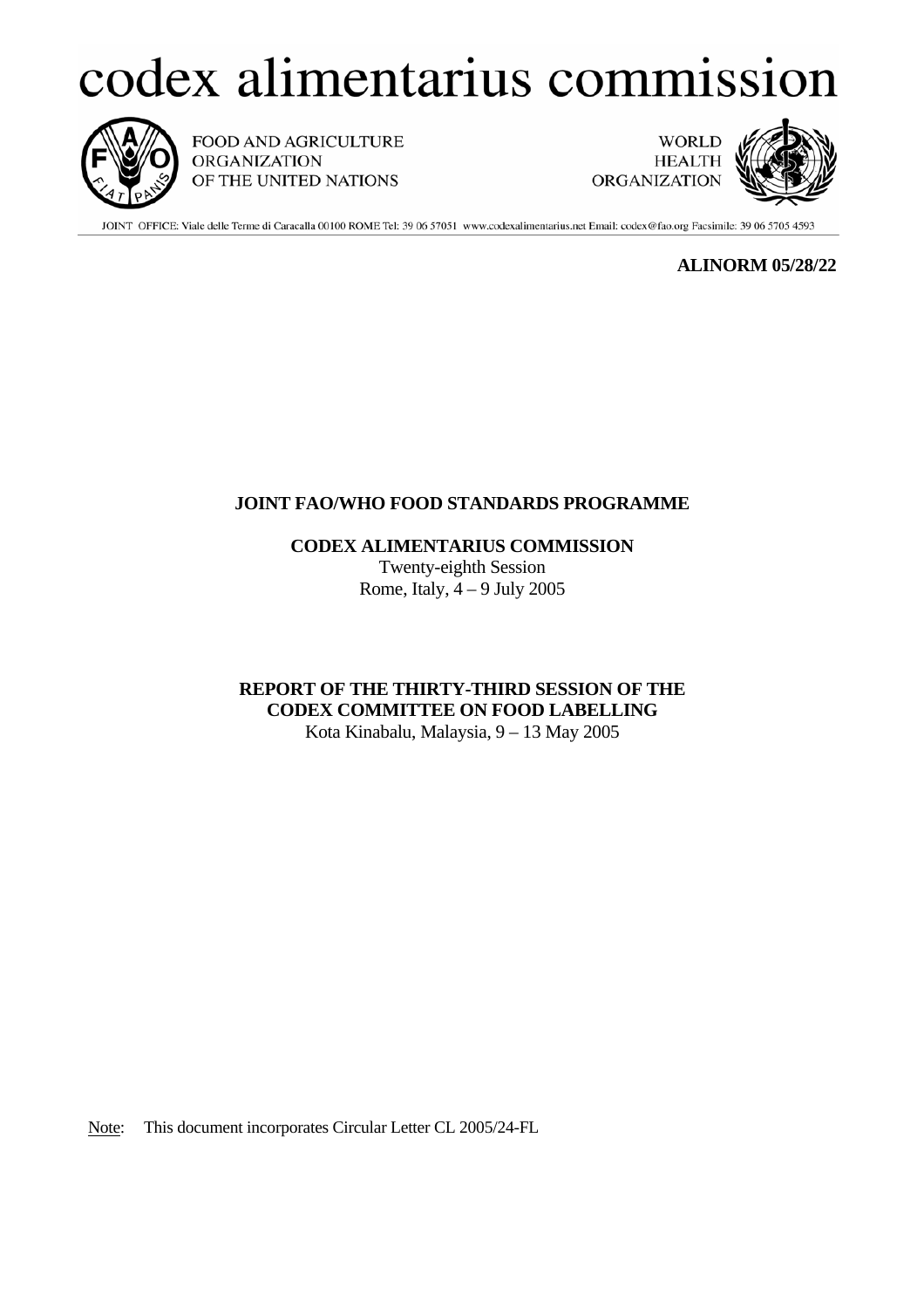# codex alimentarius commission

## FOOD AND AGRICULTURE WORLD HEALTH ORGANIZATION ORGANIZATION OF THE UNITED NATIONS

JOINT OFFICE: Viale delle Terme di Caracalla 00100 ROME Tel.: 57051 Telex: 625825-625853 FAO I Email: codex@fao.org Facsimile:3906.5705.4593

## **CX 5/15 CL 2005/24-FL**

- **May 2005**  TO:  $-$  Codex Contact Points - Interested International Organizations
- **FROM:** Secretary, Codex Alimentarius Commission, Joint FAO/WHO Food Standards Programme, FAO, 00100 Rome, Italy

## **SUBJECT: Distribution of the Report of the 33rd Session of the Codex Committee on Food Labelling (ALINORM 05/28/22)**

## A. MATTERS FOR ADOPTION BY THE 28<sup>th</sup> SESSION OF THE CODEX ALIMENTARIUS **COMMISSION**

## **Proposed Draft Standard at Step 5 of the Procedure**

1. Proposed Draft Amendment to the General Standard for the Labelling of Prepackaged Foods: Quantitative Declaration of Ingredients (para. 80, Appendix II)

Governments wishing to submit comments on the implications which the Draft Amendment may have for their economic interests should do so in writing in conformity with the Procedure for the Elaboration of World-wide Standards at Step 5 to the Secretary, Codex Alimentarius Commission, Joint FAO/WHO Food Standards Programme, FAO, Viale delle Terme di Caracalla, 00100 Rome, Italy **before 15 June 2005**.

## **B. REQUEST FOR COMMENTS AND INFORMATION**

## **Proposed Draft Guidelines at Step 3 of the Procedure**

2. Proposed Draft Amendment to the Guidelines for the Production, Processing, Labelling and Marketing of Organically Produced Foods: Proposed Draft Revised Annex 2 – Permitted Substances : Table 1 (para. 37, Appendix IV)

Governments and international organizations wishing to submit comments should do so in writing to the Secretary, Codex Alimentarius Commission, Joint FAO/WHO Food Standards Programme, FAO, Viale delle Terme di Caracalla, 00100 Rome, Italy, with a copy to Mr. Ron B. Burke, Director, Bureau of Food Regulatory International and Interagency Affairs, Health Products and Food Branch, Health Canada, Bldg No. 7, Room 2395, Tunney's Pasture, Ottawa K1A 0L2, Canada, Fax No. 613.941.3537, E-mail: codex\_canada@hcsc.gc.ca, **before 15 November 2005.**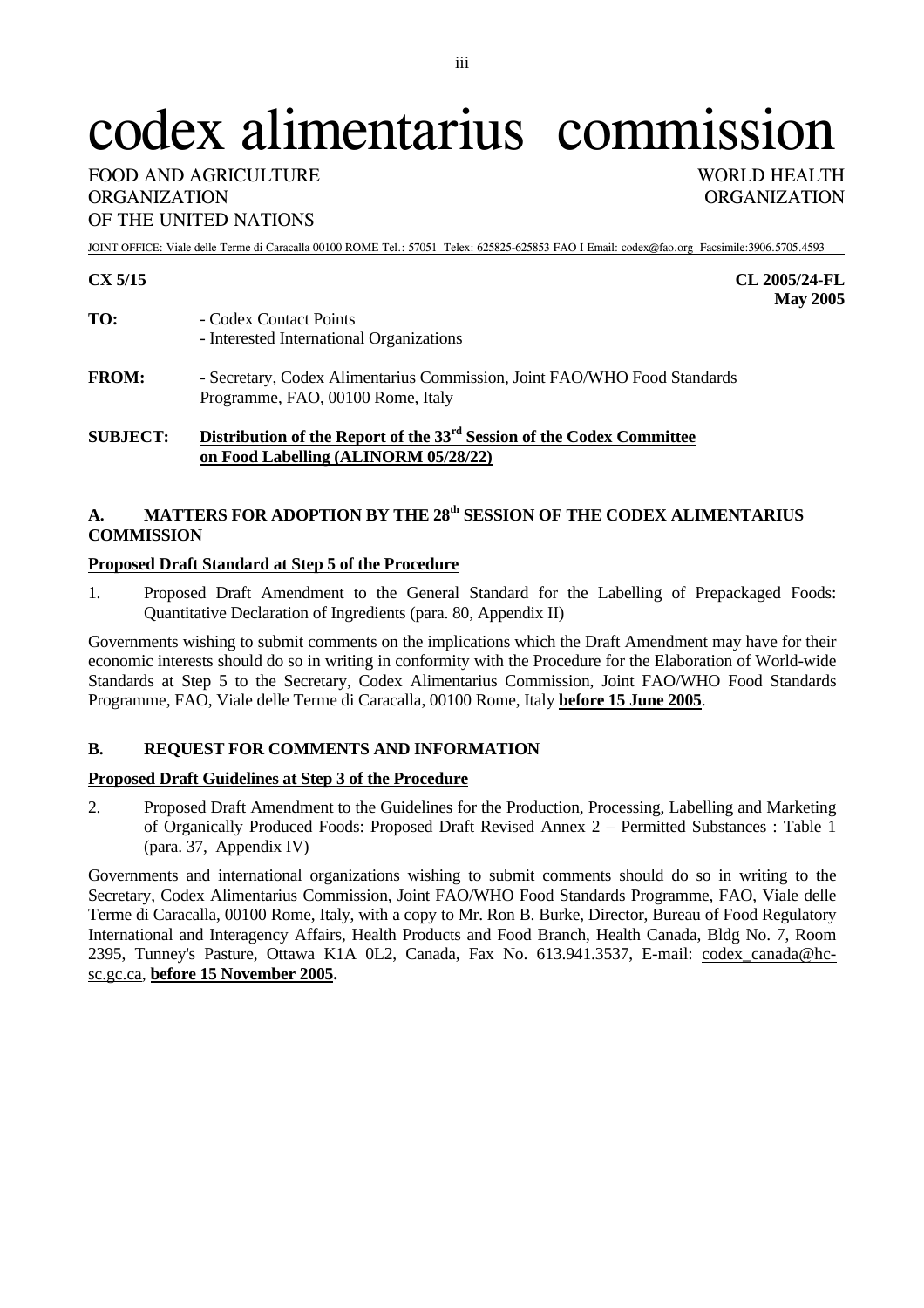The summary and conclusions of the 33<sup>rd</sup> Session of the Codex Committee on Food Labelling are as follows:

## Matters for adoption by the 28<sup>th</sup> Session of the Codex Alimentarius Commission:

The Committee:

- agreed to advance to Step 5 the Proposed Draft Amendment to the *General Standard for the Labelling of Prepackaged Foods*: Quantitative Declaration of Ingredients (para. 80, Appendix II);
- agreed to discontinue work on the Draft Amendment to the *Guidelines for the Production, Processing, Labelling and Marketing of Organically Produced Foods*: Annex 2 – Permitted Substances : Table 4 (para. 33);
- agreed to undertake new work on the Definition of Trans Fatty Acids (Proposed Draft Amendment to the *General Standard for the Labelling of Prepackaged Foods* and the *Guidelines on Nutrition Labelling*) (para. 96);

#### **Other Matters of Interest to the Commission**

The Committee:

- agreed not to undertake new work on country of origin labelling (para. 85);
- endorsed the labelling provisions in several Draft Standards and returned the other labelling provisions for further consideration by the Codex Committees concerned (paras. 14-28);
- agreed to return to Step 6 for redrafting the Draft Amendment to the *Guidelines for the Production, Processing, Labelling and Marketing of Organically Produced Foods*: Annex 2 – Permitted Substances :Table 3, and to return to Step 3 the Proposed Draft Amendment to Table 1 on Natural Sodium Nitrate (paras. 32 and 37, Appendix IV);
- agreed to retain at Step 7 the Draft Amendment to the *General Standard for the Labelling of Prepackaged Foods* (Draft Recommendations for the Labelling of Foods Obtained through Certain Techniques of Genetic Modification/Genetic Engineering): Definitions and to return for redrafting and comments at Step 3 the Proposed Draft Guidelines for the Labelling of Food and Food Ingredients Obtained through Certain Techniques of Genetic Modification/Genetic Engineering: Labelling Provisions (paras. 61 and 64, Appendix III);
- agreed to consider further the issue of advertising at its next session (para.90).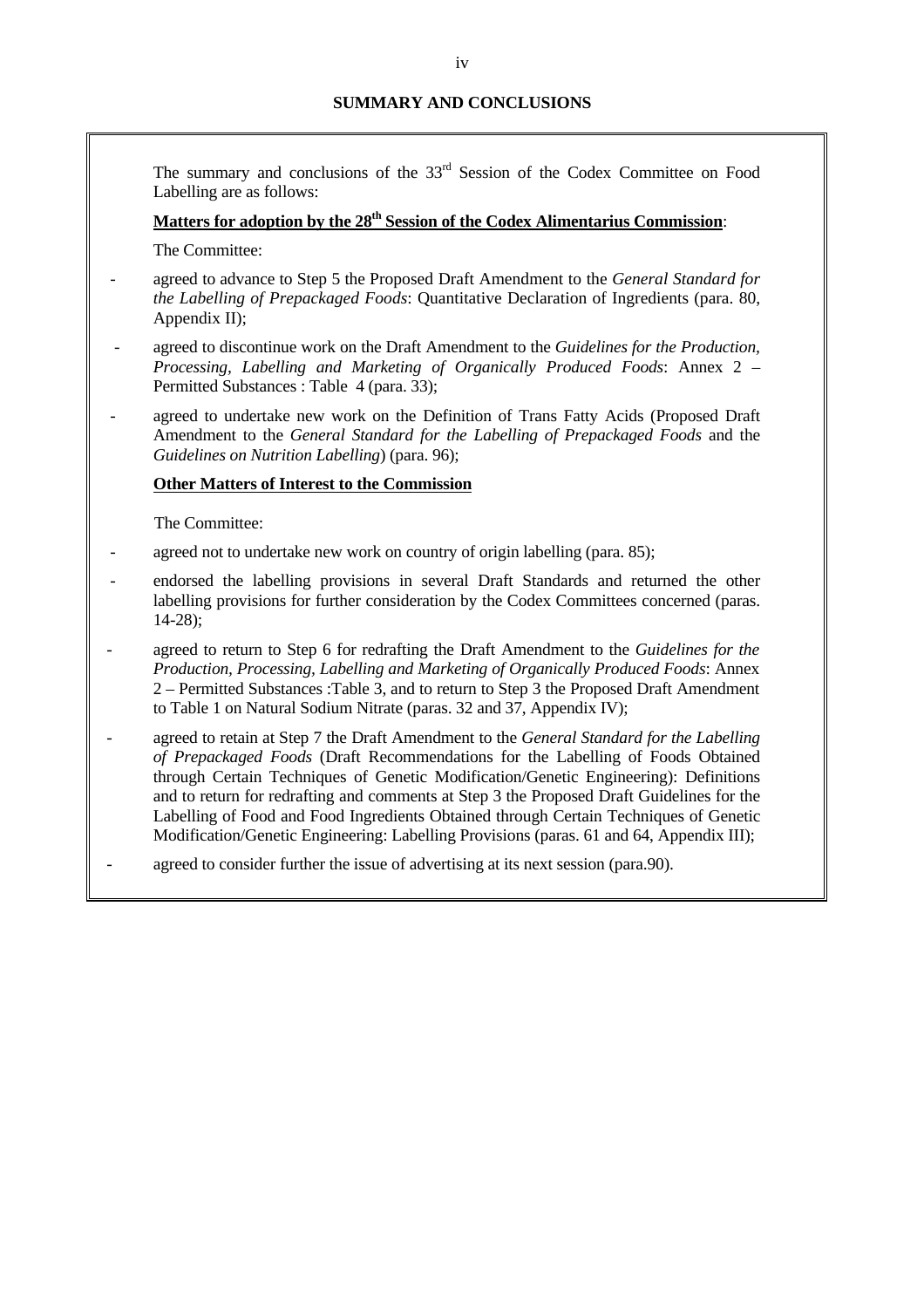# **TABLE OF CONTENTS**

| MATTERS ARISING FROM THE CODEX ALIMENTARIUS COMMISSION                                                                                                                                                                                      |  |
|---------------------------------------------------------------------------------------------------------------------------------------------------------------------------------------------------------------------------------------------|--|
|                                                                                                                                                                                                                                             |  |
| GUIDELINES FOR THE PRODUCTION, PROCESSING, LABELLING<br>AND MARKETING OF ORGANICALLY PRODUCED FOODS                                                                                                                                         |  |
|                                                                                                                                                                                                                                             |  |
| CONSIDERATION OF THE PROCESS FOR THE INCLUSION OF THE SUBSTANCES IN THE LIST38-45                                                                                                                                                           |  |
| DRAFT RECOMMENDATIONS FOR THE LABELLING OF FOODS OBTAINED THROUGH CERTAIN TECHNIQUES OF<br>GENETIC MODIFICATION/GENETIC ENGINEERING (DRAFT AMENDMENT TO THE GENERAL STANDARD FOR THE<br>LABELLING OF PREPACKAGED FOODS): DEFINITIONS<br>and |  |
| PROPOSED DRAFT GUIDELINES FOR THE LABELLING OF FOODS OBTAINED THROUGH<br>CERTAIN TECHNIQUES OF GENETIC MODIFICATION/GENETIC ENGINEERING: LABELLING PROVISIONS 46-64                                                                         |  |
| PROPOSED DRAFT AMENDMENT TO THE GENERAL STANDARD FOR THE LABELLING                                                                                                                                                                          |  |
|                                                                                                                                                                                                                                             |  |
|                                                                                                                                                                                                                                             |  |
|                                                                                                                                                                                                                                             |  |
|                                                                                                                                                                                                                                             |  |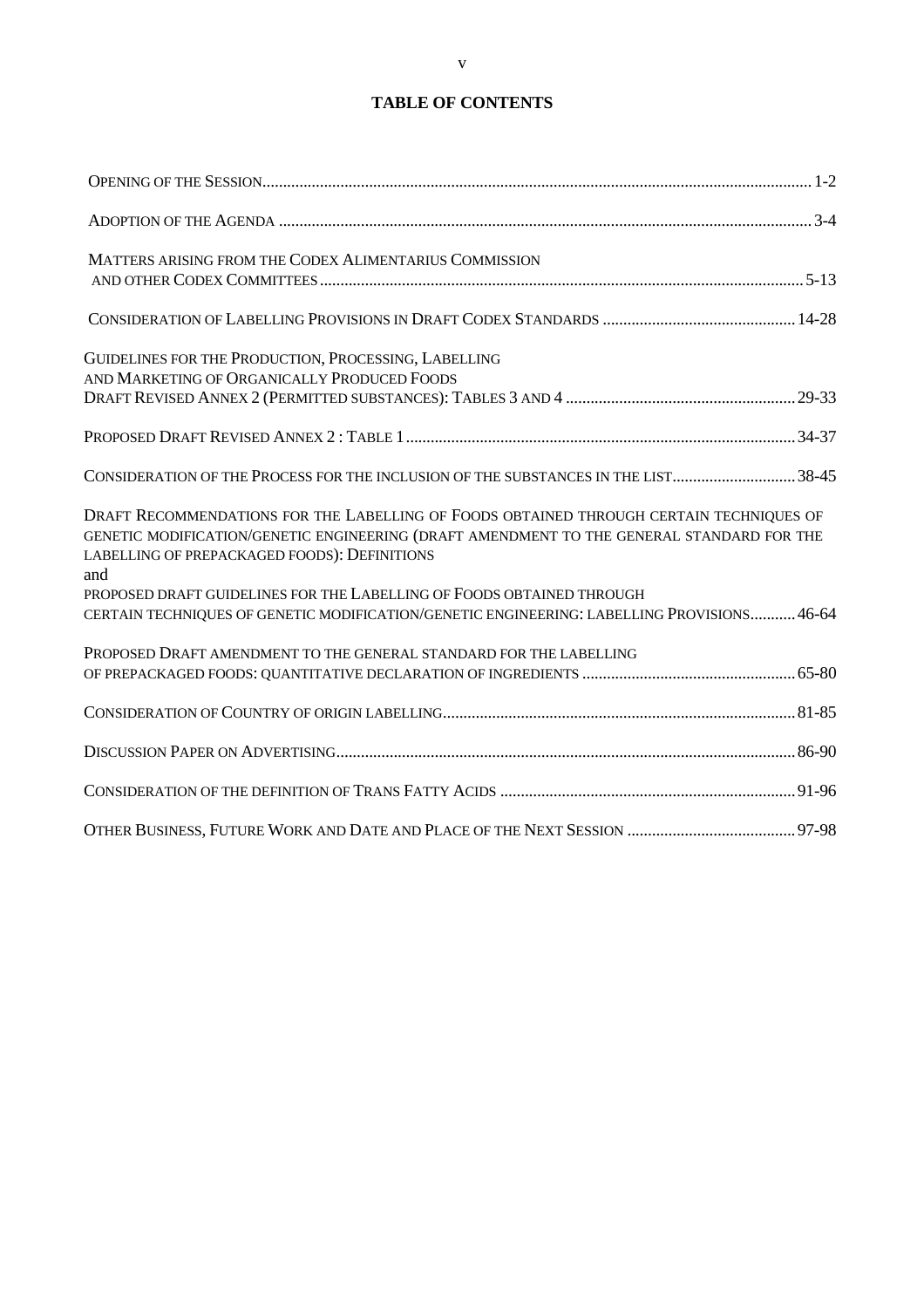# **LIST OF APPENDICES**

## **Pages**

| Appendix I          | List of Participants                                                                                                                                                                                                                            |    |  |
|---------------------|-------------------------------------------------------------------------------------------------------------------------------------------------------------------------------------------------------------------------------------------------|----|--|
| <b>Appendix II</b>  | Proposed Draft Amendment to the General Standard for the Labelling of<br>Prepackaged Foods: Quantitative Declaration of Ingredients                                                                                                             | 39 |  |
| <b>Appendix III</b> | Draft Amendment to the General Standard for the Labelling of Prepackaged<br>Foods (Draft Recommendations for the Labelling of Foods Obtained through<br>Certain Techniques of Genetic Modification/ Genetic Engineering):<br><b>Definitions</b> | 40 |  |
| <b>Appendix IV</b>  | Proposed Draft Amendment to the Guidelines for the Production,<br>Processing, Labelling and Marketing of Organically Produced Foods:<br>Annex 2 - Permitted Substances : Table 1                                                                | 41 |  |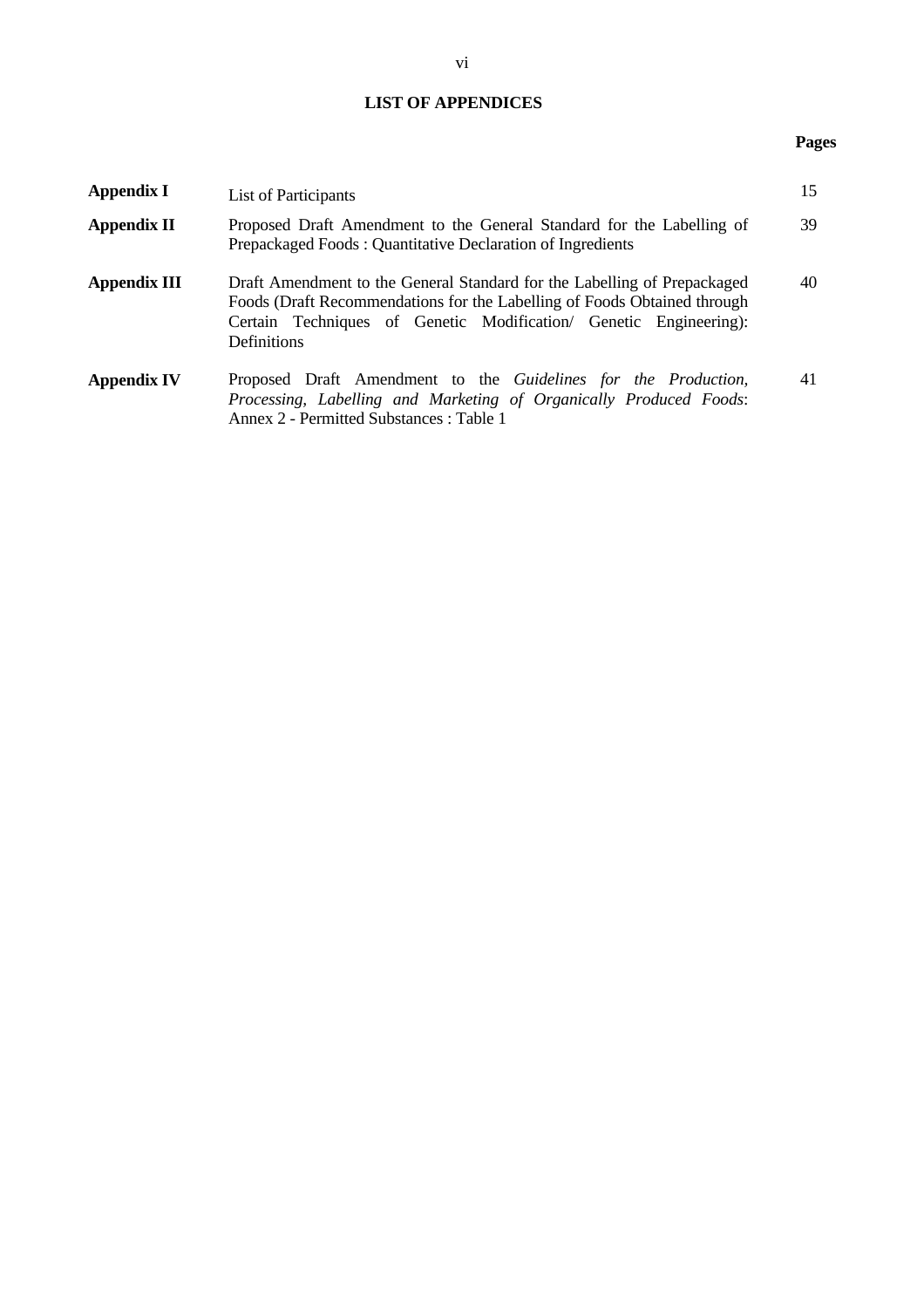## **INTRODUCTION**

1) The Codex Committee on Food Labelling held its Thirty-third Session in Kota Kinabalu, Malaysia from 9 to 13 May 2005, at the kind invitation of the Government of Malaysia. The Session was chaired by Dr. Anne MacKenzie, Senior Science Advisor, Science Branch, Canadian Food Inspection Agency. The Session was attended by 243 delegates representing 64 Member countries, one Member Organization (EC) and 20 international organizations. A complete list of participants is attached as Appendix I to this report.

## **OPENING**

2) The Session was opened by Dato' Dr. Shafie B. Ooyub, Deputy Director General of Ministry of Health Malaysia who welcomed the participants to Kota Kinabalu. Dr. Shafie B. Ooyub noted the importance of Codex work to protect consumers' health and ensure fair practices in food trade. He recalled the importance of the general principles in the General Standard for the Labelling of Prepackaged Foods and stressed the need to ensure accurate and clear information on food labelling to allow consumers to be able to choose appropriate foods for their diets. In this regard, Dr. Shafie B. Ooyub mentioned that scientific research should be promoted so that information on food labelling could be based on the latest scientific evidence. Noting the substantial agenda items under consideration, he encouraged the Committee to take an innovative approach to address challenging issues and wished delegates all success in their work.

## **ADOPTION OF THE AGENDA (Agenda Item 1)[1](#page-5-0)**

3) The Committee adopted the Provisional Agenda with modifications in the order of some items; Item 9 to be considered immediately after Item 4, and Item 6 to be considered before Item 7, in order to allow enough time for the consideration of these items. It was further agreed to consider Item 4c) prior to Item 4a) and 4 b) in order to facilitate the discussion on Agenda Item 4.

4) The Delegation of the European Community explained to the Committee the division of competence between the European Community and its Member States according to Rule II.5 of the Rules of Procedure.

## **MATTERS REFERRED BY THE CODEX ALIMENTARIUS COMMISSION AND OTHER CODEX COMMITTEES (Agenda Item 2)[2](#page-5-1)**

## **Committee on Fats and Oils**

5) The Committee noted that the 18th Session of the Committee on Fats and Oils (CCFO) had discussed the labelling section in the Draft Standard for Fat Spreads and Blended Spreads in response to the request from the 32nd Session of the Committee and agreed to insert a new paragraph to declare names of fats and oils in a generic or specific manner for "fat spreads" or "blended fat spreads". The Delegation of India proposed to refer to the name of fats and oils in a generic and/or specific manner in order to facilitate consumer choice. The Committee, however, agreed to retain the text in section 7.1.2 as the labelling provisions had been extensively discussed at the last meetings of the Committee on Food Labelling and the Committee on Fats and Oils.

## **Committee on Processed Fruits and Vegetables**

6) The Committee noted the request from the Committee on Processed Fruits and Vegetables (CCPFV) to consider the appropriate terms for sweeteners as foodstuffs and sweeteners as food to establish a clear distinction between these two terms used in the Codex standards.

7) For the term to be used for sweeteners as foodstuffs, the Committee noted that several delegations and one observer supported "foodstuffs with sweetening properties" as an appropriate term. Some other delegations pointed out the difficulty of making a clear decision at the current session due to the complicated nature of the issue and proposed to make a comprehensive list of the terms aimed at expressing sweeteners in all Codex standards for consideration at the next session. Furthermore, the Committee recognized that the request from the CCPFV was not clear as to whether the requested term would be used for labelling purposes or for description of the ingredients in the standards.

<span id="page-5-0"></span> $\overline{a}$ 1  $\overline{2}$ 

<span id="page-5-1"></span>CX/FL 05/33/1, CRD 1 ((Division of competence between the European Community and its Member States) CX/FL 05/33/2, CRD 5 (WHO), CRD 15 (India)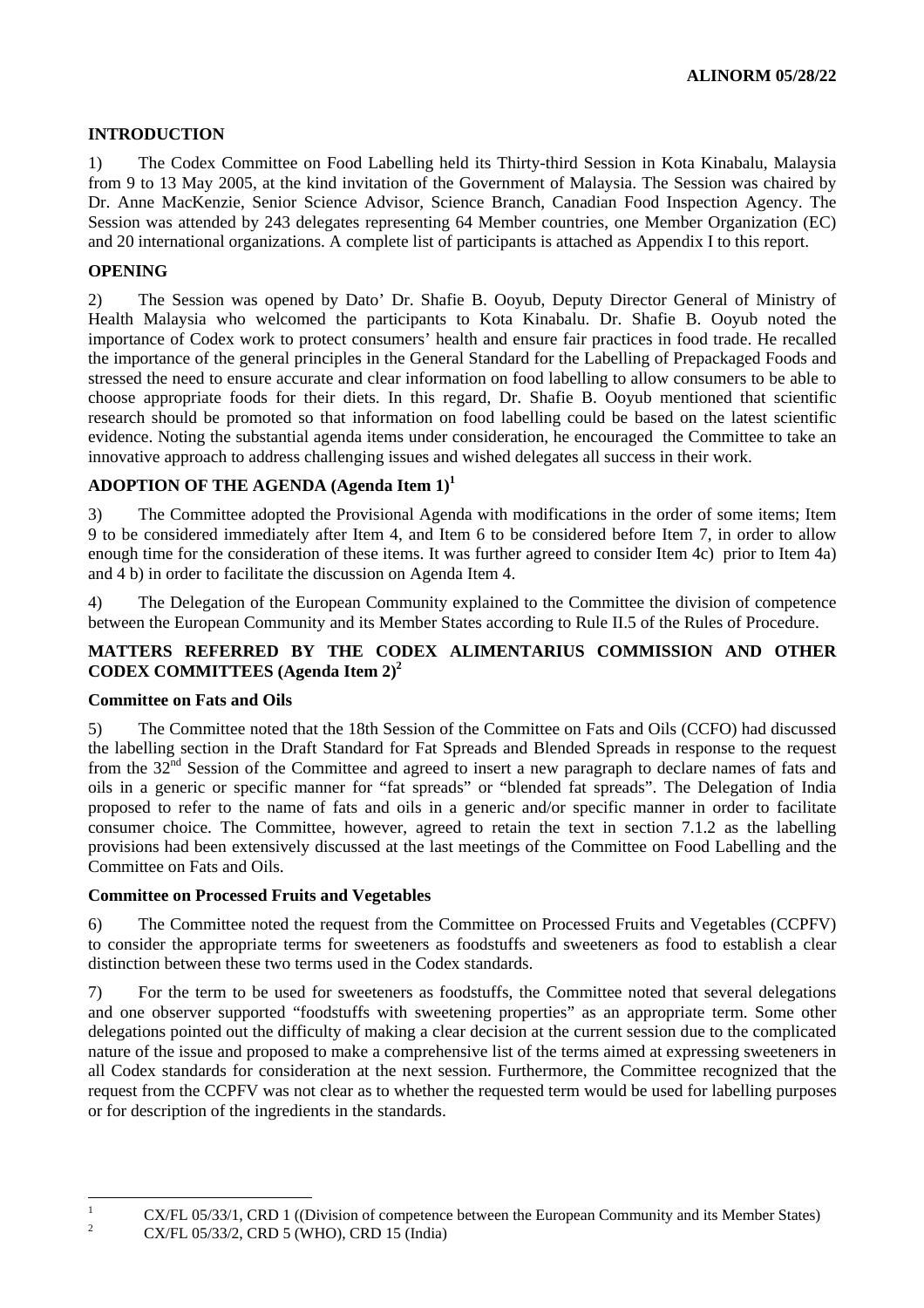8) The Committee, however, noting the necessity to provide appropriate guidance to the CCPFV, agreed that "foodstuffs with sweetening properties" was the most appropriate term, with the understanding that this term would be used only for description of ingredients in the standards and not for labelling purposes.

9) For the appropriate term to be used for sweeteners as food additives, the Committee, recognizing that the 37<sup>th</sup> Committee on Food Additives and Contaminants (CCFAC) had agreed to start new work on the revision of "Codex Class Names and International Numbering System", decided to ask the CCFAC to consider whether the term "artificial and/or synthetic sweetener" could be used.

# **Executive Committee**

10) In addition to the matters mentioned in the working document, the Committee also noted that the 55th Session of the Codex Executive Committee, for the first time, had conducted a critical review to monitor the progress of all standard setting activities in Codex. The Executive Committee recommended to Codex Committees to make all efforts to facilitate consensus and to consider the following options: redefining or narrowing the scope of the text; concentrating on the areas where consensus could be reached; suspending consideration of the issue for a period of time; or discontinuing the work (ALINORM 05/28/3, para. 41).

## **Codex Committee on Methods of Analysis and Sampling**

11) The Committee noted that the Committee on Methods of Analysis and Sampling was currently working on the development of criteria for the methods of analysis for the detection and identification of foods derived from biotechnology as a follow up of the initial request of the CCFL in this area.

## **Matters referred from WHO**

12) The Representative of WHO informed the Committee about a joint WHO/FAO Workshop, held 2-6 May 2005, on nutrient risk assessment, aiming at the development of an internationally applicable model/approach intended to specify the scientific process of nutrient risk assessment. The workshop did not include the identification of upper levels of intakes, nor did it address risk management or policy setting issues. The Committee noted that the report would be sent to all Codex Contact Points.

13) The Representative of WHO invited delegates to become familiar with the Global Strategy on Diet, Physical Activity and Health (www.who.int/dietphysicalactivity/strategy/en), endorsed through resolution WHA 57.17 and to consider it in further work undertaken at the national level and in this or other Codex Committees. This Global Strategy requests the Codex Alimentarius Commission to consider action it could take to improve health standards of foods to support the implementation of this Strategy. The Committee noted that the 55<sup>th</sup> Session of the Executive Committee (February 2005) had asked WHO to prepare a document for the Commission to highlight actions the Commission could take in this respect. WHO was presently developing this document and would provide it to Codex Contact Points in advance of the 28<sup>th</sup> Session of the Commission to be held in July 2005.

## **CONSIDERATION OF LABELLING PROVISIONS IN DRAFT CODEX STANDARDS (Agenda Item 3)**[3](#page-6-0)

# **Committee on Milk and Milk Products**

Draft Standard for a Blend of Evaporated Skimmed Milk and Vegetable Fat

Draft Standard for a Blend of Skimmed Milk and Vegetable Fat in Powdered Form

Draft Standard for a Blend of Sweetened Condensed Skimmed Milk and Vegetable Fat

14) The Delegation of Australia pointed out that these standards had many common elements and could be grouped into a general standard. The Committee however noted that the Committee on Milk and Milk Products (CCMMP) had reached consensus on the development of three separate standards following extensive discussions in its earlier sessions.

15) The Delegation of India proposed to replace the current declaration of "total fat content" with the declaration of "fat content" and to declare the content of milk fat and vegetable fat in order to provide clear information to consumers, since the products concerned are a mixture of milk fat and vegetable fat. The Committee however agreed to retain the current text, as it resulted from detailed discussion in CCMMP.

<span id="page-6-0"></span> $\frac{1}{3}$ 

CX/FL 05/33/3, CX/FL 05/33/3-Add.1, CRD 6 (comments of Indonesia), CRD 12 (comments of Bolivia), CRD 15 (comments of India) , CRD 16 (comments of Malaysia)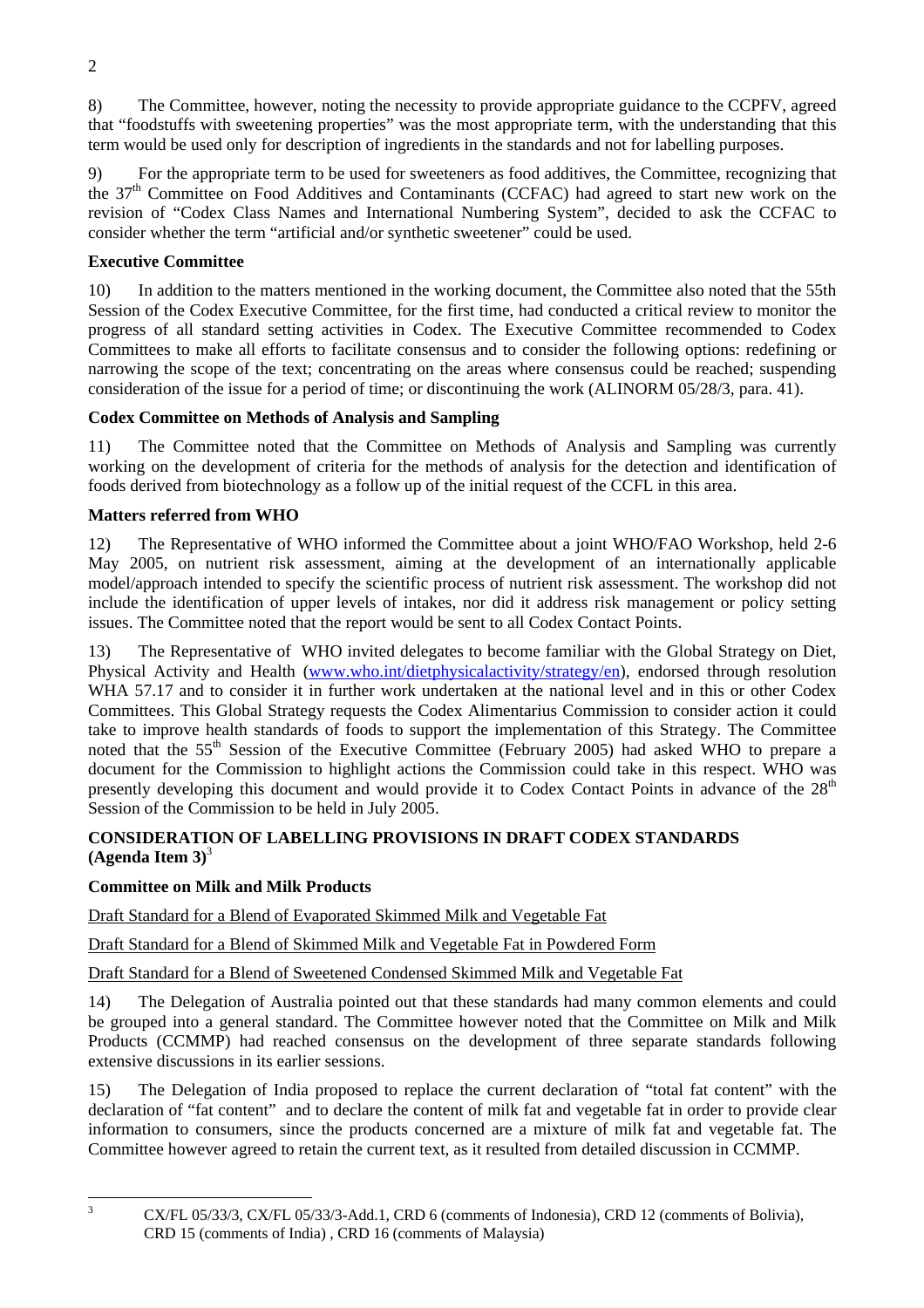16) Some delegations expressed the view that there was an error in Appendices III, IV and V of ALINORM 04/27/11 as paragraph 2 of section 7.2 should not require the declaration of "the common name of the fat or oil from which the food is derived" but "the common name of the vegetable from which the fat or oil is derived". The Secretariat indicated that the text of section 7.2 in the Appendices corresponded to the explanation given in the report of the discussion in para. 35 of ALINORM 04/27/11, that recognized "the importance of informing the consumer as to the presence of edible vegetable fat/oil". The Chairperson pointed out that Codex standards defined common names for fats and oils, not for vegetables and also noted that oils were mostly derived from oilseeds, not from vegetables.

17) Some delegations expressed the view that the Committee should not reopen the discussion but refer this matter back to the CMMP. The Delegation of Malaysia recalled that these standards had been discussed extensively in earlier sessions of the CCMMP and supported the endorsement of labelling provisions. As an alternative, the Delegation proposed to refer to "vegetable fats and oils" in order to clarify the text if required. Many delegations supported the endorsement of the labelling provisions as proposed by the CCMMP without change.

18) After some further discussion, the Committee endorsed the labelling provisions as proposed in the three draft standards and asked the CCMMP to consider whether the second paragraph of section 7.2 required further clarification or amendment, with the understanding that any amendment would be referred back to the CCFL for endorsement.

19) The Observer from AOECS noted that there were inconsistencies in the reference to the General Standard for the Labelling of Prepackaged Foods in the draft standards proposed for endorsement in CX/FL 05/33/3, and expressed the view that either a second revision should be inserted or the year of latest amendment should be mentioned after "Rev.1-1991" in order to avoid confusion. The Secretariat informed the Committee that all Draft Standards under consideration for endorsement should be corrected to refer to CODEX STAN 1-1985, Rev. 1-1991 as the standard practice for FAO publications was to refer to the number of the standard or related text followed by the year of revision, understood as a comprehensive revision, and not as an amendment. The reference of the Standard therefore included only the year of its latest revision (1991), while the footnote to the Title mentioned the later amendments (1999, 2001 and 2003). It was also noted that the correct version of any Codex standard was the text adopted by the latest session of the Commission that had amended the text. The Secretariat also indicated that in order to address the risk of confusion created by this practice, some proposals to amend the reference system had been made in the document on the structure and content of the Procedural Manual prepared for the last session of the Committee on General Principles (CX/GP 05/22/8), and would be considered further at its next session in 2006.

## Draft Revised Standard for Cheddar

## Draft Revised Standard for Danbo

20) Some delegations expressed the view that the mandatory declaration of country of origin in the Draft Standards was not consistent with the General Standard and proposed to replace the current text of section 7.2 with the text of section 4.5.1 of the General Standard. Other delegations pointed out that the declaration of country of origin should be retained as it was required in all individual cheese standards in order to provide clear information to consumers. The Committee could not come to a conclusion on this question and asked the Committee on Milk and Milk Products to reconsider section 7.2, and in particular to clarify the mandatory country of origin labelling provisions.

21) The Committee endorsed all other labelling provisions in both Draft Standards.

Draft Revised Standard for Whey Cheese

22) The Committee endorsed the labelling provisions as proposed by the CCMMP.

## *Ad Hoc* **Intergovernmental Task Force on Fruit and Vegetable Juices**

## Draft General Standard for Fruit Juices and Nectars

23) The Delegation of India, referring to its written comments (CRD 15) and supported by the Observer from Consumers International, proposed to refer to "artificial sweeteners" instead of sweeteners in order to clarify the nature of the sweeteners, and to specify that "the product is not recommended for phenylketonurics" when fruit juices and nectars contained aspartame. As an alternative, the Delegation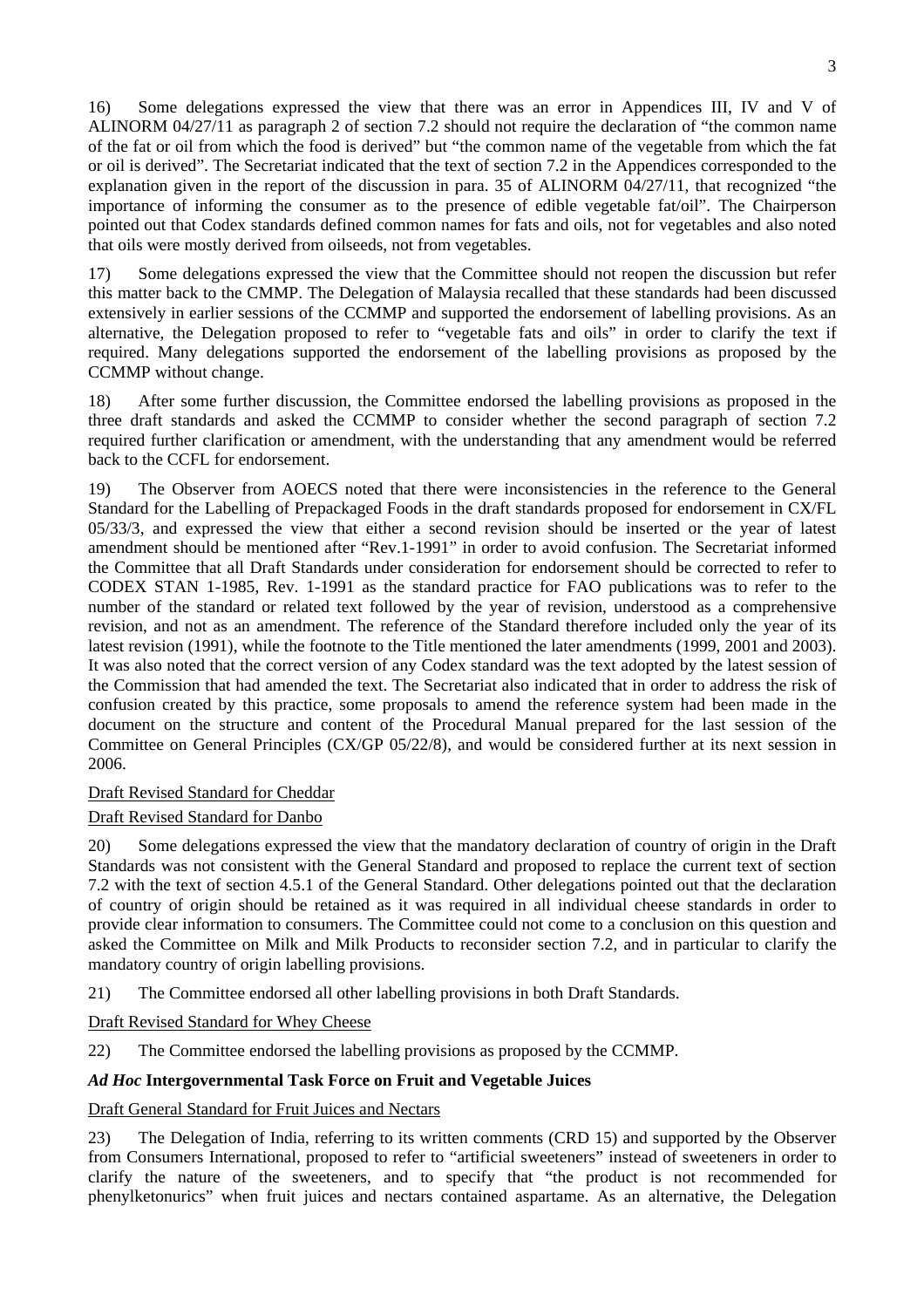proposed to indicate that advisory provisions should be in accordance with the practice in the country where the product is sold.

24) Several delegations however supported the endorsement of the current labelling section and noted that additional proposals had been discussed in the Task Force but had not been accepted. After some discussion, the Committee endorsed the labelling provisions as proposed in the Draft Standard.

25) The Committee agreed that paragraph 8.1.2.1 should be consistent with paragraph 8.1.2.3 and refer to the "Annex for reconstituted juice", as both paragraphs referred to the same Annex.

## **Committee on Cereals Pulses and Legumes**

## Draft Standard for Instant Noodles

26) The Committee noted that the Draft Standard was being elaborated by correspondence and endorsed the labelling provisions as proposed in CL 2005/5-CPL.

## **Committee on Fresh Fruits and Vegetables**

Draft Standard for Tomatoes

Draft Standard for Grapes

## Proposed Draft Standard for Rambutan

27) Some delegations questioned the need for mandatory declaration of country of origin in the Draft Standard for Tomatoes. The Chairperson recalled that this was a standard provision included in all standards for fresh fruits and vegetables developed by the CCFFV and endorsed so far by the CCFL. The Committee endorsed all labelling provisions in the three standards under elaboration as proposed.

28) The Delegation of Australia proposed to delete the footnote referring to acceptance as the Committee on General Principles had proposed the abolition of the Acceptance Procedure. The Secretariat indicated that this would be possible only after the acceptance procedure had been abolished by Commission and recalled that a similar footnote appeared in the General Standard for the Labelling of Prepackaged Foods. It was also noted that the deletion of all such references in Codex standards would be a consequential amendment to the abolition of the Acceptance Procedure. The Committee agreed to draw the attention of the Commission to the reference to acceptance in Codex standards, in order to amend them as required, following the abolition of the Acceptance Procedure.

## **GUIDELINES FOR THE PRODUCTION PROCESSING LABELLING AND MARKETING OF ORGANICALLY PRODUCED FOODS (Agenda item 4)[4](#page-8-0)**

## **DRAFT REVISED ANNEX 2: TABLES 3 AND 4 (Agenda Item 4a)**

29) The Committee recalled that its last session had returned the Draft Revised Tables 3 and 4 to Step 6 for revision by a Working Group led by the Delegation of Canada, circulation for comments and consideration at the next session. The Committee noted that as document CX/FL 05/33/4 (Revised Tables 3 and 4) had not been prepared, no comments had been requested and therefore document CX/FL 05/33/4- Add.1 was not available. The Delegation of Canada presented the progress report of the electronic working group in CRD 14, and proposed that it should continue its work to complete the reformatted Table 3 : Ingredients of Non-Agricultural Origin referred to in Section 3.

30) Due to time constraints the Committee did not discuss the revision of the Tables and agreed that the terms of reference for the electronic working group would be revised during the session by the Delegation of Canada with the assistance of interested delegations.

The Committee noted that the terms of reference for the electronic working group would be as follows:

- a) To complete the reformatted Table 3 for those food additives already in the General Standard for Food Additives.
- b) To develop a recommendation as to how to proceed with those food additives that are at Step 3 and Step 6.
- c) To develop a recommendation as to how to proceed with those food additives not already on the GSFA or not in the approval process.

CRD 14 (Electronic Working Group Progress Report, prepared by Canada), CRD 15 (comments of India)

<span id="page-8-0"></span> $\frac{1}{4}$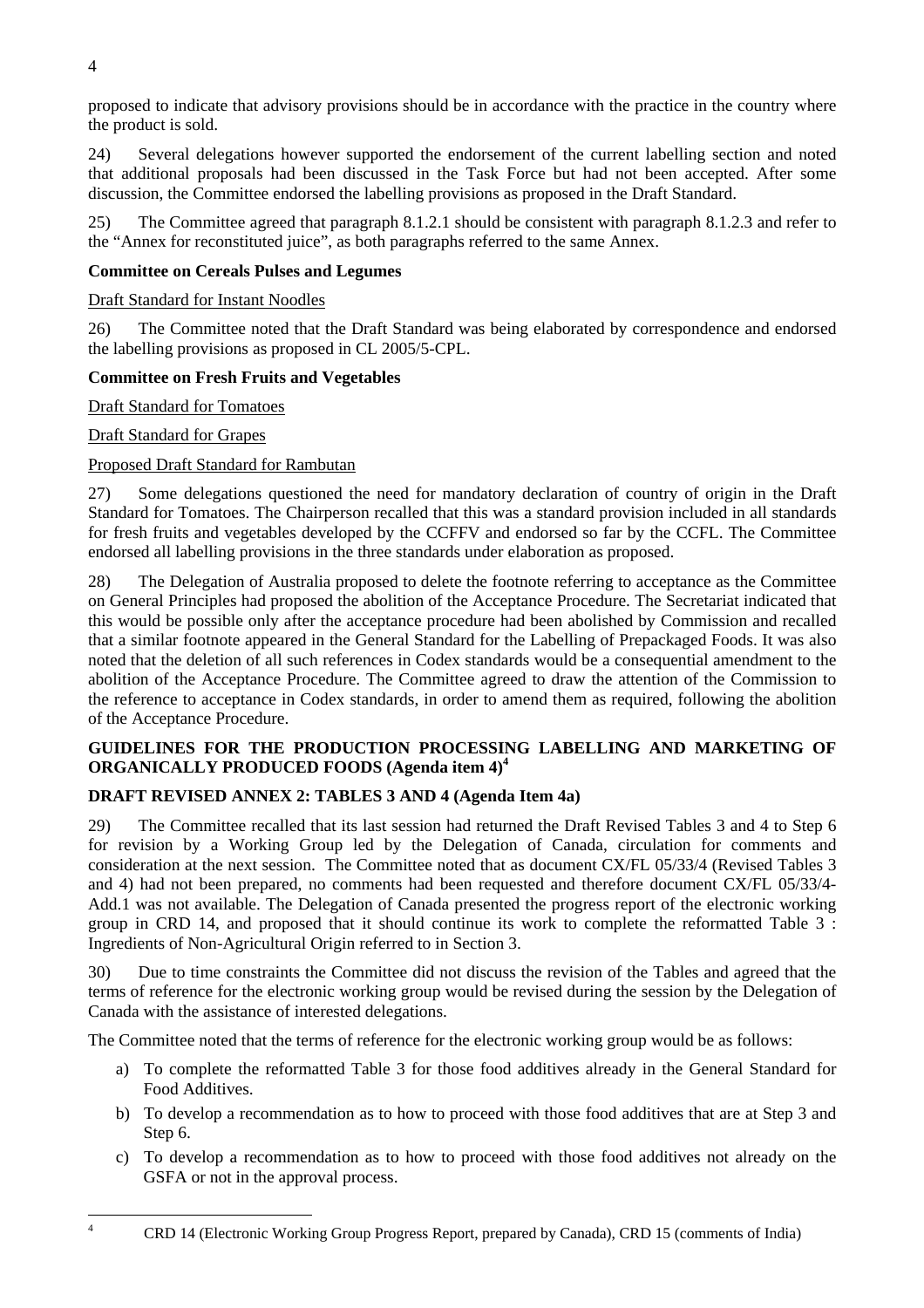- d) The working group, chaired by Canada will work electronically. An invitation will be extended, through Codex Canada for participation in the electronic working group. The language of the eworking group will be English.
- e) The e-working group will prepare a document by November 30, 2005, for circulation to CCFL.
- f) The document will be discussed at the next meeting of the Ad-hoc working group on the Draft Guidelines to be held immediately prior to the next CCFL meeting. The Ad Hoc working group will work in English, French and Spanish

31) The Committee also noted the proposal in CRD 14 to discontinue the revision of Table 4 listing Processing Aids in view of the discussions underway in the Committee on Food Additives and Contaminants on processing aids. The Chairperson proposed to discontinue work on Table 4 and the Committee agreed with this proposal.

# **Status of the Draft Revised Annex 2: Tables 3 and 4**

32) The Committee agreed to return Table 3: Ingredients of Non-Agricultural Origin referred to in Section 3 to Step 6 for redrafting by the above mentioned working group, comments and consideration at the next session.

33) The Committee agreed to propose to the Commission to discontinue work on the Draft Revised Annex 2: Table 4. Processing Aids.

## **PROPOSED DRAFT REVISED ANNEX 2: TABLE 1 (NATURAL SODIUM NITRATE) (Agenda Item 4b)[5](#page-9-0)**

34) The Committee recalled that its last session had returned Natural Sodium Nitrate to Step 3 due to lack of consensus on its inclusion in the list.

35) The Delegation of Chile pointed out that all necessary information had been provided to the Committee including an assessment against the criteria set in the Guidelines and therefore supported its advancement to Step 5. Several delegations and the observers from IFOAM and IACFO expressed their objections to the inclusion of this substance in Table 1 for the following reasons: it did not comply with the principles of organic agriculture, in particular as regards its action as a plant fertilizer rather than a soil fertilizer, it could have a negative impact on the quality of the soil; and it was not a renewable resource.

36) These delegations and observers also expressed their concern that the inclusion of this substance in the list of permitted substances would mislead the consumer as to the nature of the organic process. The Delegation of the United States proposed to postpone a decision on this substance and to use it to test the new process that was to be developed for the evaluation of substances to be included in the list.

## **Status of the Proposed Draft Revised Annex 2: Table 1: Natural Sodium Nitrate**

37) The Committee agreed to return the Proposed Draft Revised Table 1: Natural Sodium Nitrate to Step 3 for further comments and consideration at the next session (see Appendix IV). It was also noted that this substance could be used as an example to test the new evaluation process to be developed (see Agenda Item 4c).

## **CONSIDERATION OF THE PROCESS FOR THE INCLUSION OF THE SUBSTANCES IN ANNEX 2 (Agenda Item 4c)**

38) The Committee recalled that its last session had agreed that an electronic working group coordinated by the Delegation of the United States would prepare proposals on a process for the inclusion of substances in the Tables in Annex 2. It was noted that document CX/FL 05/33/6 had not been prepared. The Delegation of the United States presented the progress report of the electronic working group in CRD 17 and indicated that few comments had been received and there appeared to be little interest to develop a process for substance review, and therefore no specific proposals had been prepared. The Delegation however noted that it appeared from later consultations with other delegations that there was some interest in further work.

39) Some delegations and the Observer from IFOAM noted that CRD 17 contained interesting proposals but that more time would be required to consider this question and supported further work on the process for

<span id="page-9-0"></span> 5 CX/FL 05/33/5 (comments of the EC, Norway, Switzerland, United States, IFOAM), CX/FL 05/33/5-Add.1 (comments of Canada), CX/FL 05/33/5-Add.2 (Chile), CX/FL 05/33/5-Add.3 (Kenya, IACFO), CRD 6 (Indonesia), CRD 15 (India)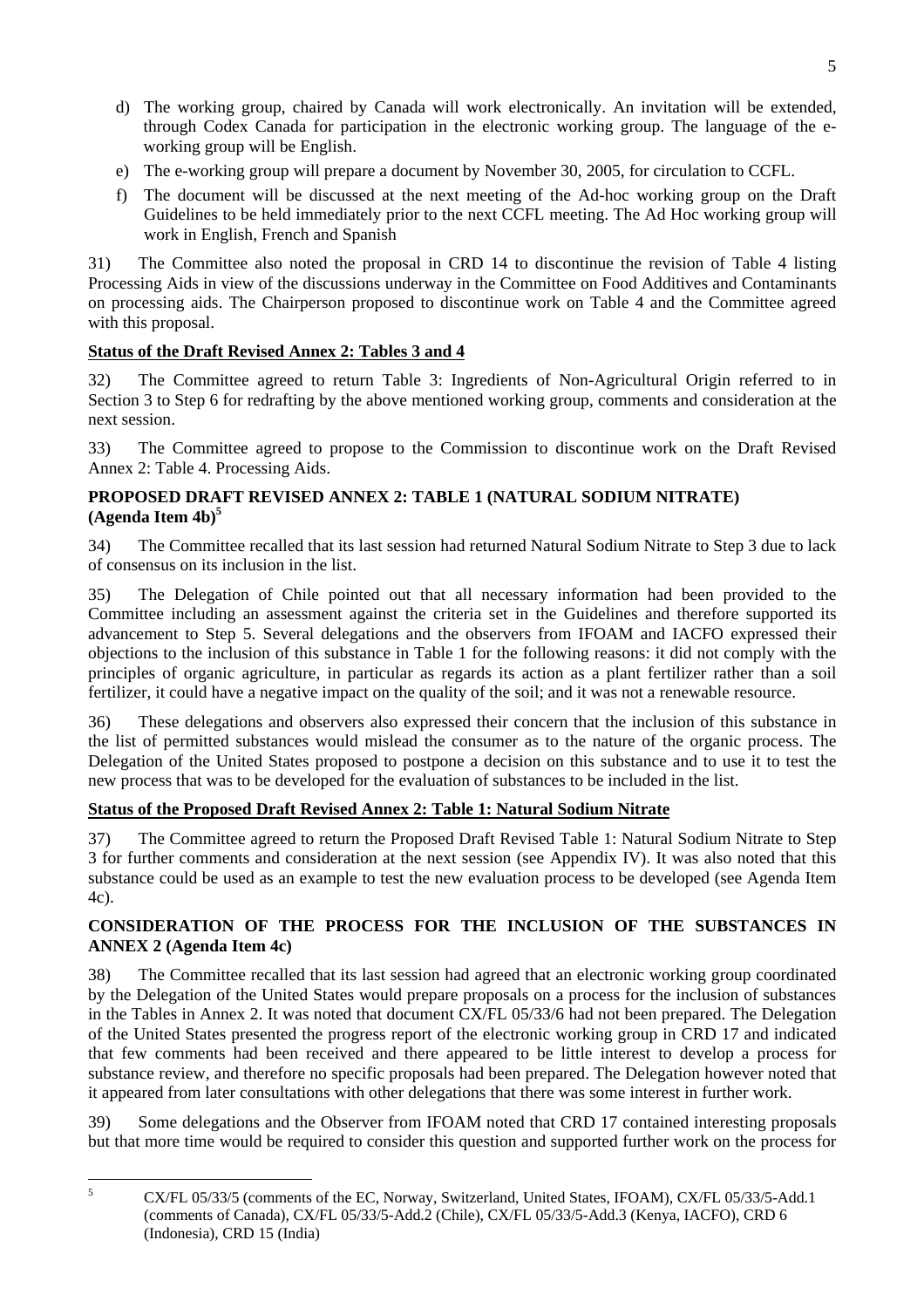the inclusion of substances at the next session, in order to facilitate consideration of the substances for inclusion in the revised Annex 2. The Observer from IFOAM, supported by the Observer from IACFO, expressed the view that the nature of the list should be indicative and restrictive, and that substances should only be added after achieving world-wide consensus.

40) Several delegations supported the proposal to convene a physical working group prior to the next session of the CCFL in order to address all outstanding issues concerning organically produced foods in order to facilitate the revision of the *Guidelines*. The Committee therefore agreed in principle to continue work in this area and the Delegation of the United States agreed to prepare revised terms of reference for further work in an electronic working group.

41) The Committee was subsequently informed that the Delegation of the United States, with the assistance of some interested countries, had prepared the terms of reference for an electronic working group that would consider a process for evaluating substances.

42) Several delegations pointed out that they could not approve new terms of reference that had not been made available in writing and without appropriate discussion of their contents. The Chairperson indicated that this was not possible due to time constraints but that members and observers would have the opportunity to provide their views in the working group.

43) Some delegations expressed their concern with the reference to the Statements of Principle, as stated in the Procedural Manual, in the mandate of the working group as it was not advisable to single out one Statement of Principle and to exclude the others, and the terms of reference were amended accordingly.

44) The Committee noted that the terms of reference of the electronic working group would be as follows:

- a) To develop a defensible and transparent process for evaluating substances for inclusion in Annex 2 of the Guidelines for the Production, Processing, Labelling and Marketing of Organically Produced Foods (CAC/GL 32-1999, Rev. 1-2001);
- b) To develop a process that will ensure substances meet the general criteria in section 5 and principles of organic production as per the Guidelines for the Production, Processing, Labelling and Marketing of Organically Produced Foods;
- c) To ensure that the process will meet the requirements of Codex for establishing provisions for food additives;
- d) The working group, chaired by the United States will work electronically. An invitation will be extended, through the US Codex Office for participation in the electronic working group. The language of the e-working group will be English;
- e) The e-working group will prepare a document by November 30, 2005;
- f) The document will be discussed at the next meeting of the Ad hoc working group on the revision of the Guidelines to be held immediately prior to the next CCFL meeting. The Ad Hoc working group will work in English, French and Spanish.

45) The Committee agreed that a physical working group would be held immediately prior to the  $34<sup>th</sup>$ Session to address all outstanding issues related to organically produced foods and the revision of the Guidelines, as considered at the present session under Agenda Item 4a), b) and c).

**DRAFT RECOMMENDATIONS FOR THE LABELLING OF FOODS OBTAINED THROUGH CERTAIN TECHNIQUES OF GENETIC MODIFICATION/GENETIC ENGINEERING (DRAFT AMENDMENT TO THE GENERAL STANDARD FOR THE LABELLING OF PREPACKAGED FOODS): DEFINITIONS (Agenda Item 5a)[6](#page-10-0)**

**PROPOSED DRAFT GUIDELINES FOR THE LABELLING OF FOODS AND FOOD INGREDIENTS OBTAINED THROUGH CERTAIN TECHNIQUES OF GENETIC MODIFICATION/GENETIC ENGINEERING: LABELLING PROVISIONS (Agenda Item 5b)**[7](#page-10-1)

<span id="page-10-0"></span> $\frac{1}{6}$  ALINORM 04/27/22, Appendix V, CRD 2 (Brazil, Canada, European Community, Kenya, Unites States), CRD 6 (Indonesia), CRD 11 (Philippines), CRD 12 (Bolivia), CRD 16 (Malaysia), CRD 18 (Peru) 7

<span id="page-10-1"></span>ALINORM 04/27/22, Appendix VI, CL 2004/22-FL, CX/FL 05/33/7 (Argentina, brazil, Costa Rica, European Community, Mexico, IFOAM), CX/FL 05/33/7-Add.1 (Canada, Kenya, United States, CI, IFT), CRD 4 (Mexico), CRD 6 (Indonesia), CRD 8 (Zimbabwe), CRD 11 (Philippines), CRD 12 (Bolivia), CRD 18 (Peru)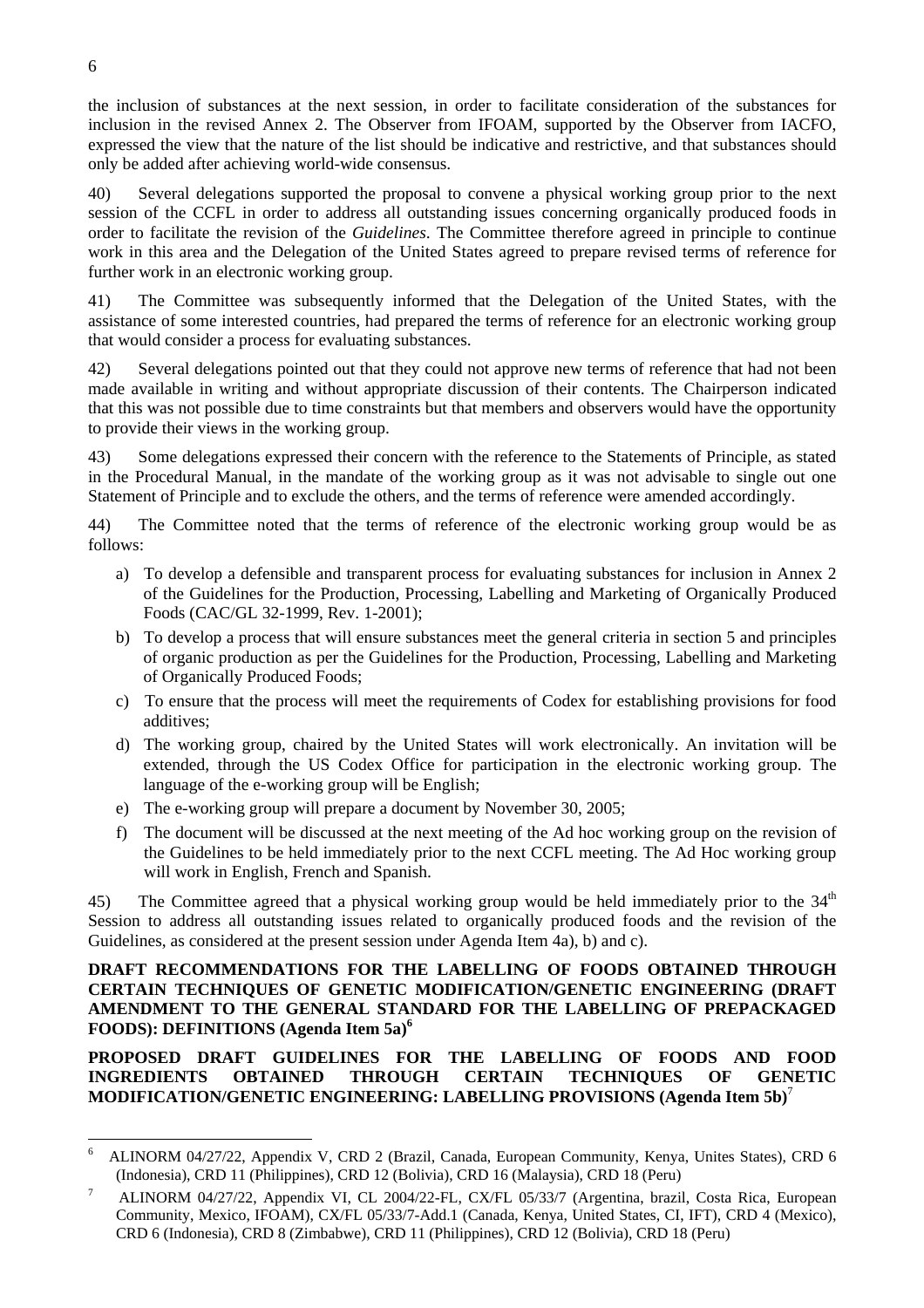46) The Committee recalled that the 32<sup>nd</sup> Session of the Committee had decided to return the Proposed Draft Guidelines to Step 3 for comments and consideration at the next session. The Committee exchanged general views on the proposed draft guidelines and considered Item 5b) before Item 5a).

47) Many delegations and observers supported retaining the current structure of the Proposed Draft Guidelines which had both provisions for health and safety-related labelling and for method of production labelling. These delegations and observers stressed that the purpose of food labelling is to provide consumers not only with health and safety information but also various useful information, as required. They also noted that when products had been subject to safety evaluation prior to authorization on the market, this did not preclude their declaration on the label, as in the case of food additives. In view of this, the Proposed Draft Guidelines needed to include method of production labelling since there was a strong demand from consumers to label genetically modified foods based on method of production, in order to allow informed choices. It was also pointed out that many provisions in the General Standard for the Labelling of Prepackaged Foods were not related to health and safety and the Committee had already established method of production labelling such as organic and halal labelling.

48) Some delegations and observers recalled that the mandate given to the Committee by the Commission in 1991 was "to provide guidance on how the fact that a food was derived from "modern" biotechnologies could be made known to the consumers" (ALINORM 91/40, para. 90) and narrowing the scope would be against the Commission decision.

49) The Delegation of the European Community, supported by other delegations, proposed to restructure the guidelines into two parts; one for mandatory labelling provisions relevant to changes in nutrient content, product composition, end use and the other for optional labelling provisions linked to labelling of method of production, following the proposal by Canada (CRD 2). Several delegations also expressed the view that progress had been made as a result of earlier discussions in the Committee and stressed the need to continue work to achieve consensus.

50) Some delegations pointed out that clear labelling on the method of production would facilitate consumer acceptance of biotechnology and would ensure fair practices in international trade.

51) Several other delegations and some observers expressed their opposition to the inclusion of method of production labelling in the Proposed Draft Guidelines for the following reasons: such labelling did not address food safety issues and was not based on scientific evidence; it would not provide useful information to consumers but rather increase confusion; and it would create barriers to trade. These delegations proposed to focus on the provisions that reflected consensus on the need for mandatory labelling in cases where significant changes in the product composition, nutritional value or intended use existed. In this context, the Committee was reminded of the recommendation of the  $55<sup>th</sup>$  CCEXEC to redefine or narrow the scope of the work when consensus was deemed difficult to achieve (see para. 10). Some delegations also indicated that in case of a possible dispute in the World Trade Organization, the Dispute Settlement Body would not establish any distinction between mandatory and voluntary provisions contained in a Codex standard. In this respect, the Delegation of Argentina pointed out that when mentioning mandatory and voluntary provisions in a Codex standard, reference is not made to the Codex standard per se, but to the modalities of its implementation at the national level in the countries that decide to adopt it. Consequently, the objective sought by including voluntary labelling provisions in these Guidelines would not be met.

52) Some of these delegations stated that the 43rd Session of the Executive Committee (1996) had expressed the view that the Four *Statements of Principle* should be closely adhered to in considering the guidelines for labelling of foods derived from biotechnology and that the consumers' claimed right to know was ill defined and could not be used by Codex as the primary basis for decision-making on appropriate labelling.

53) Several delegations and some observers stressed that the information on labelling should be accurate, verifiable and should not mislead consumers. In this respect, it was pointed out that labelling two identical products based only on method of production would convey misleading message that these products were different and many consumers would perceive this as a safety warning although safety evaluation had been conducted before these products were placed in the market. Some delegations also raised a question on the practicality of implementing method of production labelling, especially in developing countries.

 $\overline{a}$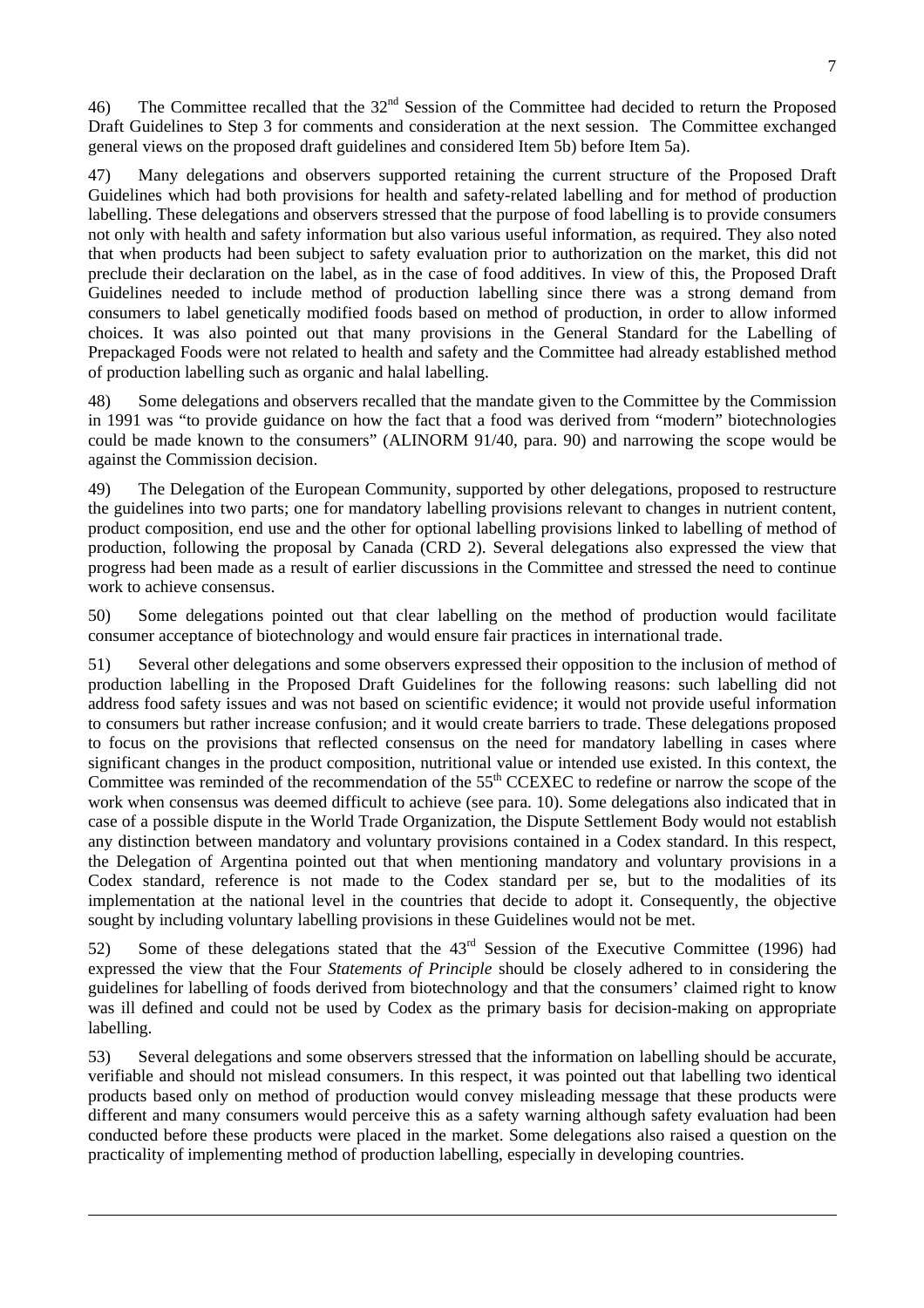54) With respect to the cost implications of method of production labelling, the Committee noted that different views were expressed. Some delegations indicated that mandatory method of production labelling would not result in an increase in the prices of the products. However, some other delegations pointed out that the method of production labelling might entail additional cost necessary to comply with the labelling requirements which would finally result in the increase in food prices, without providing additional benefits to consumers.

55) After a general exchange of views, the Committee considered how to proceed. Several delegations expressed their preference for considering the text section by section in detail. However, the Committee noted the difficulty to achieve agreement on the text in the present situation as major differences existed in the basic stance taken by members.

56) Several delegations supported the proposal made in the comments of Canada to consider two levels of labelling, including mandatory provisions in relation to changes in nutrition content, composition, end use, or concerns with allergens; and optional provisions linked to voluntary labelling of the method of production by the industry. The Delegation of the EC stated that the EC and its member states were prepared to assist Canada in "reconstructing" the Proposed Draft Guidelines provided that they remained at Step 3 until the Committee had decided to replace it with the "reconstructed" Proposed Draft Guidelines to be provided by Canada.

57) After some further discussion, the Committee decided that the text should be reconstructed, taking into account the discussion held at the present session and the comments received including those of countries not present in the session (Bolivia, Costa Rica, Peru and Zimbabwe) and considered at the next session. The Committee also confirmed that the revised text would include the same contents as the current Proposed Draft Guidelines, including provisions for both health and safety-related labelling and method of production labelling.

58) For this purpose, the Committee decided to establish an electronic working group led by Canada with the assistance of Argentina, Australia, Austria, European Community, Brazil, Germany, Ghana, Guatemala, India, Indonesia, Japan, Kenya, Malaysia, Norway, Papua New Guinea, Paraguay, Sweden, Switzerland, Thailand, United States, Bio and Consumers International. The Committee also noted that the working group would be open to all members and observers.

59) The Delegation of Mexico expressed its reservation on this decision as it objected to the Committee's decision to continue work on method of production labelling provisions, considering the implications that this would have in international trade. In addition, the Delegation pointed out that the decision had not been taken by consensus as several delegations had expressed contrary views and as all the recommendations of the 55<sup>th</sup> Session of the CCEXEC had not been considered. The Delegation highlighted the necessity to analyze the impact of this decision in trade and in particular in the relation of the Codex Alimentarius with WTO. The Delegation of Argentina supported the views of Mexico, and expressed its reservation on the possibility for a Codex standard to include a mandatory and a voluntary part, since this would not make any significant distinction in the context of the World Trade Organization. The Delegation of the United States supported the reservations expressed by the delegations of Mexico and Argentina.

60) The Delegation of Malaysia expressed its reservation on the decision not to consider the current text section by section at the present session as it was noted that many delegations wanted to proceed with the discussion of the current text.

## **Status of the Proposed Draft Guidelines for the Labelling of Foods and Food Ingredients Obtained through Certain Techniques of Genetic Modification/Genetic Engineering : Labelling Provisions**

61) The Committee agreed to return the Proposed Draft Guidelines for redrafting by the above mentioned working group, comments at Step 3 and consideration at its next session.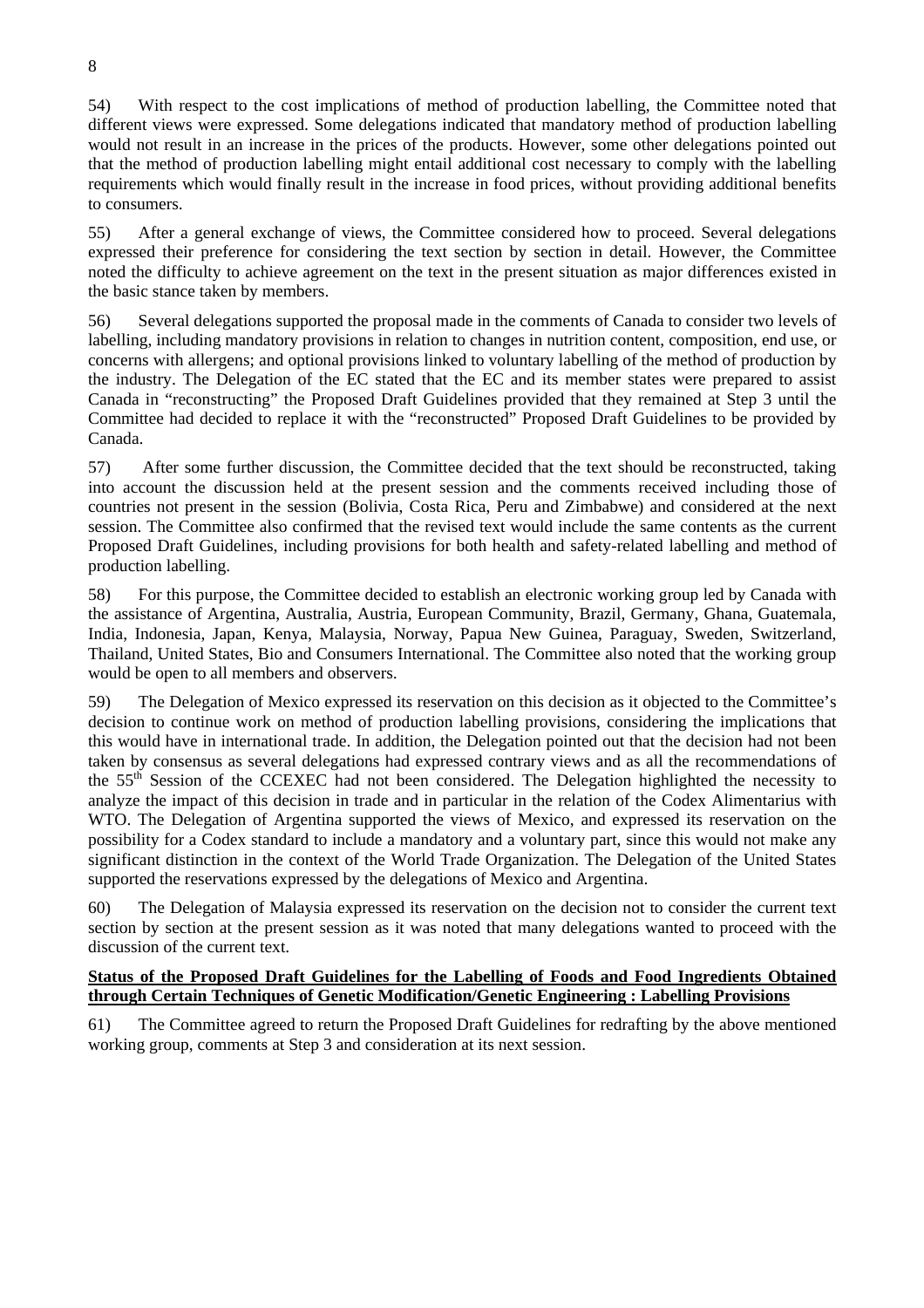## **Definitions**

62) The Committee noted that the Draft Definitions at Step 7 had been retained as a draft amendment to the General Standard for the Labelling of Prepackaged Foods because the recommendations had been developed initially as an amendment to the General Standard. The recommendations had subsequently been redrafted as independent Proposed Draft Guidelines, that also included a section on definitions.

63) The Committee noted that in order to delete the Draft Definitions as Draft Amendment to the General Standard from the Agenda, discontinuation of work should be proposed to the Commission. Several delegations supported discontinuation of work and consideration of the text of the definitions only as part of the Proposed Draft Guidelines at Step 3. Other delegations and observers proposed to retain the Draft Definitions as a separate text at Step 7 and not to discontinue work at this stage, with the understanding that this question would be considered further at the next session.

## **Status of the Draft Amendment to the General Standard for the Labelling of Prepackaged Foods (Draft Recommendations for the Labelling of Foods Obtained through Certain Techniques of Genetic Modification/Genetic Engineering : Definitions**.

64) The Committee agreed to retain the Draft Definitions at Step 7 for consideration at the next session (see Appendix III) and recalled that no comments were requested on draft texts at Step 7.

## **PROPOSED DRAFT AMENDMENT TO THE GENERAL STANDARD FOR THE LABELLING OF PREPACKAGED FOODS: QUANTITATIVE DECLARATION OF INGREDIENTS (Agenda Item 6)[8](#page-13-0)**

65) The Committee recalled that the  $32<sup>nd</sup>$  Session had returned the Proposed Draft Amendment to Step 3 for further comments and consideration at the next session. The Committee had also agreed to hold a Working Group immediately prior to the next session to facilitate the discussion on this item.

66) The Chair of the Working Group, Ms Alette Addison (United Kingdom), presented CRD 19, the Report of the Working Group which included the revised Proposed Draft Quantitative Ingredient Declaration Labelling. The Committee considered the revised text submitted by the Working Group section by section.

## **Section 5.1.1: Introductory Statement**

67) The Committee agreed with the Working Group proposal to amend the introductory statement of Section 5.1.1 to include "at the time of the manufacture of the food" after "of any ingredient" for clarity.

68) The Committee considered the proposal from the Working Group to refer to declaration "or by volume if the product is sold by volume" which had been put in square brackets to give delegates further time to consider this proposal. The Delegation of Japan pointed out that the insertion of this phrase would cause a problem when an ingredient should be expressed by weight while a final product was sold by volume. The Committee, recognizing this issue, agreed to modify this phrase to "or by volume as appropriate" so that the most appropriate form could be adopted for the calculation of the percentage of ingredients.

69) The Delegation of Malaysia expressed concern with the inclusion of "class of ingredients" proposed by the Working Group since this term is not clearly defined in the General Standard for Labelling of Prepackaged Foods. In view of this, an alternate proposal was made to use "class name of ingredients" as appeared in the General Standard. However, this was not accepted by several delegations since this term narrowed the scope of the original intention. After some discussion, the Committee decided to use the term "categories of ingredients" with a footnote clarifying the meaning of that term.

## **Section 5.1.1: Subsections**

70) In subsection (a), the Committee noted the Working Group proposal to include "or graphics" at the end of the sentence. The Delegation of Mexico proposed to include "as present" before "on the labelling" and to delete "through words or pictures" to make the application of this provision more flexible as different means of emphasis on labelling may be used in various regions. Several delegations supported the retention

<span id="page-13-0"></span>8

ALINORM 04/27/22 Appendix VII, CL 2004/22-FL, CX/FL 05/33/8(Brazil, Costa Rica, European Community, United States, IDF, WSRO), CX/FL 05/33/8-Add.1 (Canada, Norway, ICBA), CX/FL 05/33/8- Add.2 (Kenya, IACFO), CRD 6 (Indonesia), CRD 7 (Norway), CRD 10 (Thailand), CRD11 (Philippine), CRD 13 (Malaysia), CRD 15 (India), CRD 18 (Peru)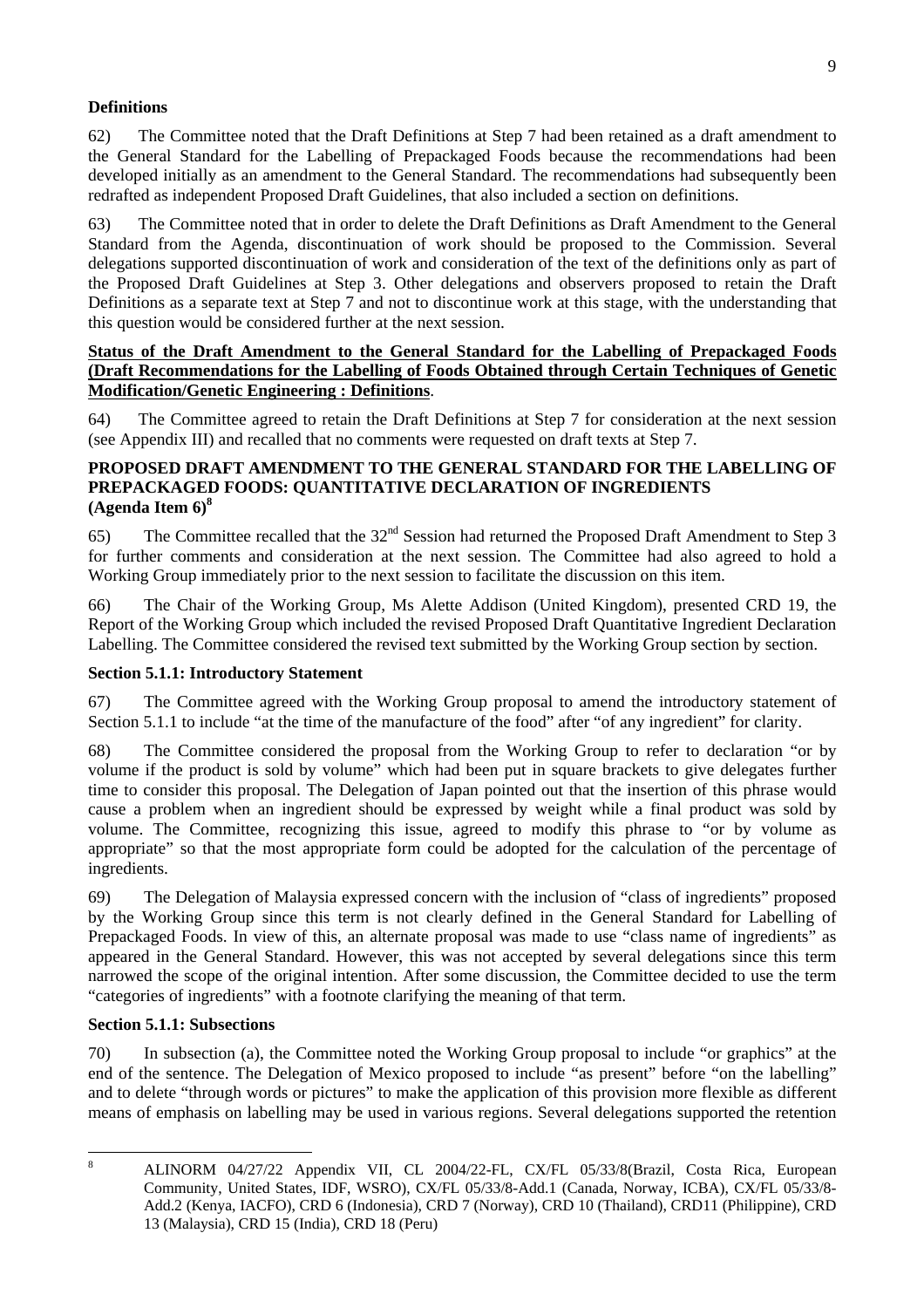of these illustrative terms. Therefore the Committee agreed to retain the current text with the addition of wording proposed by Mexico and the Working Group.

71) The Committee noted that the Working Group could not reach consensus on subsections (b), (c) and (d). Many delegations proposed to delete the square brackets and retain the text in (b) and (c). Several other delegations were opposed to retaining (b) and (c) since in the views of these delegations these were not clear and already covered by other subsections. Some delegations opposed retaining (d) as it was their view that, consistent with section 5.1.3 of the General Standard for the Labelling of Prepackaged Foods, a reference to an ingredient in the name of the food in and of itself should not trigger mandatory QUID. The Delegation of the United Kingdom clarified that the proposed text as set out in Appendix II of ALINORM 04/27/22, was intended to replace paragraphs 5.1 to 5.1.3 inclusive of the existing standard, therefore the existing section 5.1.3 would no longer exist.

72) The Delegation of Canada proposed to delete (b) and to add an additional phrase in subsection (d) which referred to the case where special emphasis is made on characterizing ingredients. In this respect, the Delegation of the EC proposed to include "is emphasized" as an alternative term to "appears", as a compromise. However, the Delegation of Malaysia, supported by some delegations, expressed the view that "is emphasized", was difficult to interpret and would give rise to implementation problems, and supported retaining the original term "appears" on the label.

73) The Committee decided to delete the reference to "common or trade" from (d) so that the text could simply refer to "the name of food" since there was no Codex definition for "common or trade name".

74) The Delegation of New Zealand proposed to delete subsections (b), (c), (d) and modify (e) as new subsection (b) to read "is deemed, by national authorities, to be necessary to prevent consumer deception". The Delegation explained that with this modification, a national authority could take necessary measures in a more flexible manner to protect consumers from deceptive practices. Several delegations expressed their opposition to this proposal in view of the purpose of QUID to also provide information to consumers. The Delegation of Mexico further amended this proposal so that it could read "the disclosure is deemed, by national authorities, to be necessary to facilitate consumer choice or to prevent consumer deception". This proposal was supported by several delegations. However, the Committee could not reach consensus since several other delegations expressed their preference to retain (b), (c), (d).

75) The Committee noted the difficulty to reach consensus on the structure of subsections from (b) to (d) since there were still differences in the opinions of member countries. In view of this and recognizing that the need to consider subsections (a) to (d) simultaneously, the Committee decided to retain (b), (c) and (d). For subsections (b) and (c), it was agreed to delete the square brackets and replaced "or" in (b) with "and". For subsection (d), the Committee agreed to replace the original text with the modified version, "appears/is emphasized in the name of the food unless deemed not appropriate by national authorities" and put it in square brackets for consideration in the next session.

76) The Committee noted that in the Working Group many delegations proposed to delete subsection (e) since provisions related to health were already covered by other Codex texts while a few delegations and observers proposed to retain it. The Committee could not reach consensus on this item due to lack of time for discussion and decided to retain this subparagraph in square brackets. The Committee also did not have sufficient time for discussion of subparagraph (f) and also decided to retain this in square bracket.

77) The Committee considered the appropriate level for threshold in subsection (g) and (h), and whether or not these subsections would be retained. Many delegations proposed to use 5% to maintain consistency with the threshold in section 4.2.1.3 in the General Standard. Other delegations proposed to retain 2%. Therefore, the Committee left both 2% and 5% in square brackets for further consideration. The Committee could reach consensus on the deletion of square bracket in (g) and the deletion of (h).

78) The Delegation of Malaysia proposed to add a paragraph for mandatory declaration of the use of pork fat, lard, and beef fat regardless of the quantity, at the end of Section 5.1.1. However, the Committee noted that the General Standard already covered this issue in Section 4.2.3.2 and did not adopt this proposal. The Delegation of Malaysia made a reservation to this decision.

## **Section 5.1.2**

79) The Committee agreed to change the introductory statement of Section 5.1.2 in line with the modifications made in Section 5.1.1 by inserting "or by volume as appropriate" and "pictures or graphics" and replacing "the common name or class name of the foods" with "the name of the food". The Committee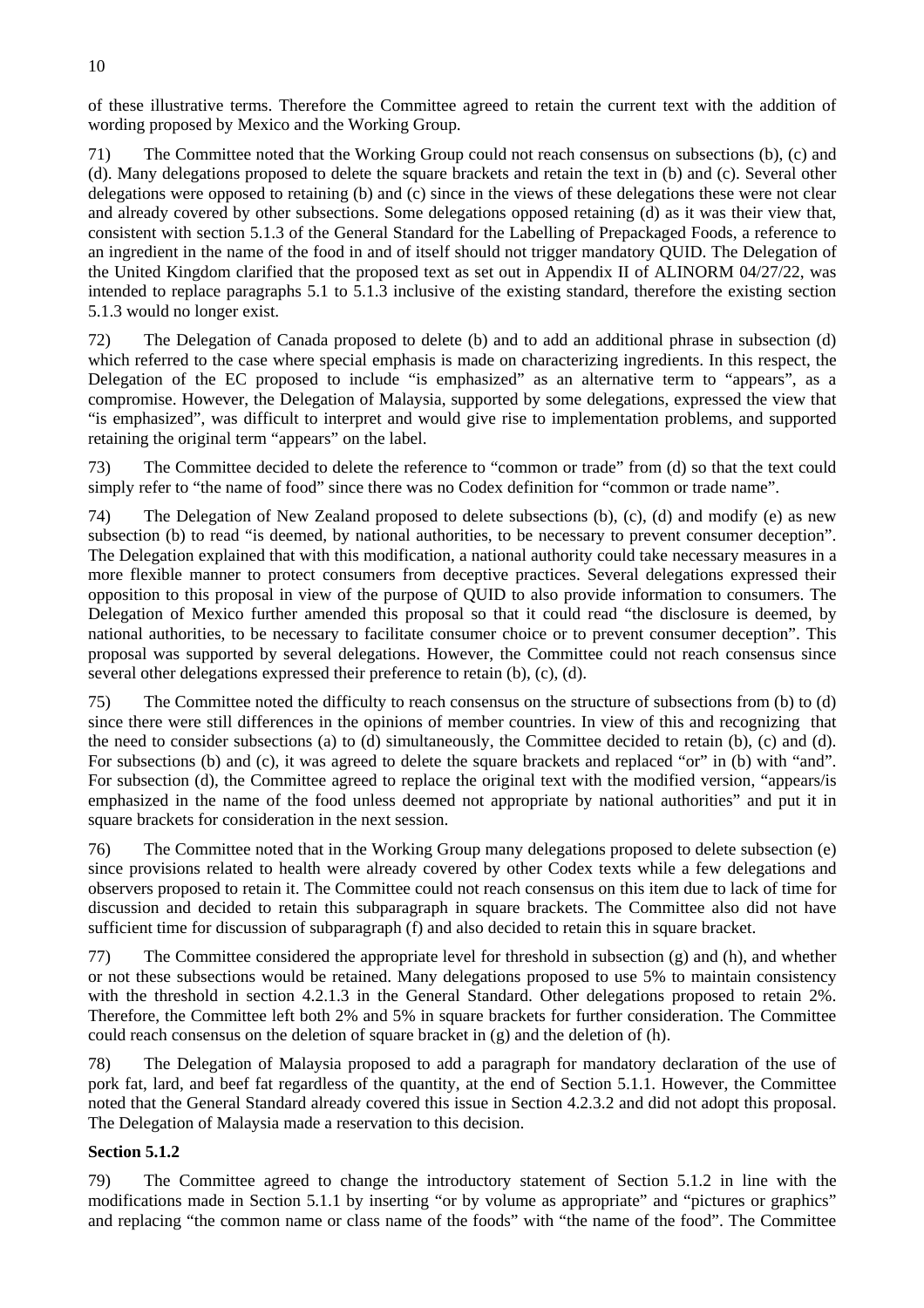agreed to delete subsection (a) and (b) in Section 5.1.2. The Delegation of Japan, supported by the Delegation of Thailand, expressed the view that subsections (a) and (b) should be retained in order to allow governments to choose options.

## **Status of the Proposed Draft Amendment to the General Standard for the Labelling of Prepackaged Foods: Quantitative Declaration of Ingredients**

80) The Committee agreed to forward the Proposed Draft Amendment to the General Standard for the Labelling of Prepackaged Foods: Quantitative Declaration of Ingredients with the modifications made in this session to the 28<sup>th</sup> Session of the Codex Alimentarius Commission for adoption at Step 5 (see Appendix II).

## **CONSIDERATION OF COUNTRY OF ORIGIN LABELLING (Agenda Item 7)[9](#page-15-0)**

81) The Committee recalled that the 32<sup>nd</sup> Session of the Committee had agreed to ask the advice of the Commission since there was no consensus on the need to undertake new work on country of origin labellilng. The  $27<sup>th</sup>$  Session of the Commission, after a long discussion, recognized that no conclusion could be reached at that stage on whether or not to undertake new work on country of origin labelling and agreed to forward the following questions for consideration by the Committee on Food Labelling:

- *a) whether the current provisions in sections 4.5.1 and 4.5.2 for Country of Origin Labelling contained in the Codex General Standard for the Labelling of Prepackaged Foods were adequate to address Members' needs with respect to country of origin labelling*
- *b) whether countries have encountered difficulties with the interpretation of those provisions*

82) The Committee considered the above two questions and the replies received from members and observers. Many delegations opposed new work on country of origin labelling by the Committee since the current provisions sufficiently addressed consumer concerns, they had experienced no difficulties in their application at the national level and there was no need to further change the provisions.

83) Many other delegations and observers expressed their regrets that there was no consensus to support new work, however, they expressed the view that it would be necessary to initiate new work on country of origin labelling in the Committee since the current provisions were insufficient and impractical and their application could cause practical difficulties both for regulators and for food manufactures. These delegations also stressed the need to clarify current provisions in order to provide clear information to consumers. Some delegations pointed out that the confusion between country of origin and country of manufacture was likely to mislead consumers.

84) The Delegation of the European Community stated that it remained of the opinion that it was desirable to complement the general provisions of section 4.5 of the General Standard by specifying circumstances under which the declaration of the country (or place) of origin should be mandatory in order to avoid consumers being misled to a material degree as to the true origin or provenance of the food and by defining conditions for the voluntary use of terms, such as "produce of", used for indicating the origin or provenance of a food or ingredient; whilst it was of course possible to develop provisions to this effect at EC level, the European Community would have preferred for such work to be undertaken within Codex.

85) The Committee recognized that there was no consensus on the need for new work on country of origin labelling at this stage. Therefore, the Committee agreed that no new work should be started and that consideration of this Agenda Item should be discontinued.

## **DISCUSSION PAPER ON ADVERTISING (Agenda Item 8)[10](#page-15-1)**

86) The Committee recalled that the  $26<sup>th</sup>$  Session of the Commission, while considering the Draft Guidelines for Use of Nutrition and Health Claims, had requested the Committee on Food Labelling to consider the development of a definition for advertising as related to health and nutrition claims. The

<span id="page-15-0"></span><sup>-&</sup>lt;br>9 CX/FL 05/33/9 (comments of Argentina, Australia, Costa Rica, EC, Guatemala, Iran, Mexico, New Zealand, Panama, United States, Venezuela), CX/FL 05/33/9-ADD.1, CX/FL 05/33/9-Add.2 (comments of Canada, Norway and CI), CX/FL 05/33/9-ADD.3 (comments of Kenya), CRD3 (comments of Brazil, Japan, Norway and South Africa), CRD6 (comments of Indonesia), CRD10 (comments of Thailand), CRD11 (comments of Philippines),

<span id="page-15-1"></span>CRD15 (comments of India) 10 CL 2004/54-FL (comments of Argentina, Australia, Brazil, Costa Rica, Guatemala, Mexico, New Zealand, United States, Venezuela, CRN, IACFO, ICBA, ICC, ICGMA, WFA), CX/FL 05/33/10-Add.1 (Canada, CI, WSRO), CX/FL 05/33/9-Add.2 (comments of European Community), CRD6 (comments of Indonesia), CRD10 (comments of Thailand), CRD11 (comments of Philippines), CRD15 (comments of India)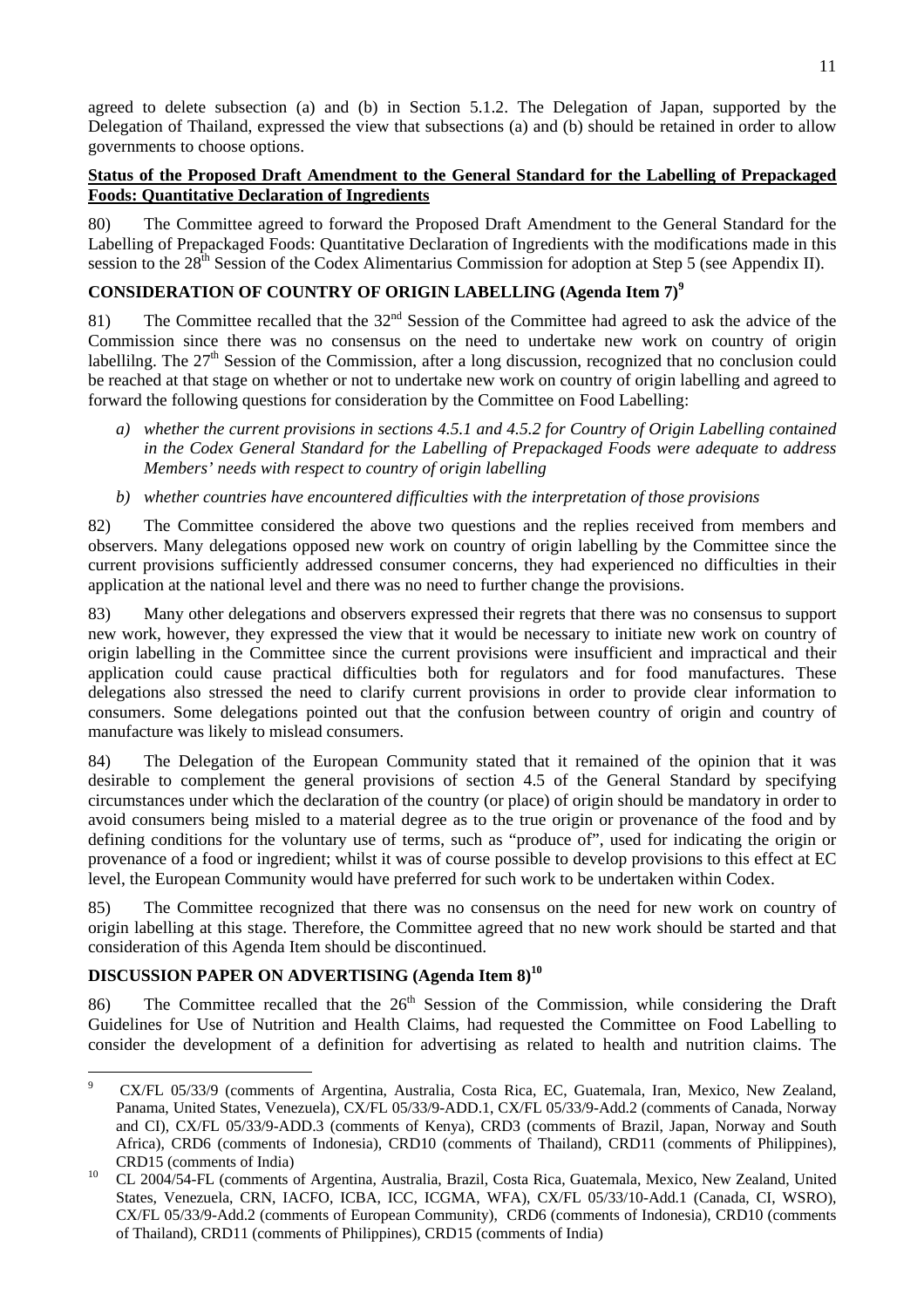Committee, at its  $32<sup>nd</sup>$  Session, had considered this issue, as complementary to labelling, in view of the terms of reference of the Committee and recognized that no conclusion could be reached and further discussion of advertising was needed in order to reply to the request of the Commission. Therefore the Committee had agreed to circulate the Discussion Paper prepared by Canada for comment and to consider advertising with priority being given to the development of a definition for advertising as it relates to nutrition and health claims.

87) The Delegation of the United States expressed the view that it would not be appropriate to discuss issues of advertising at this Committee since the Committee needed to confirm whether or not the terms of reference of the Committee could permit to elaborate a definition of advertising. The Delegation was of opinion that there was no need to consider a definition of advertising in the Committee as advertising would be best regulated at the national level. Some Delegations and observers expressed the same opinion that advertising should be left to national authorities, in view of differences in regulatory, social and cultural environments in regions and countries.

88) Several other delegations expressed the view that the Committee should discuss issues of advertising taking into account the current situation on globalization of advertising and marketing of food. They also expressed the view it would be useful to develop a definition for advertising in Codex in light of the interest in international harmonization and consumer protection and since advertising should be consistent with labelling in order to prevent confusion to consumers. These delegations and observers further felt that work on advertising could be initiated within the current terms of reference of the Committee. It was pointed out that the definition of advertising related to nutrition and health claims and should not be broadened.

89) Some delegations and observers recalled that "advertising" was already mentioned in some Codex texts<sup>11</sup> and therefore a definition would be useful in the framework of Codex.

90) Due to time constraints, the Committee could not discuss the details of a definition for advertising, ways to address advertising issues and other relevant aspects and, therefore, the Committee decided that its next Session should further discuss this issue as a specific agenda item, taking into consideration comments received on advertising and discussion at the present Session.

# **CONSIDERATION OF THE DEFINITION OF TRANS-FATTY ACIDS (Agenda Item 9)[12](#page-16-1)**

91) The Committee recalled that the  $26<sup>th</sup>$  Session of the Commission had requested the Committee on Food Labelling to continue its work on trans-fatty acids in cooperation with the Committee on Nutrition and Foods for Special Dietary Uses to provide a definition for the purpose of the Codex Guidelines on Nutrition Labelling. In response to this request, the 26<sup>th</sup> Session of the Committee on Nutrition and Foods for Special Dietary Uses considered the proposed definition of trans-fatty acids, based on their chemical structure and the AOCS method of determination and decided to send the definition (as described in para. 145, ALINORM 05/28/26) to the Committee on Food Labelling for use in the Codex Guidelines on Nutrition Labelling and other related Codex Standards and Guidelines.

92) The Delegation of Malaysia proposed to make several editorial changes for clarification purposes and to delete  $(-CH_2-CH_2)$  from the text of the proposed definition, the latter in response to a question by the Delegation of Indonesia. The Delegation also proposed to initiate new work to include the definition into the Section 2 of the Codex General Standard for the Labelling of Prepackaged Foods as well as into two relevant labelling texts: Codex Guidelines on Nutrition Labelling and Codex Guidelines for Use of Nutrition and Health Claims.

93) Many delegations supported the proposals and the Committee agreed that the definition of trans-fatty acids should read:

*For the purpose of the Codex Guidelines on Nutrition Labelling and other related Codex Standards and Guidelines, trans fatty acids are defined as all the geometrical isomers of monounsaturated and polyunsaturated fatty acids having non-conjugated, interrupted by at least one methylene group, carbon-carbon double bonds in the trans configuration.* 

<span id="page-16-0"></span> $11$ 11 General Standard for the Labelling of and Claims for Prepackaged Foods for Special Dietary Uses (CODEX STAN 146-1985), 3.1, Section 3 (General Principles) and Codex Standard for the Labelling of and Claims for Foods for Special Medical Purposes (CODEX STAN 180-1991) Section 3 (General Principles) 12 CX/FL 05/33/11, CX/FL 05/33/11/-Add.1 (comments of Canada), CRD 6 (comments of Indonesia), CRD 9

<span id="page-16-1"></span><sup>(</sup>comment of IDF), CRD15 (comments of India), CRD16 (comments of Malaysia)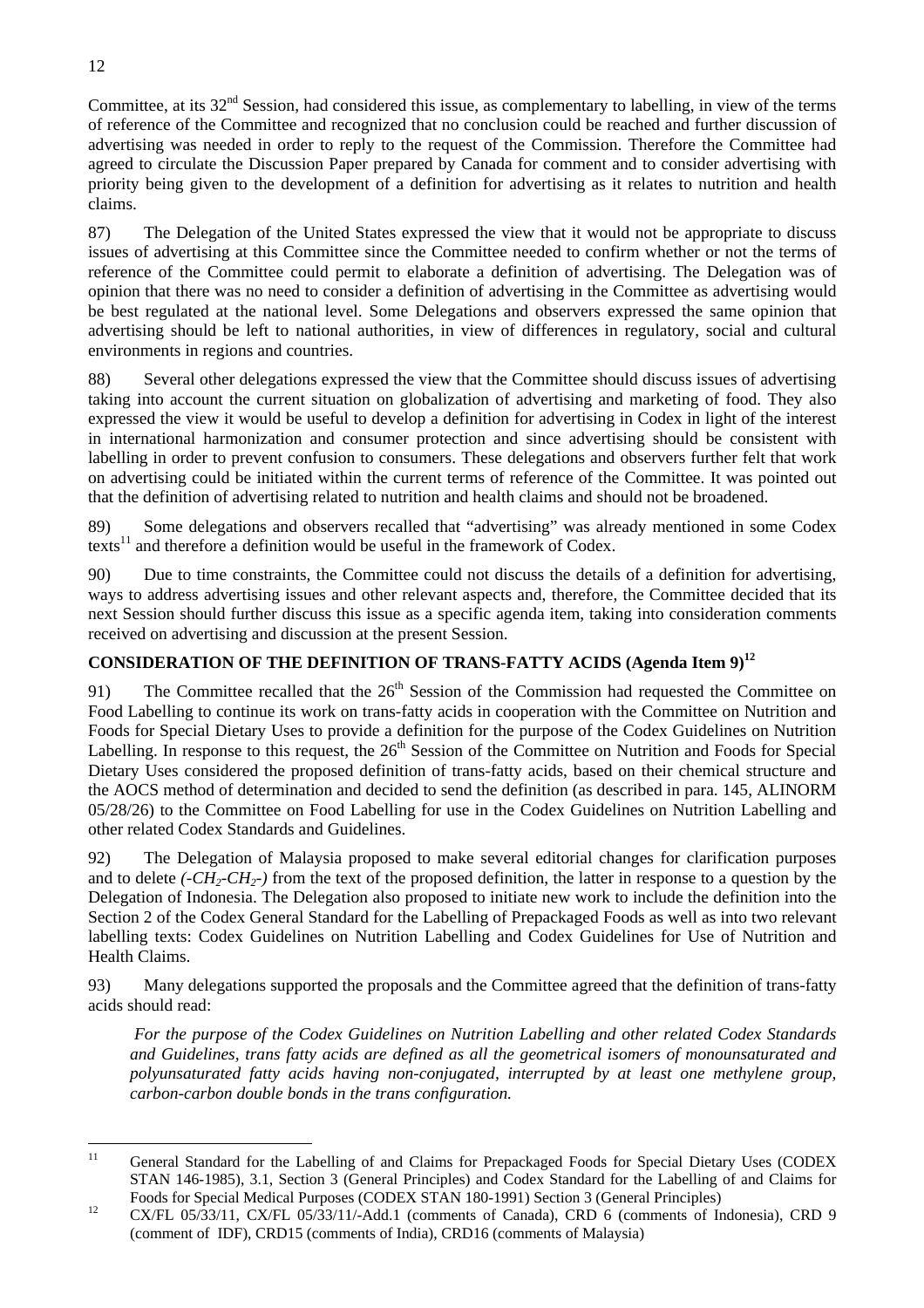94) The Observer from IDF expressed the view that this definition would cover a wide range of transfatty acids stemming from very different origins and processes and, therefore the definition should be considered on a temporary basis until further scientific data is obtained from clinical studies being initiated with the aim of better understanding the benefits of certain trans-fatty acids to human health.

95) The Delegation of India proposed that quantitative ingredient declaration of trans-fatty acids should be labelled, in view of several evidences on adverse effects of trans-fatty acids to human health. However, the Committee was reminded that the 26<sup>th</sup> Session of the Codex Alimentarius Committee had agreed to leave such declaration to national legislation and the Committee agreed that only the definition should be considered at this stage.

96) The Committee agreed to propose to the Commission to undertake new work through the Accelerated Procedure on the amendment to the General Standard for the Labeling of Prepackaged Food and to the Guidelines on Nutrition Labelling to include the above definition of trans-fatty acids. The Committee noted that as this new work was undertaken at the direct request of the Commission, no project document was required, and that the Proposed Draft Amendment would be circulated at Step 3 of the Accelerated Procedure following approval as new work by the  $28<sup>th</sup>$  Session of the Commission.

## **OTHER BUSINESS, FUTURE WORK AND DATE AND PLACE OF THE NEXT SESSION (Agenda Item 10)**

97) The Delegation of Kenya, speaking on behalf of the delegations of the African Region present at the session, expressed its thanks to FAO, WHO, the Codex Secretariat and donor countries for the opportunity to participate in the session through the FAO/WHO Trust Fund and expressed the hope that they would pursue their efforts to facilitate the participation of developing counties in Codex sessions, as this was an important aspect of capacity building.

98) The Committee noted that its next session was tentatively scheduled to be held in Ottawa, Canada, from May  $1<sup>st</sup>$  to May  $5<sup>th</sup>$  2006, the final arrangements to be determined between the host country and Codex **Secretariat**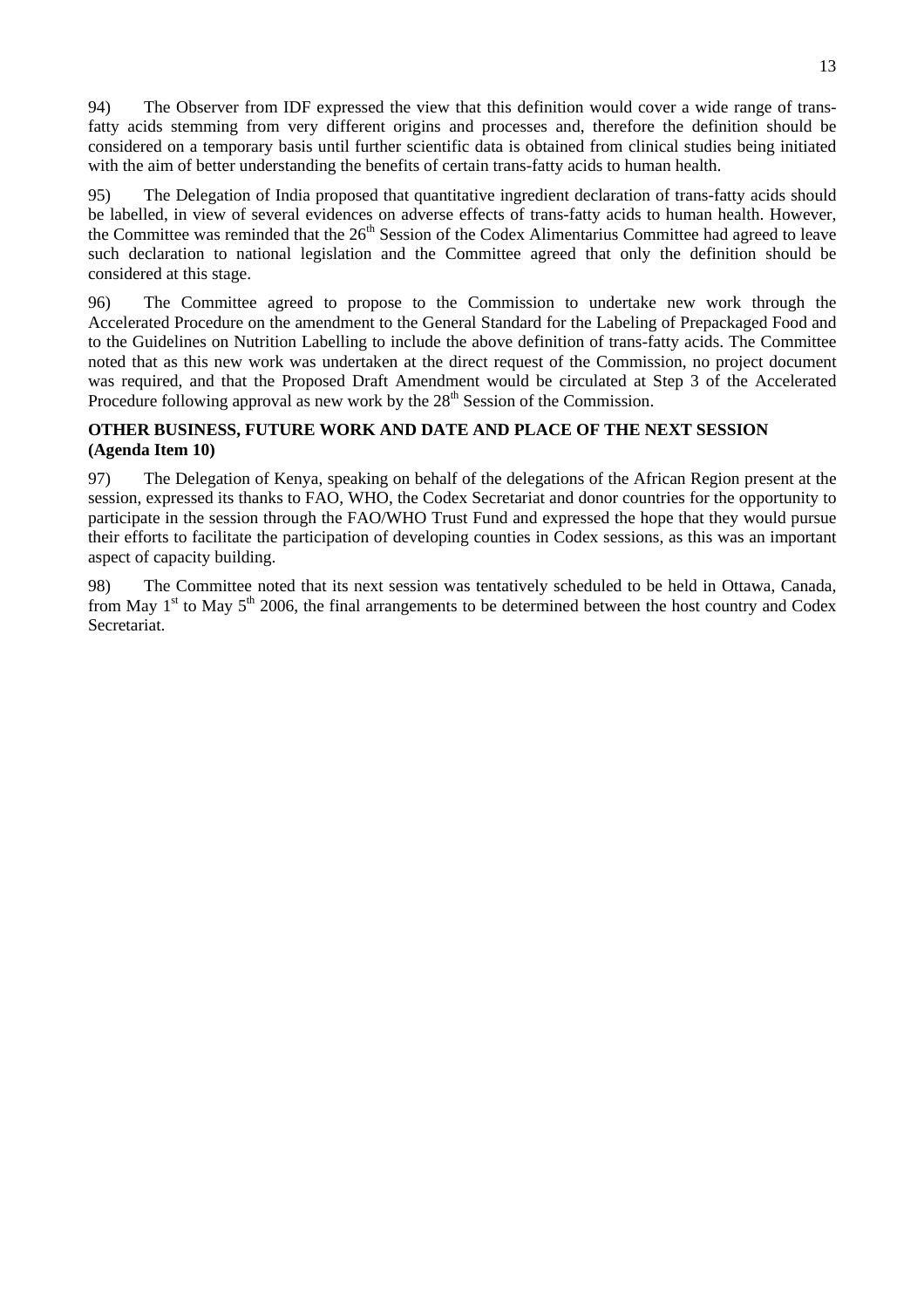# **SUMMARY STATUS OF WORK**

| <b>Subject Matter</b>                                                                                                                                                   | <b>Step</b>    | <b>Action by</b>                                             | <b>Document Reference in</b><br><b>ALINORM 05/28/22</b> |
|-------------------------------------------------------------------------------------------------------------------------------------------------------------------------|----------------|--------------------------------------------------------------|---------------------------------------------------------|
| Proposed Draft Amendment to the<br>General Standard (Quantitative<br>Declaration of Ingredients)                                                                        | 5              | Governments<br>$28^{th}$ CAC                                 | para. 80<br>Appendix II                                 |
| Guidelines for Organically Produced<br>Foods: Draft Revised Annex 2: Table 3                                                                                            | 6              | Governments<br>34 <sup>th</sup> CCFL                         | para. 32                                                |
| Guidelines for Organically Produced<br>Foods: Draft Revised Annex 2: Table 4<br>(discontinuation of work)                                                               | 6              | $28^{th}$ CAC                                                | para. 33                                                |
| Guidelines for Organically Produced<br>Foods: Proposed Draft Revised Annex 2:<br>Table 1 (Natural Sodium Nitrate)                                                       | 3              | Governments<br>$34th$ CCFL                                   | para. 37<br>Appendix IV                                 |
| Draft Amendment to the General Standard<br>(Draft Recommendations for the<br>Labelling of Foods obtained through<br>certain techniques of GM/GE):<br><b>Definitions</b> | $\overline{7}$ | 34 <sup>th</sup> CCFL                                        | para. 64<br>Appendix III                                |
| Proposed Draft Guidelines for the<br>Labelling of Foods obtained through<br>certain techniques of GM/GE: Labelling<br>Provisions                                        | 3              | Governments<br>34 <sup>th</sup> CCFL                         | para. 61                                                |
| Definition of Trans Fatty Acids (Proposed<br>Draft Amendment to the General<br>Standard and Guidelines on Nutrition<br>Labelling)                                       | 1/2/3          | 28 <sup>th</sup> CAC<br>Governments<br>34 <sup>th</sup> CCFL | para. 96                                                |
| Country of Origin Labelling                                                                                                                                             |                | $28th$ CAC                                                   | para. 85                                                |
| <b>Consideration of Advertising</b>                                                                                                                                     |                | 34 <sup>th</sup> CCFL                                        | para. 90                                                |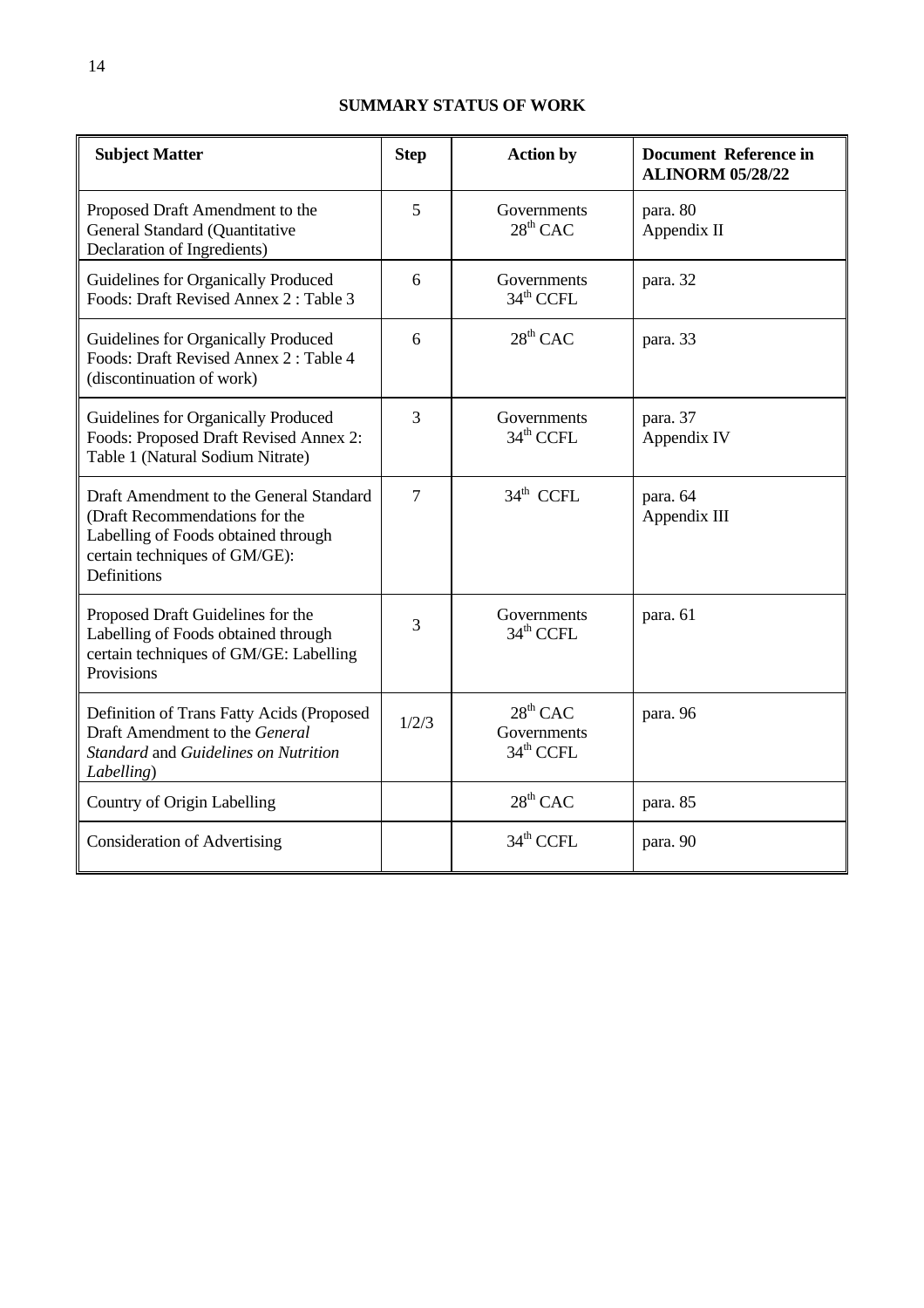#### **ALINORM 05/28/22 APPENDIX I**

#### **LIST OF PARTICIPANTS/LISTES DES PARTICIPANTS LISTA DE PARTICIPANTES**

Chairperson/ Dr. Anne MacKenzie Présidente/ Science Advisor, Science Branch Presidenta: Canadian Food Inspection Agency 159 Cleopatra Drive, Room 113 Ottawa, Ontario K1A 0Y9, CANADA Tel.: (613) 221-7084 / 7079 Fax: (613) 221-7010 E-mail: amackenzie@inspection.gc.ca

#### **ARGENTINA ARGENTINE**

Miss Carolina Padro Asesora Técnica del Punto Focal del Codex Alimentarius Dirección de Relaciones Agro-alimentarias Internacionales Secretaria de Agricultura, Ganadería Pesca y Alimentos Av. Paseo Colón 922, PB Of 29 Buenos Aires, ARGENTINA Tel.: +54 11 4349 2549 Fax: +54 11 4349 2549 E-mail: cpadro@mecon.gov.ar

Dra. Andrea Calzetta Resio Supervisor Técnico – Coordinación de Aprobación de Productos Alimenticios National Service of Health and Quality of Agrifoods/Servicio Nacional de Sanidad y Calidad Agroalimentaria (SENASA) Av. Paseo Colón 439, 1<sup>er</sup> piso Fte 1063 Buenos Aires, ARGENTINA Tel.: +54 11 4342 8003 Fax: +54 11 4342 8003 E-mail: andreacalzetta@fibertel.com.ar

#### **AUSTRALIA AUSTRALIE**

Ms. Melanie Fisher (Head of Delegation) General Manager, Food Standards (Canberra) Food Standards Australia New Zealand P.O. Box 7186 Canberra BC ACT 2610, AUSTRALIA Tel.: +61 2 6271 22461  $Fax + 61 2 6271 2204$ E-mail: melanie.fisher@foodstandards.gov.au Ms. Brigid Hardy Manager, Food Regulation and Safety Australian Government Department of Agriculture Fisheries and Forestry GPO Box 858 Canberra ACT 2601, AUSTRALIA Tel.: +61 02 6272 5371 Fax: +61 02 6272 4367 E-mail: brigid.hardy@daff.gov.au

Ms. Catherine Gay Director, Food Regulation Policy Department of Health and Ageing GPO Box 984 Canberra ACT 2601, AUSTRALIA Tel.: +61 2 6289 5133 Fax: +61 2 6289 4215 E-mail: catherine.gay@health.gov.au

Dean McCullum Senior Food Scientist Food Standards Australia New Zealand P.O. Box 7186 Canberra ACT 2610, AUSTRALIA Tel.: +61 2 6271 2661 Fax: +61 2 6271 2278 E-mail: dean.mccullum@foodstandards.gov.au

#### **AUSTRIA AUTRICHE**

Dr. Gertraud Fischinger (Head of Delegation) Permanent Representation of Austria at the European Union 30 Av. De Cortenbergh B-1040 Brussels, BELGIUM Tel.: +32 2 2345 221 Fax: +32 2 2356 221 E-mail: gertraud.fischinger@bmaa.gv.at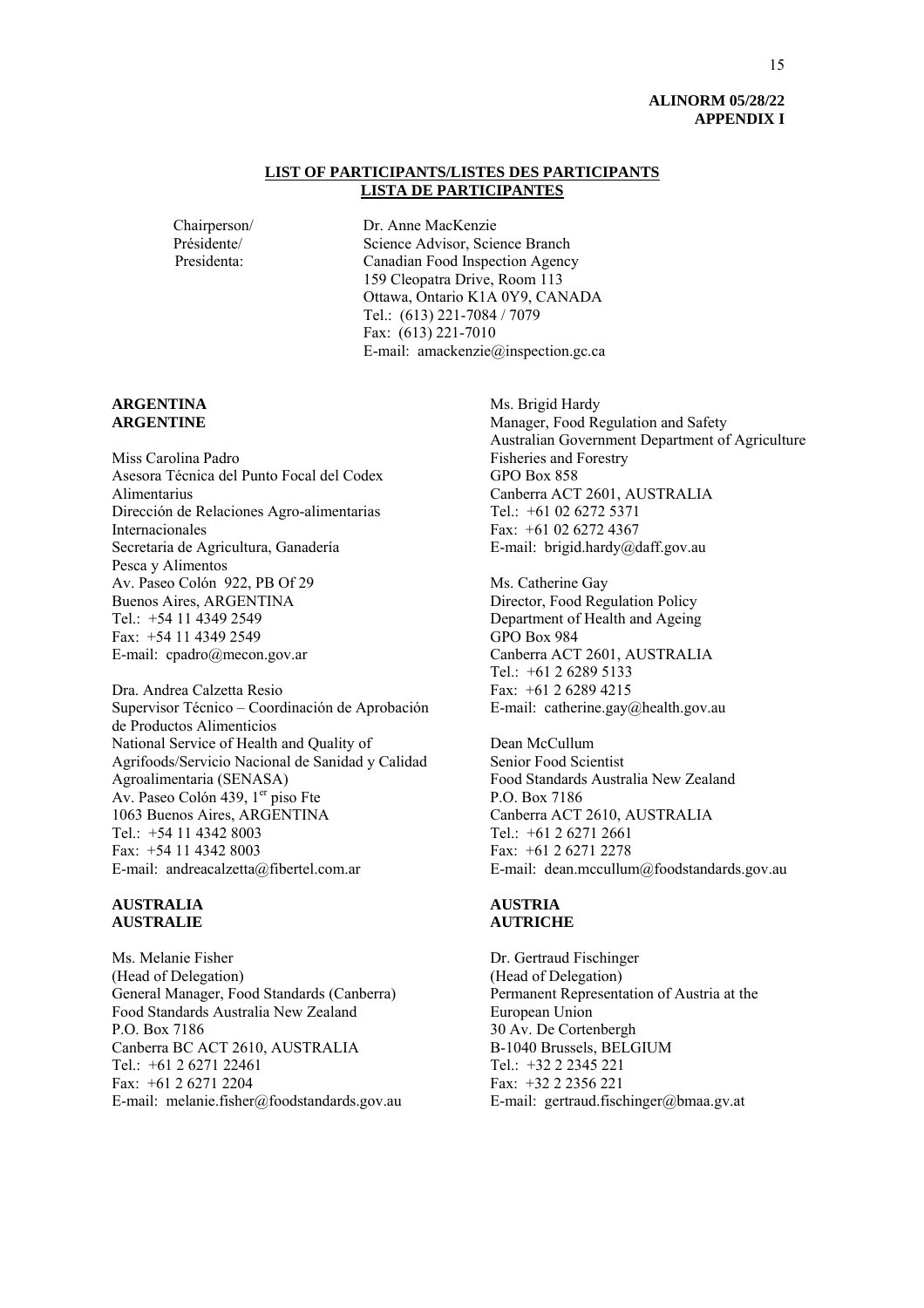Mrs. Bettina Brandtner Nutrition and Quality Assurance Division Federal Ministry of Agriculture, Forestry, Environment and Water Management Stubenring 12 - A-1010 Vienna, AUSTRIA Tel.: +43 1 71100 2869 Fax: +43 1 71100 2901 E-mail: bettina.brandtner@lebensministerium.at

#### **BARBADOS/ BARBADE**

Mr. Kenneth Mullin Chief Technical Officer (Specifications) Barbados National Standards Institution "Flodden", Culloden Road St. Michael, BARBADOS Tel.: +246 426 3870 Fax: +246 436 1495 E-mail: kmullin@bnsi.com.bb E-mail: office@bnsi.com.bb

#### **BELGIUM/ BELGIQUE/ BÉLGICA**

Ir. Marc Leemans (Head of Delegation) Head of the Unit Food and Feed FPS Health, Food Chain Safety and Environment Eurostation - Place Victor Horta 40 (7<sup>th</sup> Floor) B-1060 Brussels, BELGIUM Tel.: +32 2 524 73 50 Fax: +32 2 524 73 99 E-mail: marc.leemans@health.fgov.be

#### **BOTSWANA**

Ms. Kedebogile Segomelo Senior Standards Officer Botswana Bureau of Standards Private Bag BO 48 Gaborone, BOTSWANA Tel.: +267 390 3200 Fax: +267 390 3120 E-mail: k\_segomelo@bobstandards.bw

#### **BRAZIL/ BRÉSIL/ BRASIL**

Antonia Maria de Aquino (Head of Delegation) Manager of Especial Products - National Health Surveillance Agency - Ministry of Health SEPN 515 Bloco B - Ed. Bittar II 70750-541 Brasília - DF, BRAZIL Tel.: +55 61 448 6289 Fax: +55 61 448 6472 E-mail: antonia.maria@anvisa.gov.br

Marilia Regina Nutti Researcher, Embrapa Food Technology Ministry of Agriculture, Livestock and Food Supply - Av das Américas 29501 Rio de Janeiro – RJ, BRAZIL Tel.: +55 21 2410 9555 Fax: +55 21 2410 1090 E-mail: marilia@ctaa.embrapa.br

Mrs. Juliana Ribeiro Alexandre Farming Federal Inspector Ministry of Agriculture, Livestock and Food Supply - Esplanada dos Ministérios Bloco "D" Anexo "B" Sala 450 CEP 70.043-900 Brasília - DF, BRAZIL Tel.: +55 61 218 2320 Fax: +55 61 224 3805 E-mail: julianara@agricultura.gov.br

Mrs. Andiara Maria Braga Maranhão Specialist in Public Politics in Governmental Management Department of Consumer's Protection and Defense – DPDC Ministry of Justice Esplanada dos Ministérios 5º Andar, Sala 518 Brasília - DF, BRAZIL Tel.: +55 61 429 3991 Fax: +55 61 429 3991 E-mail: andiara.braga@mj.gov.br

Rodrigo Martins de Vargas Consultant in Health Surveillance National Health Surveillance Agency – ANVISA SEPN 511 Bl. A Ed. Bittar II Asa Norte Brasília 70750-541, BRAZIL Tel.: +55 61 448 6328 Fax: +55 61 448 6274 E-mail : rodrigo.vargas@anvisa.gov.br

#### **BRUNEI DARUSSALAM**

Pengiran Hajah Rosidah Pengiran Hj. Metussin Asistance Director Department of Agriculture Ministry of Industry and Primary Resources Bandar Seri Begawan BB 3510 Brunei Darussalam  $Tel: +6732380144$ Fax : + 6732382226 / 6732661354 E-mail : barc001@brunei.bn jpthea@netkad.com.bn

#### **BURKINA FASO**

Madame Adélaïde Belemsigri Directrice de la Normalisation et de la Promotion de la Qualité (FASONORM) Office National du Commerce Extérieur 01 BP389 Ouagadougou 01 BURKINA FASO Tel.: +226 50 13 00/01 / +226 70 26 28 34 E-mail: fasonorm@onac.bf qic40@yahoo.fr qic40@hotmail.com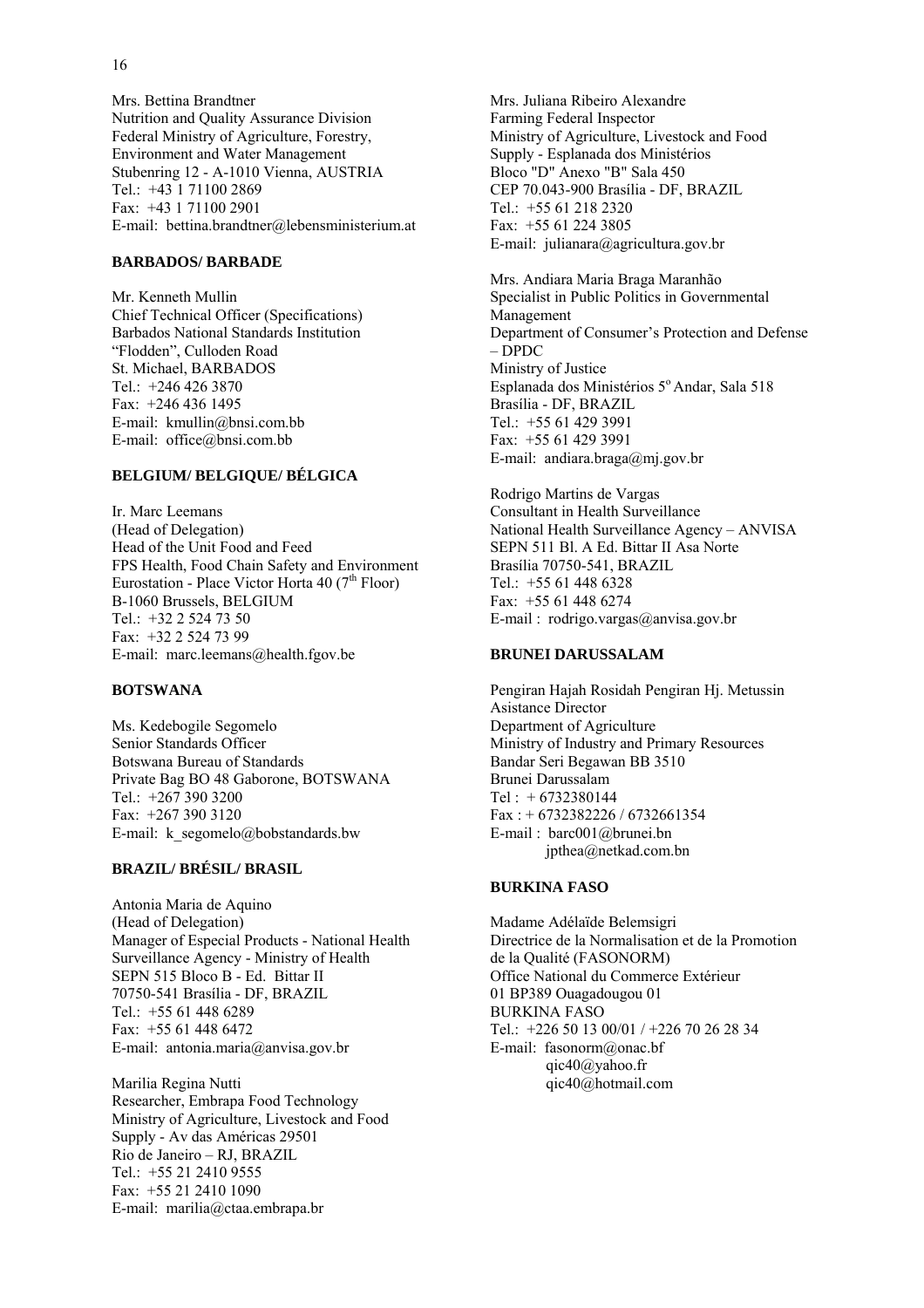#### **CAMBODIA/ CAMBODGE**

Mr. Sok Meng Se Camcontrol Department/Ministry of Commerce 50E0/ Street 144 Phnom Penh, Cambodia Tel: + 855 12 835 314 E-mail: sokmengse@mobitel.com.kh

#### **CANADA**

Mr. Greg Orriss (Head of Delegation) Director, Bureau of Food Safety and Consumer Protection Canadian Food Inspection Agency 159 Cleopatra Drive Ottawa, Ontario K1A OY9, CANADA Tel.: (613) 221-7162 Fax: (613) 221-7295 E-mail: orrissgr@inspection.gc.ca

Ms. Carla Barry National Manager, Fair Labelling Practices Program Canadian Food Inspection Agency 159 Cleopatra Drive Ottawa, Ontario K1A OY9, CANADA Tel.: (613) 221-7157 Fax: (613) 221-7295 E-mail: cbarry@inspection.gc.ca

Mr. Bart Bilmer Director, Office of Biotechnology Canadian Food Inspection Agency 59 Camelot Drive Ottawa, Ontario K1A OY9, CANADA Tel.: (613) 225-2342, ext. 4185 Fax: (613) 228-6604 E-mail: bbilmer@inspection.gc.ca

Mr. John Campbell Deputy Director Agriculture and Agri-Food Canada 930 Carling Avenue Ottawa, Ontario K1A OC5, CANADA Tel.: (613) 759-7663 Fax: (613) 759-7503 E-mail: campbelljo@agr.gc.ca

Ms. Jodi Robinson A/Senior Trade Policy Officer Technical Barriers and Regulations Division International Trade Canada 125 Sussex Drive Ottawa, Ontario, K1A OG2, CANADA Tel.: (613) 992-0523 Fax: (613) 943-0346 E-mail: jodi.robinson@international.gc.ca

#### **CHILE/ CHILI**

Patricio Garcia (Head of Delegation) Agronomic Engineer Malaga 146 Dep. 62 Las Condes, Santiago, CHILE Tel.: +56 2 425 2217 Fax: +56 2 425 2416 E-mail: pgarcia@sqm.cl

Herwig Opdebeeck, Ing. Agr. MSc. Director, Opdebeeck Consulting SARL 3, rue de Latigny CH-1955 Chamoson, SWITZERLAND Tel.: +41 27 306 8888 Fax: +41 79 658 7979 E-mail: h.opdebeeck@opdebeeck.ch

#### **CHINA/ CHINE**

Mr. Fung Fuk On Superintendent (Food Surveillance & Labelling) Food and Environmental Hygiene Department 43/F, Queensway Government Offices 66, Queensway, Hong Kong SAR, CHINA Tel:  $+(852)$  2867 5567  $Fax.: + (852) 28214784$ E-mail: fofung@fehd.gov.hk

Ms. Wong Wai King, Waiky Research Officer (Food) Food and Environmental Hygiene Department 43/F Queensway Government Offices 66 Queensway, Hong Kong SAR, CHINA Tel:  $+(852)$  286 75615 Fax: + (852) 28933547 E-mail: wwkwong@fehd.gov.hk

#### **CUBA**

Sr. José Fu Wong Analista Superior Dirección de Calidad y Tecnología Ministerio de la Industria Pesquera 5ta. Ave y 246, Barlovento La Habana 10900, CUBA Tel.: +537 209 72 94 Fax: +537 209 72 94 E-mail: jfuwong@mip.telemar.cu doris@mip.telemar.cu

#### **DENMARK/ DANEMARK/ DINAMARCA**

Inga Galamba (Head of Delegation) Head of Division Danish Veterinary and Food Administration Ministry of Family and Consumer Affairs Mørkhøj Bygade 19 DK-2860 Söborg, DENMARK Tel.: +45 33 95 6164 Fax: +45 33 95 6001 E-mail: iga@fvst.dk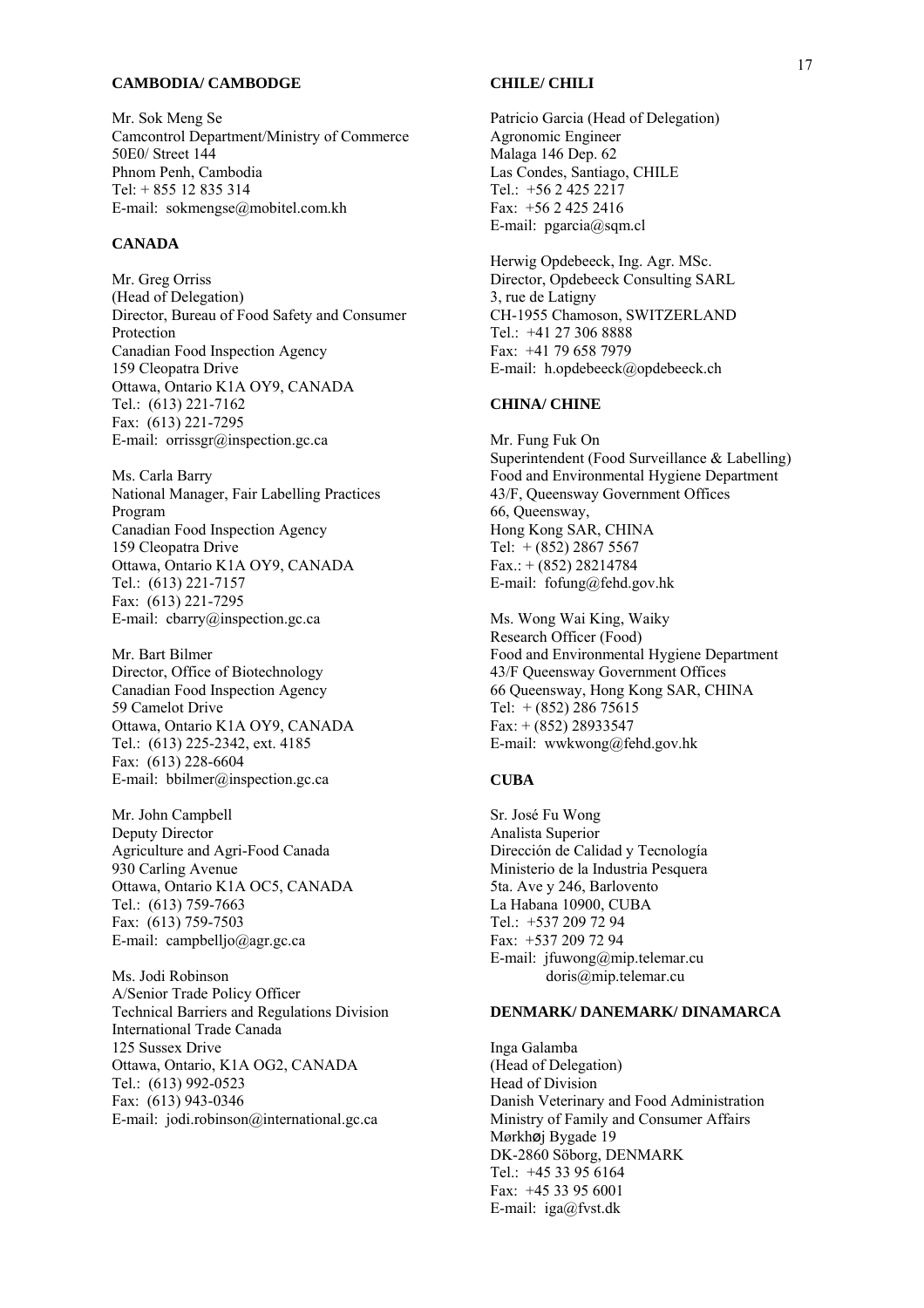Mr. Lars Korsholm Division for Organic Food, Marketing and Food Technology (FA 4) The Danish Veterinary and Food Administration Ministry of Family and Consumer Affairs Mørkhøj Bygade 19 DK-2860 Søborg, DENMARK Tel.: +45 33 95 6167 Fax: +45 33 95 6001 E-mail: lxko@fvst.dk

Ms. Helle Emsholm Scientific Adviser Danish Veterinary and Food Administration Mørkhøj Bygade 19 DK-2860 Söborg, DENMARK Tel.: +45 33 95 61 94 Fax: +45 33 95 60 60 E-mail: hee@fvst.dk

#### **DOMINICA/ DOMINIQUE**

Mr. Kent E. Coipel Technical Officer Dominica Bureau of Standards 28 Kennedy Avenue, 1<sup>st</sup> Floor P.O. Box 1015 Roseau, COMMONWEALTH OF DOMINICA Tel.: +767 448 1685 Fax: +767 449 9217 E-mail: info@dominicastandards.org

#### **EUROPEAN COMMUNITY (MEMBER ORGANIZATION) COMMUNAUTÉ EUROPÉENNE (ORGANISATION MEMBRE) COMUNIDAD EUROPEA (ORGANIZACIÓN MIEMBRO)**

Mr. Basil Mathioudakis (Head of Delegation) Acting Head of Unit (Food Law and Biotechnology) European Commission DG SANCO F101 8/86 B-1049 Brussels, BELGIUM Tel.: +32 2 295 91 82 Fax: +32 2 296 09 51 E-mail: basil.mathioudakis@cec.eu.int

Mr. Jérôme Lepeintre Administrator, Health and Consumer Protection Directorate-General (SANCO) European Commission F101 4/78 B-1049 Brussels, BELGIUM Tel.: +32 2 299 37 01 Fax: +32 2 299 85 66 E-mail: jerome.lepeintre@cec.eu.int

Mr. Patrick Deboyser Minister-Counsellor European Commission Kian Gwan House II (19<sup>th</sup> Floor) 140/1 Wireless Road Bangkok 10330, THAILAND Tel.: +66 2 305 2680 Fax: +66 2 255 9113 E-mail: patrick.deboyser@cec.eu.int

Mr. Manuel Florez Droop Official to the European Commission European Commission  $L-130$  3/154 B-1049 Brussels, BELGIUM Tel.: +32 2 295 62 75 E-mail: manuel.florez-droop@cec.eu.int

#### **FINLAND/ FINLANDE/ FINLANDIA**

Ms. Anne Haikonen (Head of Delegation) Counsellor, Legal Affairs Ministry of Trade and Industry P.O. Box 32, 00023 Government Helsinki, FINLAND Tel.: +358 9 1606 3654 Fax: +358 9 1606 2670 E-mail: anne.haikonen@ktm.fi

Ms. Tytti Itkonen Senior Advisor National Food Agency P.O. Box 28, 00581 Helsinki Helsinki, FINLAND Tel.: +358 9 3931 541 Fax: +358 9 3931 590 E-mail: tytti.itkonen@nfa.fi

#### **FRANCE/ FRANCIA**

Mme Helena Sobiepanek (Head of Delegation) Ministère de l'Économie, des Finances et de l'Industrie DGCCRF – Bureau C3 59, boulevard Vincent Auriol 75703 Paris Cedex 13, FRANCE Tel.: +33 1 44 97 25 29 Fax: +33 1 44 97 30 37 E-mail: helena.sobiepanek@dgccrf.finances.gouv.fr

Annie Loc'h Directeur affaires reglementaires Groupe Danone 17, Bd Houssmann 75009 Paris, France Tel. : +33 01 44 35 25 60 Fax. : + 33 01 44 35 24 69 E-mail : annie.loch@danone.fr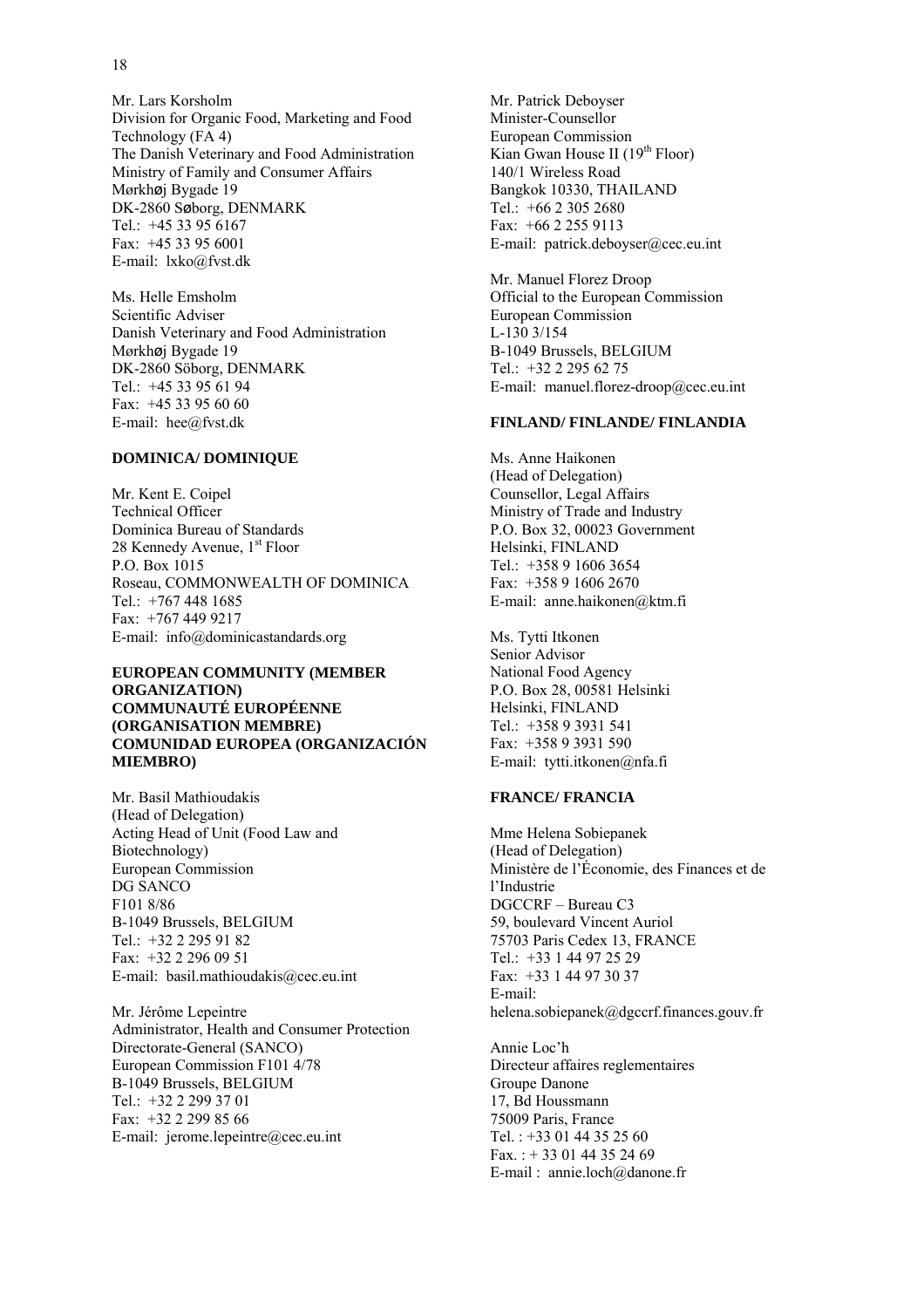Mme Françoise Costes Association de la Transformation Laitière Française (ATLA) 42, rue de Châteaudun 75314 Paris Cedex 09, FRANCE Tel.: +33 1 49 70 72 69 Fax: +33 1 42 80 63 62 E-mail: trs@atla.asso.fr

Mme Mariane Monod Ministère de l'Agriculture, de l'Alimentation, de la Pêche et de la Ruralité DPEI - BSQAB 3, rue Barbet de Jouy 75349 Paris 07 SP, FRANCE Tel.: +33 1 49 55 80 03 Fax: +33 1 49 55 57 85 E-mail: mariane.monod@agriculture.gouv.fr

#### **GEORGIA GEORGIE**

Prof. Dr. Avtandil Korakhashvili Senior Analyst Ministry of Agriculture of Georgia 41, Kostava Street 0123 Tbilisi, GEORGIA Tel.: +995 32 33 26 71 / 995 77 40 67 51 E-mail: akoral@mail.ru E-mail: bidzina\_korakhashvili@dai.com

#### **GERMANY ALLEMAGNE ALEMANIA**

Frau Cordula Kreis (Head of Delegation) Bundesministerium für Verbraucherschutz, Ernährung und Landwirtschaft (Federal Ministry of Consumer Protection, Food and Agriculture) Rochusstraße 1 D-53123 Bonn, GERMANY Tel.: +49 (0) 228 529 4225 Fax: +49 (0) 228 529 4947 E-mail: 314@bmvel.bund.de

Herr Dr. Joachim Bollmann Bundesministerium für Verbraucherschutz, Ernährung und Landwirtschaft (Federal Ministry of Consumer Protection, Food and Agriculture) Rochusstraße 1 D-53123 Bonn, GERMANY Tel.: +49 (0) 228 529 3784 Fax: +49 (0) 228 529 3743 E-mail: 222@bmvel.bund.de

Frau Uta Böhne Referentin, Südzucker AG Mannheim/Ochsenfurt ZA Lebensmittelqualität und Allgemeine Verbraucherpolitik Gottlieb-Daimler-Str. 12 D-68165 Mannheim, GERMANY Tel.: +49 (0) 621 421572 Fax: +49 (0) 621 421574 E-mail: uta.boehne@suedzucker.de

#### **GHANA**

Dr. Ferdinand D. Tay Consumers Association of Ghana Box TF 81 – Trade Fair Center Accra, GHANA Tel.: +233 20 8119966 Fax: +233 21 773055 E-mail: gsbnep@ghanastandards.org

Faustina Atupra Regulatory Officer Food and Drugs Board P.O. Box CT 2783 Cantonments Accra P.O. Box MD 1059 Madina Accra GHANA Tel.: + 233 21 773898 Fax: + 233 21 660389 E-mail: fatupra@yahoo.com

## **GREECE/ GRÈCE/ GRECIA**

Mr. Vasileios Kontolaimos Legal Advisor Greek Ministry of Rural Development and Food 29 Acharnon Street Athens 10439, GREECE Tel.: +30 21 08250307 Fax: +30 21 08254621/ +30 21 08230782 E-mail: cohalka@otenet.gr

#### **GUATEMALA**

Miss Maria Isabel Catalán Nutritionist Food Labelling, Codex Technical Committee Coordinator 12 Av. 10-57 Zona 2 Guatemala. Guatemala 01002 GUATEMALA Tel.: +502 22541778 Fax: +502 22541778 E-mail: isabelcatalan@yahoo.com

#### **GUYANA/ GUYANE**

Dr. Chatterpaul Ramcharran Executive Director Guyana National Bureau of Standards Sophia Exhibition Centre, Sophia Greater Georgetown, GUYANA, South America Tel: + 592 227 7837 Fax: + 592 225 7455 E-mail: gnbs@networksgy.com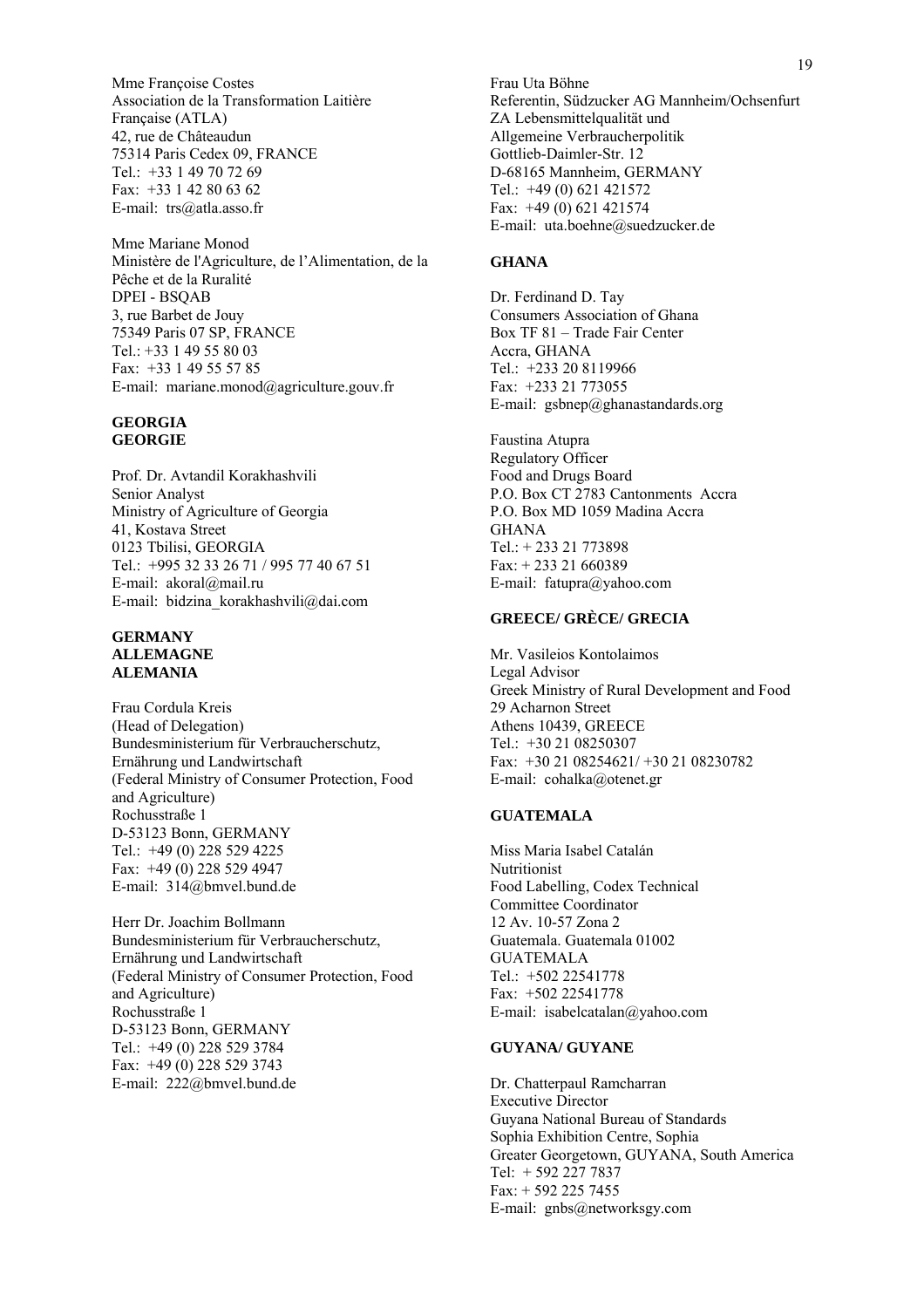#### **HAITI, REPUBLIC OF HAITI (REPUBLIQUE D') HAITI, REPUBLICA DE**

M. Monorde Civil Chargé de Mission Direction du Contrôle de la qualité et de la Protection du Consommateur Ministère du Commerce, de l'Industrie et du Tourisme République d'Haïti #8 rue Légitime, Champ de Mars Port-au-Prince HT6112, HAITI Tel.: +509 223 5630 / 222 9309 Fax: +509 223 5950 E-mail: monordecivil@hotmail.com

## **HUNGARY/ HONGRIE/ HUNGRIA**

Mrs. Katalin Ösz Senior Counsellor Ministry of Agriculture and Regional Development Kossuth tér 11 H-1055 Budapest, HUNGARY Tel.: +36 1 3014486 Fax: +36 1 3014808 E-mail: katalin.osz@fvm.hu

#### **INDIA/ INDE**

Sh Rajesh Bhushan (Head of Delegation) Director Ministry of Health and Family Welfare Nirman Bhawan, New Delhi INDIA Tel.: +91 11 23017288 Fax : +91 11 23014968 E-mail: dirrb@nb.nic.in

Dr. D. Chattopadhya Assistant Director General Directorate General of Health Services Government of India Nirman Bhawan, New Delhi 110011 INDIA Tel.: +91 11 23012290 Fax: +91 11 23014968 E-mail: adgpfa@nb.nic.in

Dr. Rajesh Kapur Director Department of Biotechnology Ministry of Science and Technology CGO Complex, Lodhi Road New Delhi-110003, INDIA Tel.: +91 11 2436 0745 Fax: +91 11 2436 2884 E-mail: kapur@dbt.nic.in

Mr. Bejon Misra Chief Executive Officer Voluntary Organisation in Interest of Consumer Education (VOICE) 441 Jungpura, Mathura Road 110014 New Delhi, INDIA Tel.: +91 11 24319079/80 Fax: +91 11 24319081 E-mail: bejonmisra@consumer-voice.org E-mail: testing@consumer-voice.org

Mr.. Pradeep Kumar Chaudhry Vice President GlaxoSmithKline Consumer HealthCare Ltd., Gurgaon (Haryana), INDIA Tel.: +91 124 5097212 E-mail: pradeep.k.chaudhry@gsk.com

Sh. S.L. Meena Under Secretary Department of Consumer Affairs Government of India Krishi Bhawan, 110001 New Delhi, INDIA Tel. : +91-11 23382503 Fax : +91111 23387337 E-mail : sdarwan2002@yahoo.com

Smt. Suneeti Toteja Assistant Director (FAD) Bureau of India Standards Manak Bhawan, 110002 New Delhi, INDIA E-mail : suneetitoteja@yahoo.com

## **INDONESIA/ INDONÉSIE**

Mrs. Ir. Sri Irawati Susalit (Head of Delegation) Director of Food Product Standardization National Agency of Drug and Food Control (NADFC) Republic of Indonesia Jl. Percetakan Negara No. 23 Jakarta 10560, INDONESIA Tel.: +62 21 42875584 Fax: +62 21 42875780 E-mail: iras48@yahoo.com

Mr. Singgih Harjanto Secretariat of the Codex Contact Point The National Standardization Agency of Indonesia Manggala Wanabakti Block IV, Fl. 4 Jl. Jend. Gatot Subroto, Senayan Jakarta 10270, INDONESIA Tel.:  $+62$  21 574 7043 Fax: +62 21 574 7045 E-mail: sps-2@bsn.or.id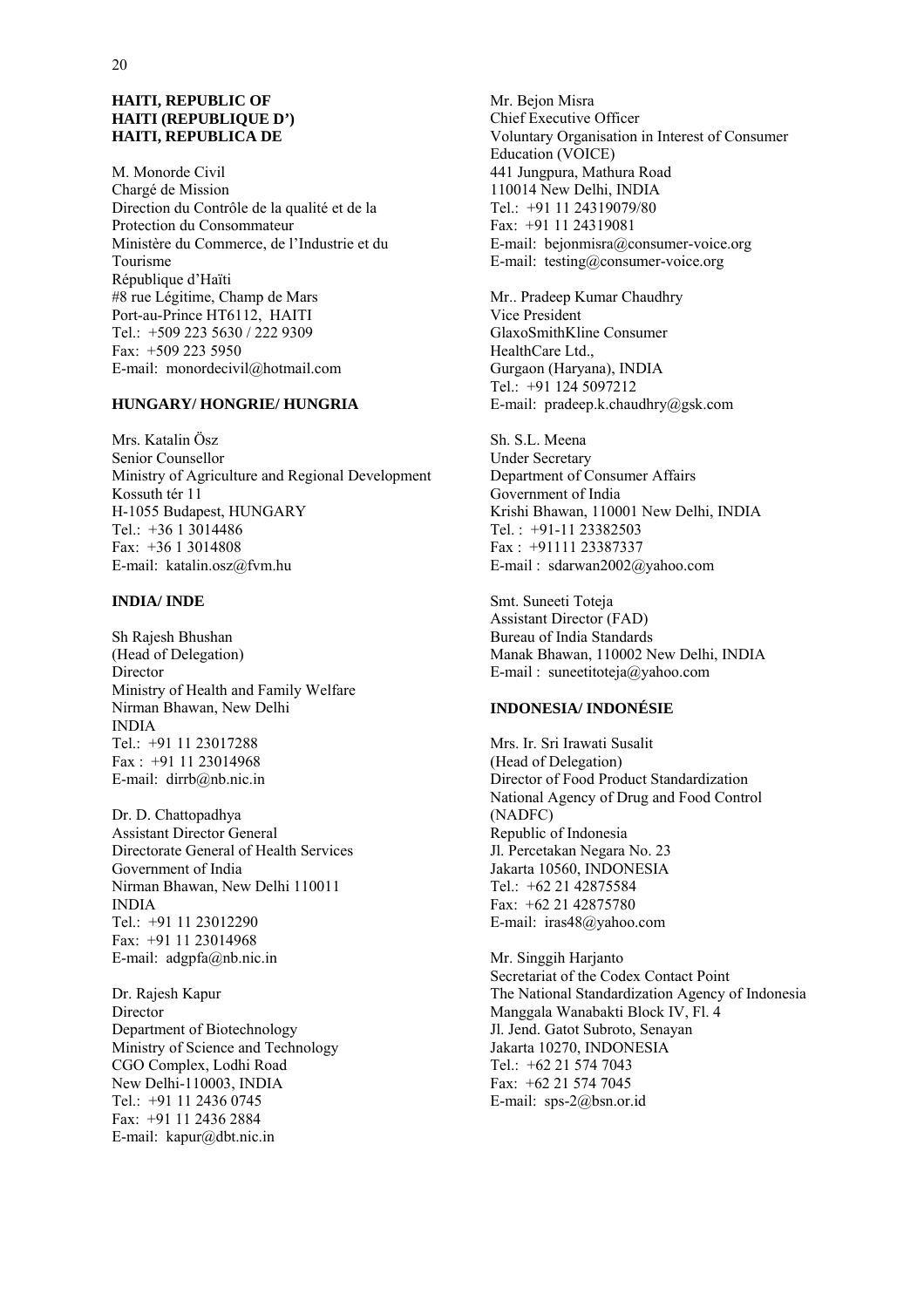Ms. Lasrida Yuniaty Bakara Head of Section for Codex National Agency of Drug and Food Control (NADFC) Jl. Percetakan Negara No. 23 Jakarta 10560, INDONESIA Tel.: +62 21 42875584 Fax: +62 21 42875780 E-mail: lasridalyb@yahoo.com E-mail: subdit\_spo@yahoo.com

Dr. Antoinette Suwita PT. SMART, Tbk BII Plaza Lt. 20 Menara II Jl. M. H. Thamrin Kav. 22 Jakarta, INDONESIA Tel.: +62 21 318 1288 Fax: +62 21 318 1289 E-mail: antoinette suwita@smartcorp.net.id

Iskandar Abdullah Indonesian Consulate Lrg. Kemajuan Karamunsing P.O. Box 11595 Kota Kinabalu, MALAYSIA Tel.: + 60 88 219978 Fax: + 60 88 215170

Didik Eko Pujianto Indonesian Consulate Lrg. .Kemajuan Karamunsing, Sabah 80817, Kota Kinabalu, MALAYSIA Tel.: + 219978 Fax.: + 215170

#### **IRELAND/ IRLANDE/ IRLANDA**

Mr. Martin O'Sullivan (Head of Delegation) Deputy Chief Veterinary Officer Department of Agriculture and Food Agriculture House Kildare Street Dublin 2, IRELAND Tel.: +353 1 6072213 Fax: +353 1 6610230 E-mail: martin.osullivan@agriculture.gov.ie

Ms. Joan Regan Assistant Principal, Food Unit Department of Health and Children Hawkins House - Dublin 2, IRELAND Tel.: +353 1 6354247 Fax: +353 1 6354552 E-mail: joan regan@health.irlgov.ie

Ms. Ruth Davis Senior Technical Executive: Food Hygiene Food Safety Authority of Ireland Abbey Court Lower Abbey Street - Dublin 1, IRELAND Tel.: +353 1 8171329 Fax: +353 1 8171301 E-mail: rdavis@fsai.ie

#### **ITALY/ ITALIE/ ITALIA**

Dr. Giuseppe De Giovanni (Head of Delegation) Ministero Attivita Produttive Via Molise 2 00187 Rome, ITALY Tel. : +39 06 47887729 Fax : +39 06 47887797 E-mail : giuseppe. degiovanni@minindustria.it

Dr<sup>SSA</sup> Brunella Lo Turco Secretary of Italian Codex Committee Ministero Politiche Agricole Via XX Settembre 20 00100 Rome, ITALY Tel.: +39 6 46656512 Fax: +39 6 4880273 E-mail: qtc6@politicheagricole.it

Dr. Luca Ragaglini Vice-Director, Italian Association of Biscuits, Cake, Chocolate, Confectionery and Ice-cream Industries (A.I.D.I.) Via Rhodesia, 2 00144 Rome, ITALY Tel.: +39 6 8091071 Fax: +39 6 8073186 E-mail: aidi@aidi-assodolce.it

Dr. Giuseppe Massimo Liotta Food Regulatory Affairs – Area Manager FERRERO C/o Ferrero S.p.A., Piazzale Pietro Ferrero, 1 12051 Alba (CN), ITALY Tel.: +39 01 73313050 Fax: +39 01 73313977 E-mail: massimo.liotta@ferrero.com

#### **JAPAN/ JAPON/ JAPÓN**

Mr. Ryosuke Ogawa (Head of Delegation) Director, International Affairs Office Food Safety and Consumer Policy Division Food Safety and Consumer Affairs Bureau Ministry of Agriculture, Forestry and Fisheries 1-2-1, Kasumigaseki, Chiyoda-ku Tokyo 100-8950, JAPAN Tel.: +81 3 5512 2291 Fax: +81 3 3597 0329 E-mail: ryousuke  $ogawa@nm.maff.gov.jp$ 

Dr. Tamami Umeda Director, International Food Safety Planning Department of Food Safety Pharmaceutical and Food Safety Bureau Ministry of Health, Labour and Welfare 1-2-2, Kasumigaseki, Chiyoda-ku Tokyo 100-8916, JAPAN Tel.: +81 3 3595 2326 Fax: +81 3 3503 7965 E-mail: umeda-tamami@mhlw.go.jp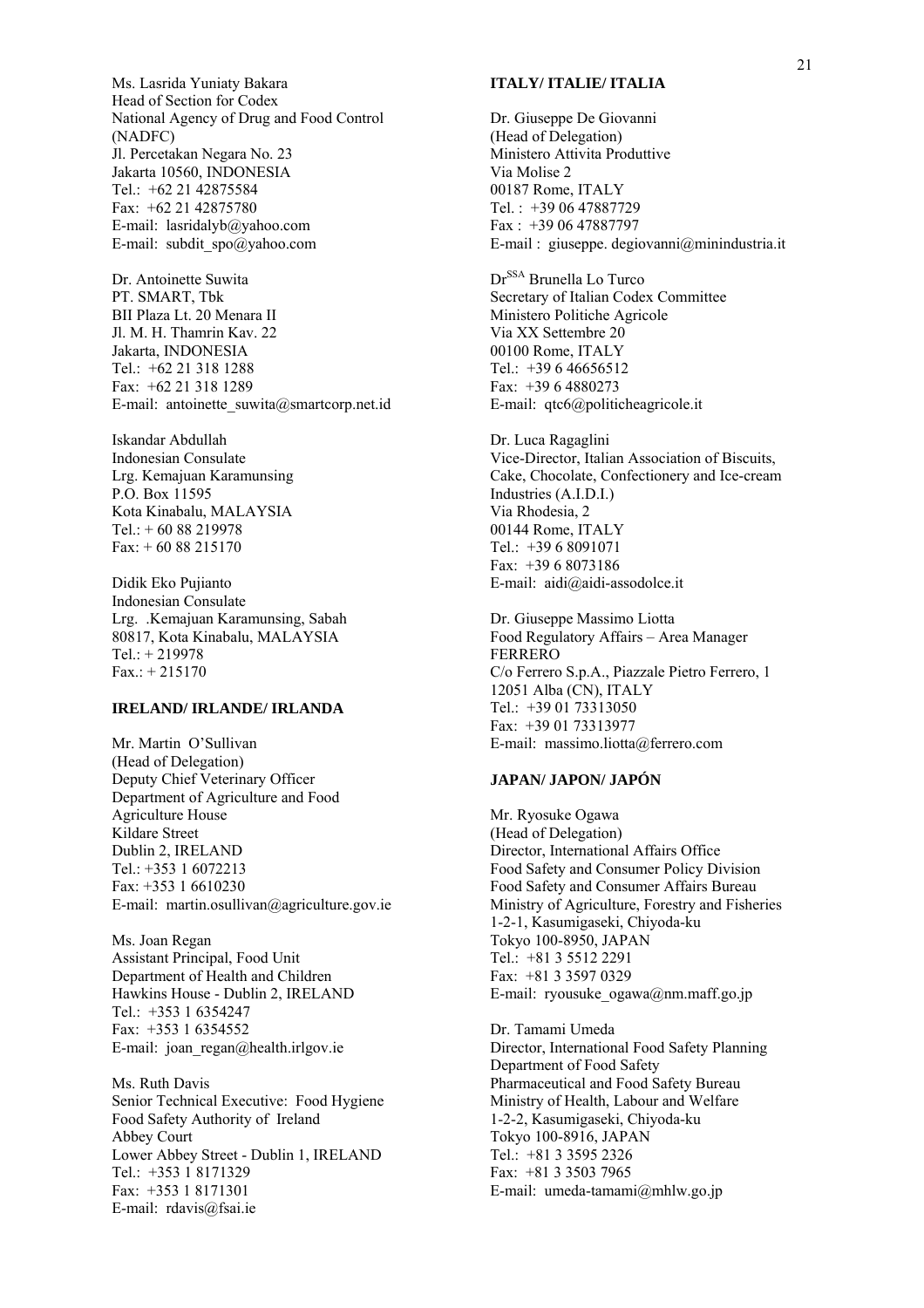Dr. Manabu Sumi Deputy Director, Standards and Evaluation Division Department of Food Safety Pharmaceutical and Food Safety Bureau Ministry of Health, Labour and Welfare 1-2-2, Kasumigaseki, Chiyoda-ku Tokyo 100-8916, JAPAN Tel.: +81 3 3595 2341 Fax: +81 3 3501 4868 E-mail: sumi-manabu@mhlw.go.jp

Mr. Hiroyuki Tanaka Deputy Director Office of Health Policy on Newly Developed Foods Standards and Evaluation Division Department of Food Safety Pharmaceutical and Food Safety Bureau Ministry of Health, Labour and Welfare 1-2-2, Kasumigaseki, Chiyoda-ku Tokyo 100-8916, JAPAN Tel.: +81 3 3595 2327 Fax: +81 3 3501 4867 E-mail: tanaka-hiroyukith@mhlw.go.jp

Mr. Yumiko Watanabe Officer, Office of Health Policy on Newly Developed Foods Standards and Evaluation Division Department of Food Safety Pharmaceutical and Food Safety Bureau Ministry of Health, Labour and Welfare 1-2-2, Kasumigaseki, Chiyoda-ku Tokyo 100-8916, JAPAN Tel.: +81 3 3595 2327 Fax: +81 3 3501 4867 E-mail: watanabe-yumiko02@mhlw.go.jp

Mr. Takeshi Kanayama Deputy Director Labelling and Standards Division Food Safety and Consumer Affairs Bureau Ministry of Agriculture, Forestry and Fisheries 1-2-1, Kasumigaseki, Chiyoda-ku Tokyo 100-8950, JAPAN Tel.: +81 3 3501 3727 Fax: +81 3 3502 0594 E-mail: takeshi\_kanayama@nm.maff.go.jp

Mr. Toshinori Mitsunaga Deputy Director Labelling and Standards Division Food Safety and Consumer Affairs Bureau Ministry of Agriculture, Forestry and Fisheries 1-2-1, Kasumigaseki, Chiyoda-ku Tokyo 100-8950, JAPAN Tel.: +81 3 3501 3727 Fax: +81 3 3502 0594 E-mail: toshinori\_mitsunaga@nm.maff.go.jp

Dr. Kazuhiko Yamada Technical Advisor Division of Food Analysis Research National Institute of Health and Nutrition 1-23-1 Toyama, Shinjuku-ku Tokyo 162-8636, JAPAN Tel.: +81 3 3203 5602 Fax: +81 3 3202 3278 E-mail: peaceboy@nih.go.jp

Mr. Hitoshi Itoh Technical Adviser, Nutrition Department The Japan Health Food and Nutrition Food Association 2-7-27, Ichigaya-sadohara-cho, Shinjuku-ku Tokyo 162-0842, JAPAN Tel.: +81 3 3268 3133 Fax: +81 3 3268 3135 E-mail: h.itoh@jhnfa.org

Rikiya Konishi Vice-Consul Consulate-General of Japan in Kota Kinabalu 18<sup>th</sup> Floor Wisman Perindustrian Kota Kinabalu, MALAYSIA Tel: + 088 264468 Fax: + 088 262152 E-mail: cgojkk5@tm.net.my

#### **KENYA**

Alice A.O. Onyango (Head of Delegation) Senior Standard Officer Kenya Bureau of Standards Mombasa Road/Kapiti Road P.O. Box 54974 00200 Nairobi, KENYA Tel.: +254 020 605490/605506 Fax: +254 020 609660 E-mail: aliceO@kebs.org

Dr. Simon T. Gichuki Mungenyu Head of Biotechnology Centre Kenya Agricultural Research Institute P.O. Box 57811 Nairobi, KENYA Tel.: +254 020 4444138 Fax: +254 020 583344 E-mail: stgichuki@swiftkenya.com

Dr. Joseph Mwangi Macharia Assistant Director, Veterinary Services Department of Veterinary Services Private Bag 00625 Kangemi Nairobi, KENYA Tel.: +254 020 631390 / 631289 Fax: +254 020 631273 E-mail: jmmacharia@excite.com

#### 22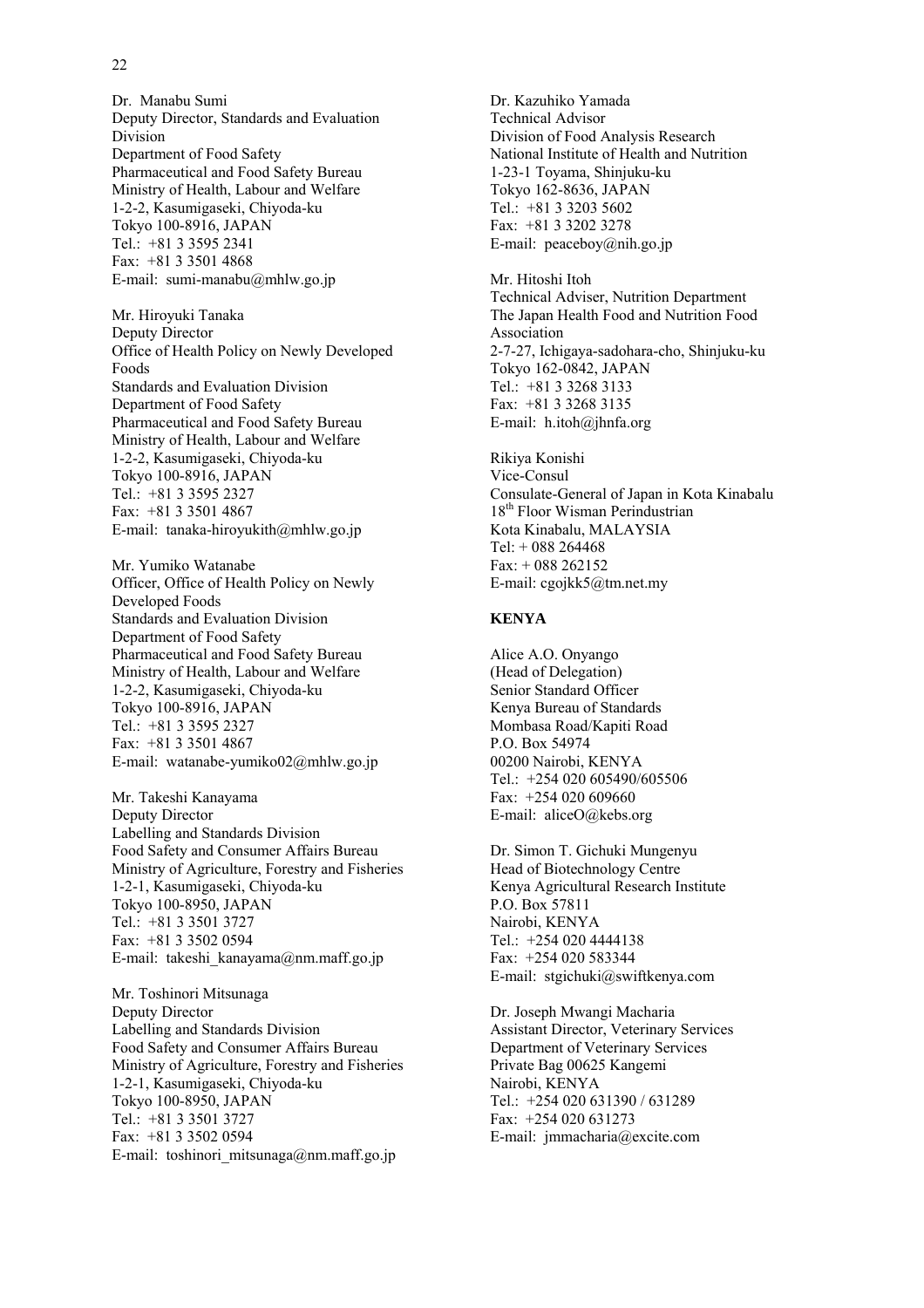Jane N. Maina Principal Import/Export Offices Kenya Bureau of Standards Mombasa Road/Kapiti Road P.O. Box 54974 00200 Nairobi, KENYA Tel.: +254 020 605490/605506 Fax: +254 020 609660 E-mail: kinyaj@kebs.org

#### **REPUBLIC OF KOREA RÉPUBLIQUE DE CORÉE COREA REPÚBLICA DE**

Jang Young-Mi (Head of Delegation) Senior Researcher Korea Food and Drug Administration #231 Eunpyeong-Gu Jinheungno 122-704 Seoul, REPUBLIC OF KOREA Tel.: +82 2 380 1688 Fax: +82 2 354 1399 E-mail: jym4188@kfda.go.kr

YONGJAE Kim Assistant Director Korea Food and Drug Administration #231 Eunpyeong-Gu Jinheungno 122-704 Seoul, REPUBLIC OF KOREA Tel.: +82 2 380 1592 Fax: +82 2 388 6396 E-mail: kyj1214@kfda.go.kr

SOOYEON Lee Senior Researcher Korea Food and Drug Administration #231 Eunpyeong-Gu Jinheungno 122-704 Seoul, REPUBLIC OF KOREA Tel.: +82 2 380 1592 Fax: +82 2 388 6396 E-mail: syeonlee@kfda.go.kr

S.H. CHOI Senior Researcher Korea Health Industry Development Institute 57-1 Noryangjin-Dong, Dongjak-Gin 156-800 Seoul, REPUBLIC OF KOREA Tel.: +82 2 2194 7339 Fax: +82 2 824 1963 E-mail: choish@khidi.or.kr

Jeong Hae Rho Senior Researcher Korea Food Research Institute Back Hyun-Dong 46 SungNam, REPUBLIC OF KOREA Tel.:+ 82 31 780 9060  $Fax + 82317099876$ E-mail: drno@kfri.re.kr

Lee, Hong-Seup D.V.M. Deputy Director 480, Anyango-dong, Manan-gu, Anyang-city Gyeonggi-do, REPUBLIC OF KOREA 430-824 Tel: + 82 31 467 1961 Fax: + 82 11 706 9438 E-mail: leehs@maf.go.kr

Han, Kyu-Jai Research Scientist Korea Food Research Institute San 46-1, Baekhyum, Bun-dang Seongnan, REPUBLIC OF KOREA Tel: + 82 31 780 9120 Fax: + 82 31 780 9264 E-mail: hankj@kfri.re.kr

Yoo, Jae Hong Research Scientist National Institute of Agricultural Science And Technology 249 Seodun-Dong, Suwon, 441-707, REPUBLIC OF KOREA Tel.: + 82 031 290 0544 Fax.: + 82 031 290 0507 E-mail: y;7915@rda.go.kr

#### **LESOTHO**

Pepetsi Andrew Manyamalle Nutritionist, Food and Nutrition Coordinating **Office** P/Bag A78 Maseru 100, Lesotho Tel.: +266 58865213 Fax: +266 22322179 E-mail: pepetsi@yahoo.com

#### **MALAYSIA/MALAISIE/ MALASIA**

Dr. Hj. Abd. Rahim Mohamad (Head of Delegation) Director, Food Safety and Quality Division Ministry of Health Malaysia Level 3, Block E7, Parcel E Federal Government Administrative Centre 62590 Putrajaya, MALAYSIA Tel.: +603 8883 3502 Fax: +603 8889 3815 Email: abd\_rahim@moh.gov.my

Ms. Noraini Mohd Othman Deputy Director (Codex) Food Safety and Quality Division Ministry of Health Malaysia Level 3, Block E7, Parcel E Federal Government Administrative Centre 62590 Putrajaya, MALAYSIA Tel.: +603 8883 3500 Fax: +603 8889 3815 Email: noraini mohdothman@yahoo.co.uk noraini\_othman@moh.gov.my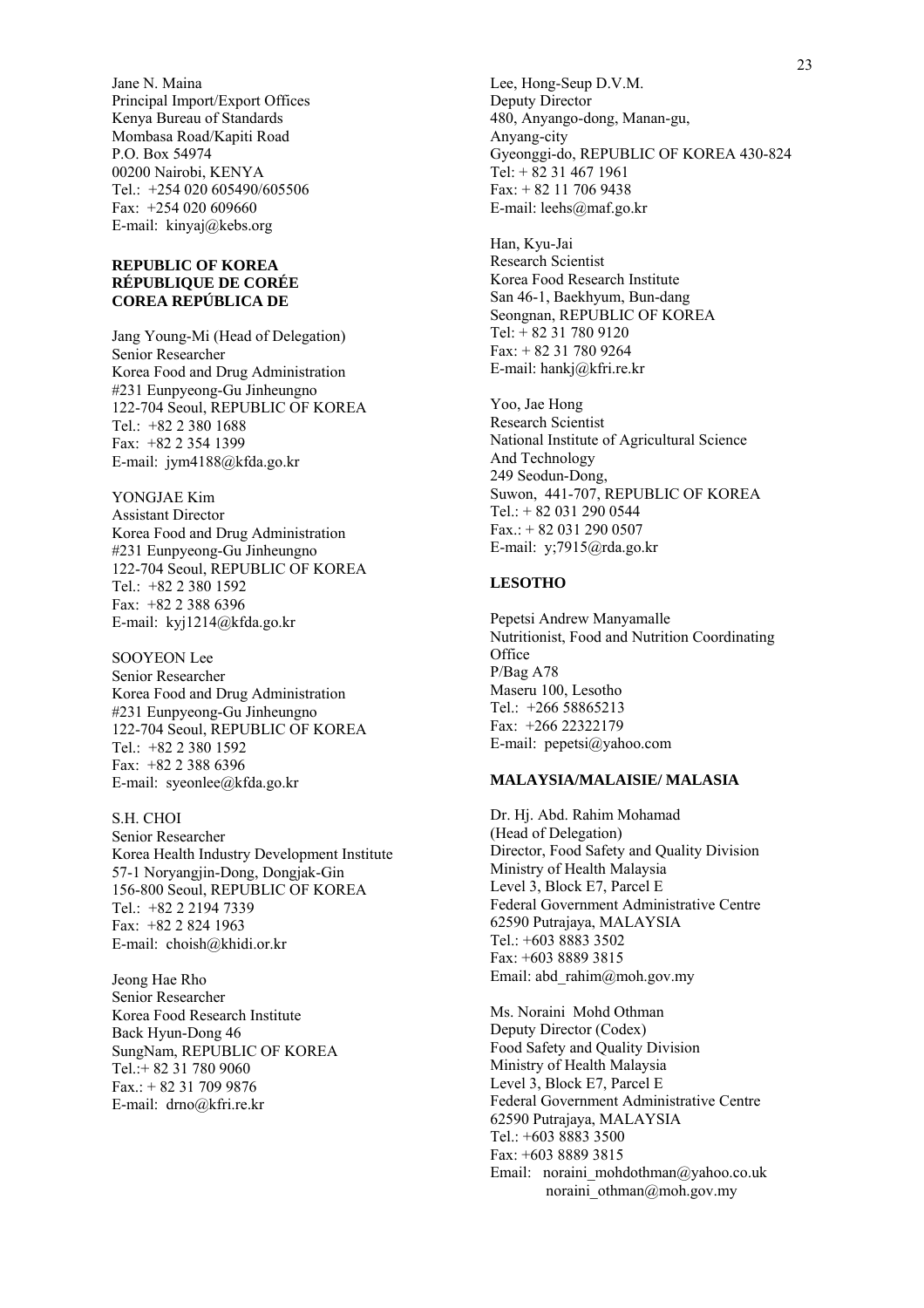Ms. Shamsinar Abdul Talib Principal Assistant Director Food Safety and Quality Division Ministry of Health Malaysia Level 3, Block E7, Parcel E Federal Government Administrative Centre 62590 Putrajaya, MALAYSIA Tel.: +603 8883 3508 Fax: +603 8889 3815 Email: shamsinar@moh.gov.my sat135@hotmail.com

Dr. Azriman Rosman Principal Assistant Director Food Safety and Quality Division Ministry of Health Malaysia Level 3, Block E7, Parcel E Federal Government Administrative Centre 62590 Putrajaya, MALAYSIA Tel.: +603 8883 3509 Fax: +603 8889 3815 Email: azrros@yahoo.com azrros@moh.gov.my

Ms. Linza Md Yassin Assistant Director- Food Safety and Quality Division - Ministry of Health Malaysia Level 3, Block E7, Parcel E Federal Government Administrative Centre 62590 Putrajaya, MALAYSIA Tel.: +603 8883 3553 Fax: +603 8889 3815 Email: linlivia@yahoo.com linza@moh.gov.my

Ms. Rokiah Don Nutritionist, Nutrition Section Family Health Development Division Ministry of Health Malaysia Level 7, Block E10, Parcel E Federal Government Administrative Centre 62590 Putrajaya, MALAYSIA Tel.: +603 8883 4083 Fax: +603 8888 6175 Email: rokiah\_don@yahoo.com rokiah@moh.gov.my

Ms. Aedreena Reeza Alwi Assistant Secretary Ministry of Agriculture and Agro-Based Industry Wisma Tani, Jalan Sultan Salahuddin 50624 Kuala Lumpur, MALAYSIA Tel.: +603 2617 5069 - Fax: +603 2694 6500 E-mail: aedreena@agri.moa.my

Mr. Mohd Salleh Ma'amor Principal Assistant Secretary Ministry of Plantation Industries and Commodities  $6 - 13$ <sup>th</sup> Floor, Block 2G4, Precint 2 Federal Government Administrative Centre 62654 Putrajaya, MALAYSIA Tel.: +603 8880 3300 - Fax: +603 8880 3441 Email: salleh@kppk.gov.my

Mr. Kaneyasen  $A_L$  Perumal Principal Assistant Director Ministry of Domestic Trade and Consumer Affairs Level 4, Lot 2G3, Precint 2 62623 Putrajaya, MALAYSIA Tel.: +603 8882 5599 Fax: +603 8882 5983 Email: kaneyasen@kpdnhep.gov.my

Dr. Vincent Ng In Hooi Director, Production Division Department of Veterinary Services 8<sup>th</sup> and 9<sup>th</sup> Floor, Wisma Chase Perdana Off Jalan Semantan, Bukit Damansara 50630 Kuala Lumpur, MALAYSIA Tel.: +603 2092 1872 Fax: +603 2092 1871 E-mail: vincent@jph.gov.my

Dr. Moktir Singh Veterinary Officer Department of Veterinary Services 8<sup>th</sup> and 9<sup>th</sup> Floor, Wisma Chase Perdana Off Jalan Semantan, Bukit Damansara 50630 Kuala Lumpur, MALAYSIA Tel.: +603 2094 0077, ext. 168 Fax: +603 2093 5804 Email: moktir@jph.gov.my

Ms. Nor Aini Sudin Director, PDAS Malaysian Palm Oil Board Ministry of Plantation Industry and Commodities P.O. Box 10620 50720 Kuala Lumpur, MALAYSIA Tel : +603 8925 9952 Fax : +603 8922 1742 Email : noraini@mpob.gov.my

Dr. Koh Chu Sing Director of Technical Marketing Malaysian Palm Oil Board Promotion Council (MPOB) 2<sup>nd</sup> Floor, Wisma Sawit SS6, Jalan Perbandaran 47301 Kelana Jaya Selangor, MALAYSIA Tel.: +603 7806 4097 Fax: +603 7806 2272 Email: koh@mpopc.org.my

Dr. Kalyana Sundram Head, Food Technology and Nutrition Unit Ministry of Plantation Industry and Commodity P.O. Box 10620 50720 Kuala Lumpur, Malaysia Tel.: +603 8922 2509 Fax. : +603 8925 9446 Email. : kalyana@mpob.gov.my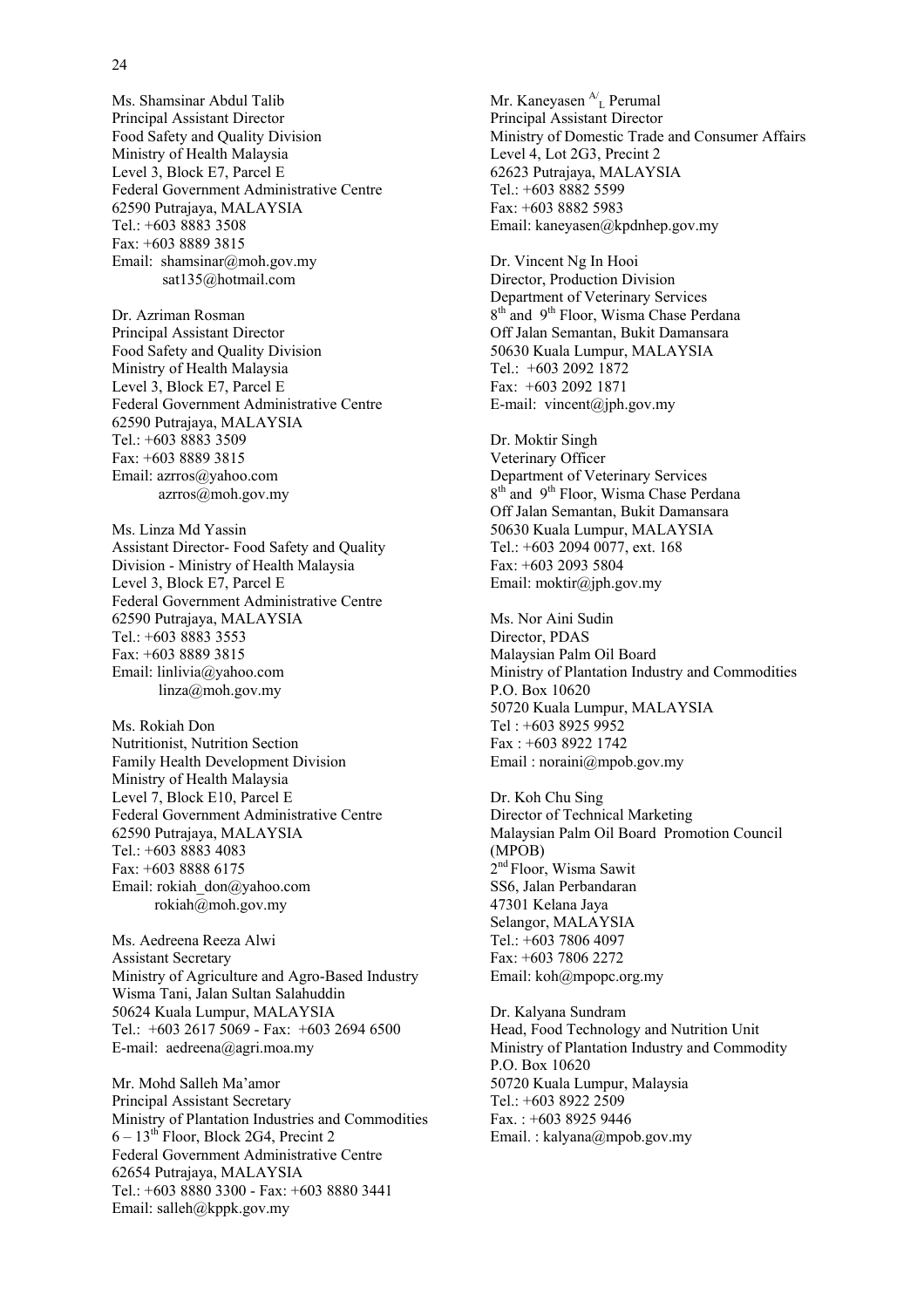Dr. Cheah Suan Choo Senior Research Fellow Malaysian Palm Oil Board, Ministry of Plantation Industry and Commodity P.O. Box 10620 50720 Kuala Lumpur, MALAYSIA Tel.: +603 8928 2860 Fax: +603 8926 1995 E-mail: cheah@mpob.gov.my

Dr. Abu Bakar Hussin Director, Food Technology Research Centre Malaysian Agricultural Research and Development Institute (MARDI) P.O.Box 12301, General Post Office 50774 Kuala Lumpur, MALAYSIA Tel.: +603 8943 7673 Fax: +603 8942 2906 Email: abubakar@mardi.my

Dr. Vilasini Pillai Research Officer, Biotechnology Research Centre Malaysian Agricultural Research and Development Institute (MARDI) P.O.Box 12301, General Post Office 50774 Kuala Lumpur, MALAYSIA Tel.: +603 8941 8020 Fax: +603 8945 6037 Email: vila@mardi.my

Ms. Sharidah Yusoff Regulatory Manager Federation of Malaysian Manufacturers Wisma FMM 3, Persiaran Dagang PJU 9, Bandar Sri Damansara 52200 Kuala Lumpur, MALAYSIA Tel.: +603 7965 6317 Fax: +603 7965 6768 Email: Sharidah.Yusoff@my.nestle.com

Dr. Tee E Siong President, Nutrition Society of Malaysia 46, Jalan SS 22/32 47400 Petaling Jaya Selangor, MALAYSIA Tel.: +603 7728 7287 Fax: +603 7728 7426 Email: president@nutriweb.org.my

#### **MAURITIUS**

Mr. Mohamad Yusuff Boodoo Senior Research Development officer Agricultural Development Division Ministy of Agriculture Reduit MAURITUS Tel :  $+$  ( ) 14644895  $Fax : +() 4648749$ E-mail : project@intnet.mu

#### **MEXICO MEXIQUE MÉXICO**

Lic. Carlos R. Berzunza Sanchez (Jefe de la delegación) Director de Normalización Internacional Dirección General de Normas - Secretaría de Economia Av. Puente de Tecamachalco 6 Lomas de Tecamachalco Naucalpan, Estado de México 53950 MÉXICO Tel.: +52 55 57 29 94 80 Fax: +52 55 55 20 97 15 E-mail: cberzunz@economia.gob.mx

Lic. Sandra Piňa-Salinas Coordinadora de Asuntos Gubernamentales AgroBIO México, A.C. Calderón de la Barca 78 PB. Col. Polanco 11560 **MEXICO** Tel.: +52 55 52 81 44 00 E-mail: sandrapina@prodigy.net.mx

Lic. Renée Salas Guerrero Subdirectora Ejecutiva de Operación Internacional Comisión Federal para la Protección Contra Riesgos Sanitarios - Secretaría de Salud Monterrey 33 Piso 1, Colonia Roma Delegación Cuauhtémoc Distrito Federal 06700, MÉXICO Tel.: +52 55 14 85 86 Fax : +52 52 08 29 74 E-mail: rsalas@salud.gob.mx

M.V.Z. Marcelo Signorini Porchietto Subdirector Ejecutivo de Efectos Poblacionales Comisión Federal para la Protección Contra Riesgos Sanitarios - Secretaría de Salud Monterrey 33 Piso 10, Colonia Roma Delegación Cuauhtémoc Distrito Federal 06700, MÉXICO Tel.: +52 55 5514 6939 Fax: +52 55 5514 8578 E-mail: msignorini@salud.gob.mx

Q.F.B. Mar**í**a del Pilar Mart**í**nez Zepeda Dictaminadora Especializada Comisión Federal para la Protección Contra Riesgos Sanitarios - Secretaría de Salud Monterrey 33 Piso 3, Colonia Roma Delegación Cuauhtémoc Distrito Federal 06700, MÉXICO Tel.: +52 55 50 80 52 82 E-mail: pilarmz@salud.gob.mx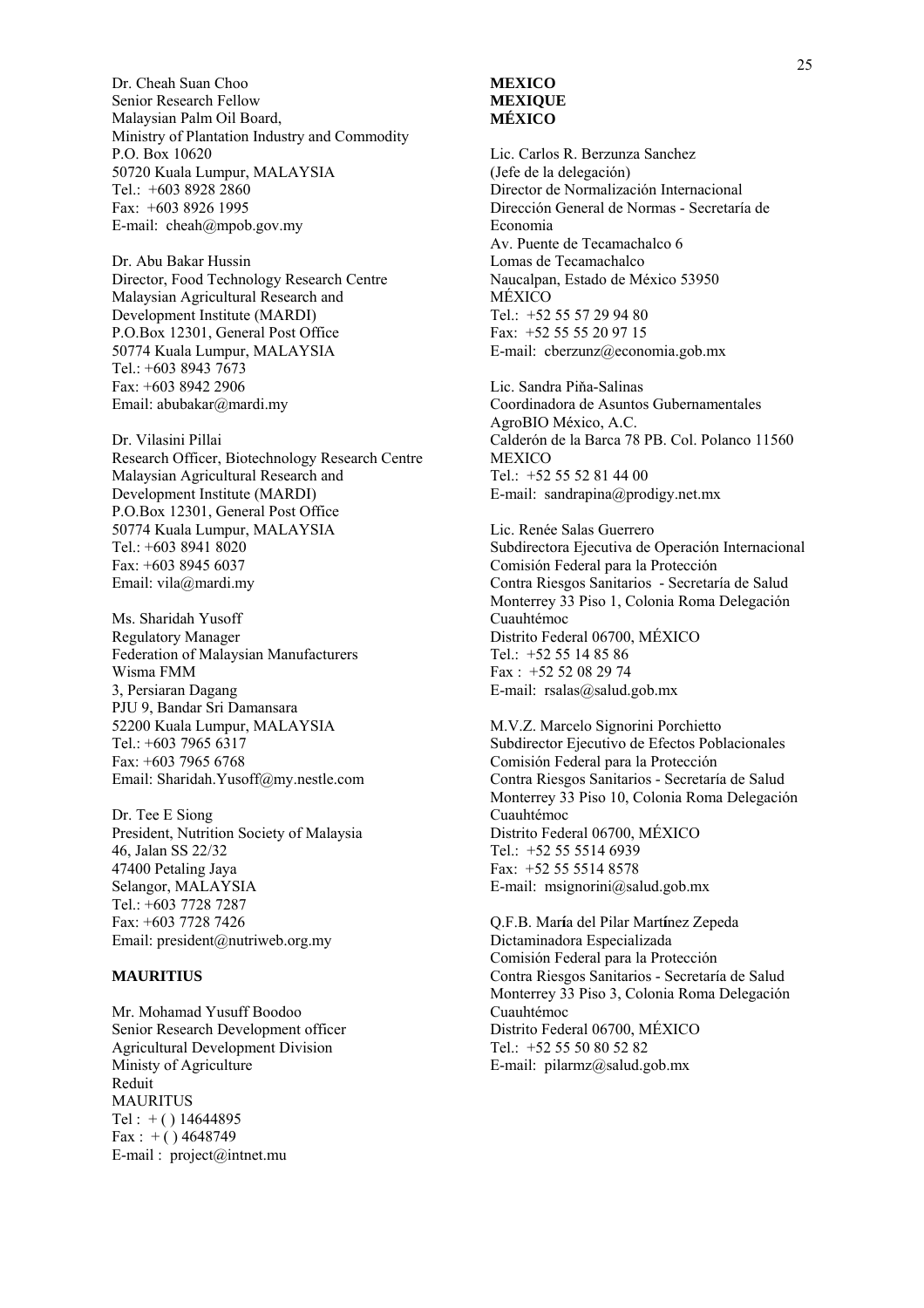Corporate Manager of Regulatory Affairs Unilever México Calle 21–E No. 1 CIVAC Jiutepec, Morelos 62500, MÉXICO Tel.: +52 777 3 29 10 91 / + 52 55 5238 2239 Fax: +52 777 3 29 12 32 E-mail: laura.bonilla@unilever.co

#### **MOROCCO MAROC MARRUECOS**

Laura Bonilla Reyes

Mohamed Amaskane Chef de Service de la Réglementation et du Contentieux, DPVCTRF/DRF/SRC Ministère de l'Agriculture du Développement Rural et des Pêches Maritimes BP 1308, Rabat 10100, MAROC Tel. : +212 37 698642 E-mail : mamaskane@dpvctrf.madrpm.gov.ma

#### **NETHERLANDS PAYS-BAS PAISES BAJOS**

Mrs. Lysanne van der Lem (Head of Delegation) Food and Nutrition Division Department of Nutrition, Health Protection and Prevention Ministry of Health, Welfare and Sport P.O. Box 20350 2500 EJ The Hague THE NETHERLANDS Tel.: +31 70 340 5447 / 6957 Fax: +31 70 340 55 54 E-mail: l.vd.lem@minvws.nl

Mr. Eelco Klein Senior Policy Officer Department of Food Quality and Animal Health Ministry of Agriculture, Nature and Food Quality P.O. Box 20401 2500 EK The Hague THE NETHERLANDS Tel.: +31 70 378 4131 Fax: +31 70 378 6141 E-mail: e.klein@minlnv.nl

Dr. Yvonne M. Huigen Senior Public Health Officer The Food and Consumer Product Safety Authority P.O. Box 19506 2500 CM The Hague THE NETHERLANDS Tel.: +31 70 448 48 48 Fax: +31 70 448 47 47 E-mail: yvonne.huigen@vwa.nl

Mr. Geert de Rooij, M.Sc. Policy Adviser Main Board for Arable Products P.O. Box 29739 2502 LS The Hague, THE NETHERLANDS Tel.: +31 70 370 8324 Fax: +31 70 370 8444 E-mail: g.de.rooij@hpa.agro.nl

Mr. Antonio Ataz Delegate representing the Secretariat of the Council of the European Union , The Dutch Delegation General Secretariat of the European Union Rue de la Loi, 175 B-1048 Brussels, BELGIUM Tel. : +32 2 235 4964 Fax : +32 2 285 9425 E-mail : antonio.ataz@consilium.eu.int

#### **NEW ZEALAND NOUVELLE-ZELANDE NUEVA ZELANDIA**

Ms. Jenny Reid (Head of Delegation) Assistant Director, Food Standards New Zealand Food Safety Authority P.O. Box 2835 Wellington, NEW ZEALAND Tel.: +64 4 463 2582 Fax: +64 4 463 2583 E-mail: jenny.reid@nzfsa.govt.nz

Mr. Philip Fawcet Programme Manager (Regulatory Standards) New Zealand Food Safety Authority P.O. Box 2835 Wellington, NEW ZEALAND Tel.: +64 4 463 2656 Fax: +64 4 463 2675 E-mail: phil.fawcet@nzfsa.govt.nz

Ms. Jacqui Bird Programme Manager – Food Labelling New Zealand Food Safety Authority P.O. Box 2835 Wellington, NEW ZEALAND Tel.: +64 4 463 2689 Fax: +64 4 463 2675 E-mail: jacqui.bird@nzfsa.govt.nz

Dr. Joan Wright General Counsel Regulatory Affairs Fonterra Co-operative Group Ltd. Private Bag 92032 Auckland, NEW ZEALAND Tel.: +64 9 374 9064 Fax: +64 9 300 3410 E-mail: joan.wright@fonterra.com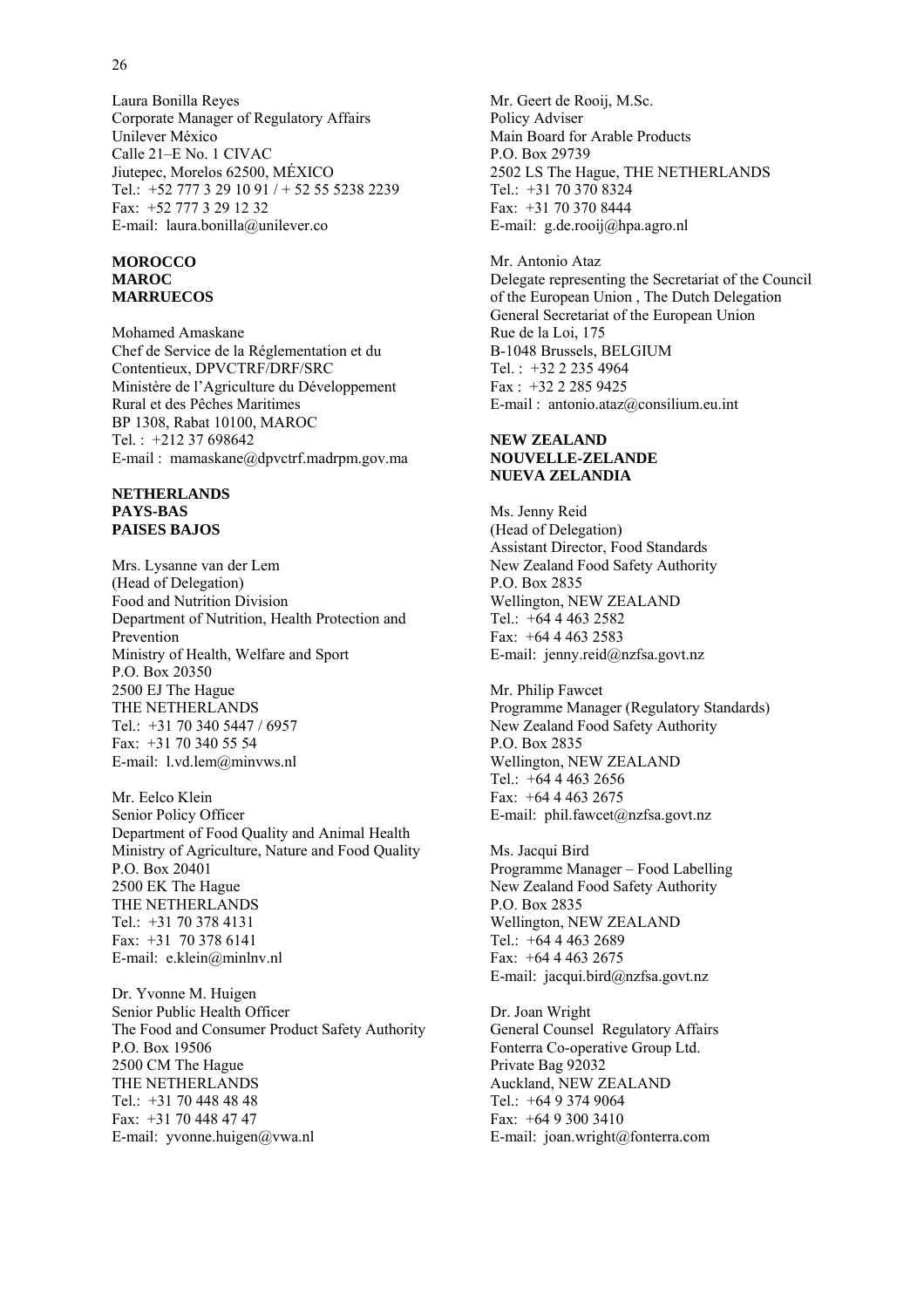#### **NICARAGUA**

Salvador Efraín Guerrero Gutiérrez Responsable de la Oficina del Punto Focal del Codex – Nicargua, Oficina del Punto Focal del Codex – Nicaragua, Dirección de Tecnología, Normalización y Metrología (DTNM), Ministerio de Fomento Industria y Comercio (MIFIC) Kilómetro 6½ Carretera Masaya, Frente Camino de Oriente Managua 8, NICARAGUA Tel.: +505 267 0161, ext. 1136 Fax: +505 267 2019 E-mail: salvador.guerrero@mific.gob.ni

codex@mific.gob.ni

#### **NORWAY NORVEGE NORUEGA**

Mrs. Åse Fulke (Head of Delegation) Head of Section, Quality and Nutrition Norwegian Food Safety Authority P.O. Box 383 N-2381 Brumunddal, NORWAY Tel.: +47 23 21 67 00 Fax: +47 23 21 70 01 E-mail: ase.fulke@mattilsynet.no

Mrs. Anita Utheim Nesbakken Advisor, Section for Quality and Nutrition Norwegian Food Safety Authority P.O. Box 383 N-2381 Brumunddal, NORWAY Tel.:  $+4723216769$ Fax: +47 23 21 68 01 E-mail: anune@mattilsynet.no

Dr. Hanne Marit Gran Advisor, National Centre for Plants and Vegetable Foods Norwegian Food Safety Authority Moerveien 12 1430 Ås, NORWAY Tel.: +47 64 94 43 54 Fax: +47 64 94 44 10 E-mail: hanne.marit.gran@mattilsynet.no

Mr. Paul Aitkenhead Quality Manager Mills DA Sofienberggate 19, Postbox 4644 SOF N-0506 Oslo, NORWAY Tel.: +47 22 80 86 00 Fax: +47 22 80 87 00 E-mail: paul.aitkenhead@mills.no

#### **PANAMA/ PANAM**Á

Ing. Aracelis A. De Vergara Foods Plants Supervisor Ministry of Health – DEPA Ancon Avenue, 253 Building, PANAMA Tel.: +507 212 9180 Fax: +507 212 9114 / 212 9186 E-mail: depa@minsa.gob.pa E-mail: aracelisdv@hotmail.com

#### **PAPUA NEW GUINEA PAPOUASIE- NOUVELLE GUINEE PAPUA NUEVA GUINEA**

Mr. Elias Taia Acting Program Manager Technical and Field Services Department of Agriculture & Livestock P.O. Box 2141 – Boroko, NCD PAPUA NEW GUINEA Tel.: +6753200658 Fax: +6753211046 E-mail: eliastaia@global.net.pg

## **PARAGUAY**

Mrs. Julia Maldonado Saldivar Jefa de Laboratorios del Instituto Nacional de Alimentación y Nutrición (INAN) Ministerio de Salud Publica y Bienestar Social Representante del MSPyBS en la Comisión de Codex de Paraguay (CONACAP) Avda. Santisima Trinidad esquina Itapua Asunción, PARAGUAY Tel.: +59521206874 Fax: +59521205874 E-mail: saldivar@telesurf.com.py

#### **PHILIPPINES FILIPINAS**

Ms. Daisy E. Tañafranca (Head of Delegation) Program Leader, Packaging R&D Center of the Philippines, Department of Science and Technology DOST Compound, General Santos Ave. Bicutan, Taguig, PHILIPPINES Tel.: +63 2 837 7530 Fax: +63 2 837 7530 E-mail: dtanafranca@yahoo.com

Dr. Elias E. Escueta President Philippine Chamber of Food Manufacturers Makati City, PHILIPPINES Tel. : + 632 849 8272 Fax. : + 632 849 8289 E-mail : eescueta@apac.ko.com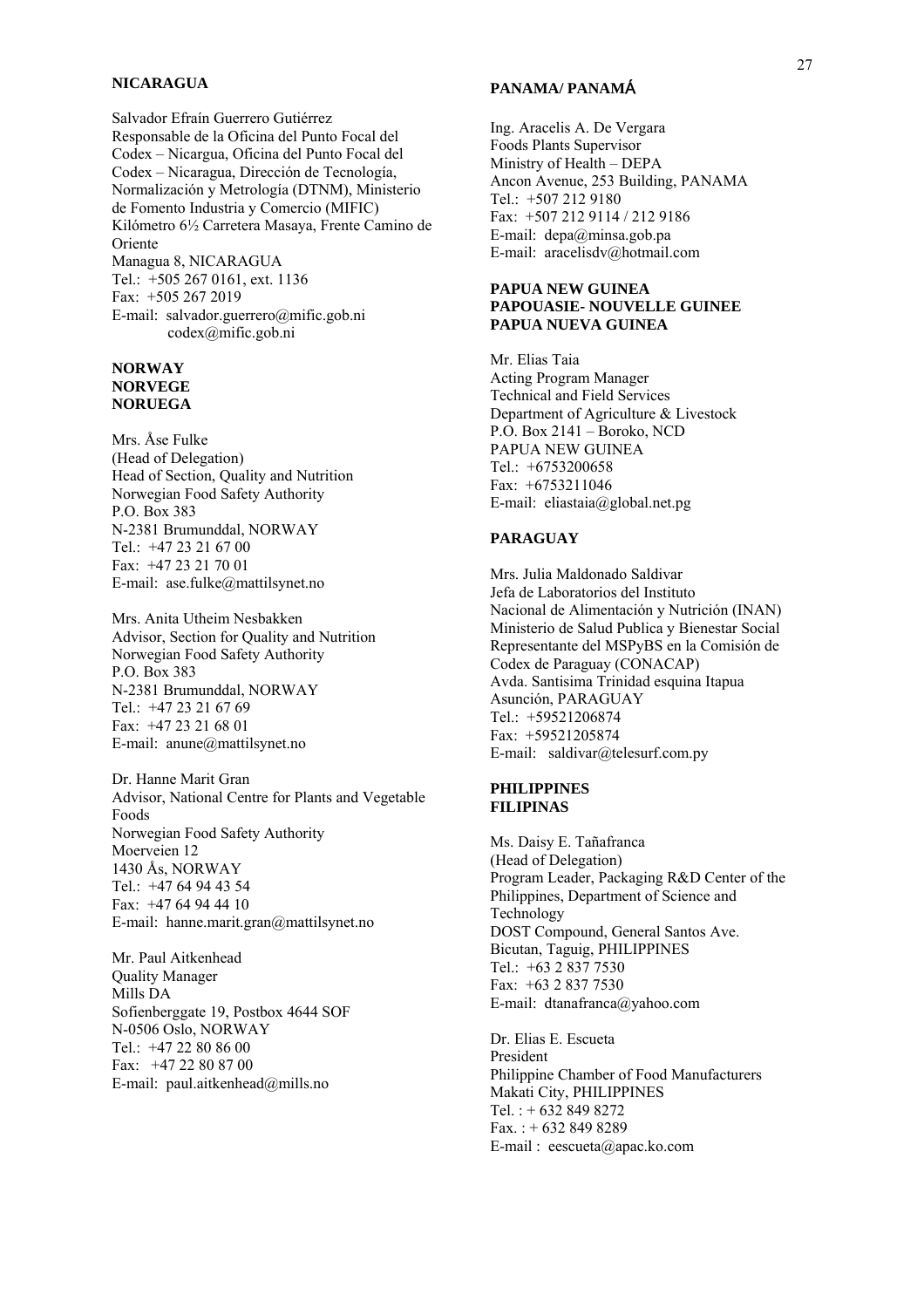#### **POLAND/ POLOGNE/ POLONIA**

Czeslaw Klimczak First Secretary Embassy of the Republic of Poland Economic and Commercial Section Suite 6, Level 7, Menara Dato' Onn P.O. Box 47, 48, Putra World Trade Centre 45, Jalan Tun Ismail, 50480, Kuala Lumpur MALAYSIA Tel : + 603 40430940/4027886/40428517  $Fax : + 6034030216$ E-mail : brh\_msia@tm.net.my

#### **SAMOA**

Gladys Fuimaono Principal Fair Trading Officer Industry Development, Investment Promotion & Fair Trading Division Ministry of Commerce, Industry & Labour P.O. Box 862, 4th Floor, ACC House, Apia, SAMOA Tel : + 685 20441  $Fax : + 68520443$ E-mail : codex.samoa@mcil.gov.ws

#### **SENEGAL**

Mr. Diakhaidia Diarra Nutritionniste Coordinateur Comité Codex DANSE Ministère de la Santé et de la Prévention Médicale BP 10604 Dakar Liberté, SENEGAL Tel.: +2218257732 / + 2216 38 34 56 Fax: +221 825 08 49 E-mail: diakhay53@yahoo.com zaky@sentoo.sn

#### **SINGAPORE/ SINGAPOUR/ SINGAPUR**

Ms. Lim Lee San (Head of Delegation) Head, Food Advertisement/Labelling and Early Warning Branch Agri-Food and Veterinary Authority, Singapore 5, Maxwell Road, #18-00 Tower Block, MND Complex SINGAPORE 069110 Tel.: +65 6325 8553 Fax: +65 6324 4563 E-mail: lim\_lee\_san@ava.gov.sg

Ms. How Siew Tang OC, Free Trade Agreement/ASEAN/Others Agri-Food and Veterinary Authority, Singapore 5, Maxwell Road, #18-00, Tower Block, MND Complex SINGAPORE 069110 Tel.: +65 6325 1214 Fax: +65 6324 4563 E-mail: how siew  $tan(ga)$ ava.gov.sg

#### **SOLOMON ISLANDS ILES SALOMON ISLAS SALOMON**

Chris Ruku Deputy Director Environmental Health Department Ministry of Health P.O. Box 349, Honiara, SOLOMON ISLANDS Tel: + 677 25513 Fax: + 677 25513 / 21805 E-mail: rsfuiguis@com.sb

#### **SPAIN/ ESPAGNE/ ESPAÑA**

Carlos Leon Arnáiz Ronda (Head of Delegation) Subdirector General de Calidad del Consumo Instituto Nacional del Consumo C/Principe de Vergara, 54 28006-Madrid, ESPAÑA Tel:  $+34918224407$ E-mail: carlos.arnaiz@consumo-inc.es

D<sup>a</sup> Almudena Rollán Gordo Técnico Superior Subdirección General de Gestión de Riesgos Alimentarios Agencia Espanñola de Seguridad Alimentaria Ministerio de Sanidad y Consumo  $C/A$ lcalá  $N^{\circ} 56$ 28071-Madrid, ESPAÑA Tel.: +34 91 338 07 10 Fax: +34 91 338 01 69 E-mail: collan@nsc.es

D<sup>a</sup> Elisa Revilla Subdirectora Adjunta, Ministerio de Agricultura Pesca y Alimentación Paseo Infanta Isabel  $N^{\circ}$  1 28071-Madrid, ESPAŇA Tel.: +34 91 347 45 96 Fax: +34 91 347 57 28 E-mail: erevilla@mapya.es

#### **SUDAN SOUDAN**

Al Hussien Abdel Gadir Ahmed (Head of Delegation) Chemist Sudanese Standards & Metrology Organization (SSMO) P.O. Box 13573, Khartoum, 11111 **SUDAN** Tel: + 0249 11 83797897 Fax: + 0249 11 83797898 E-mail: hasien3@hotmail.com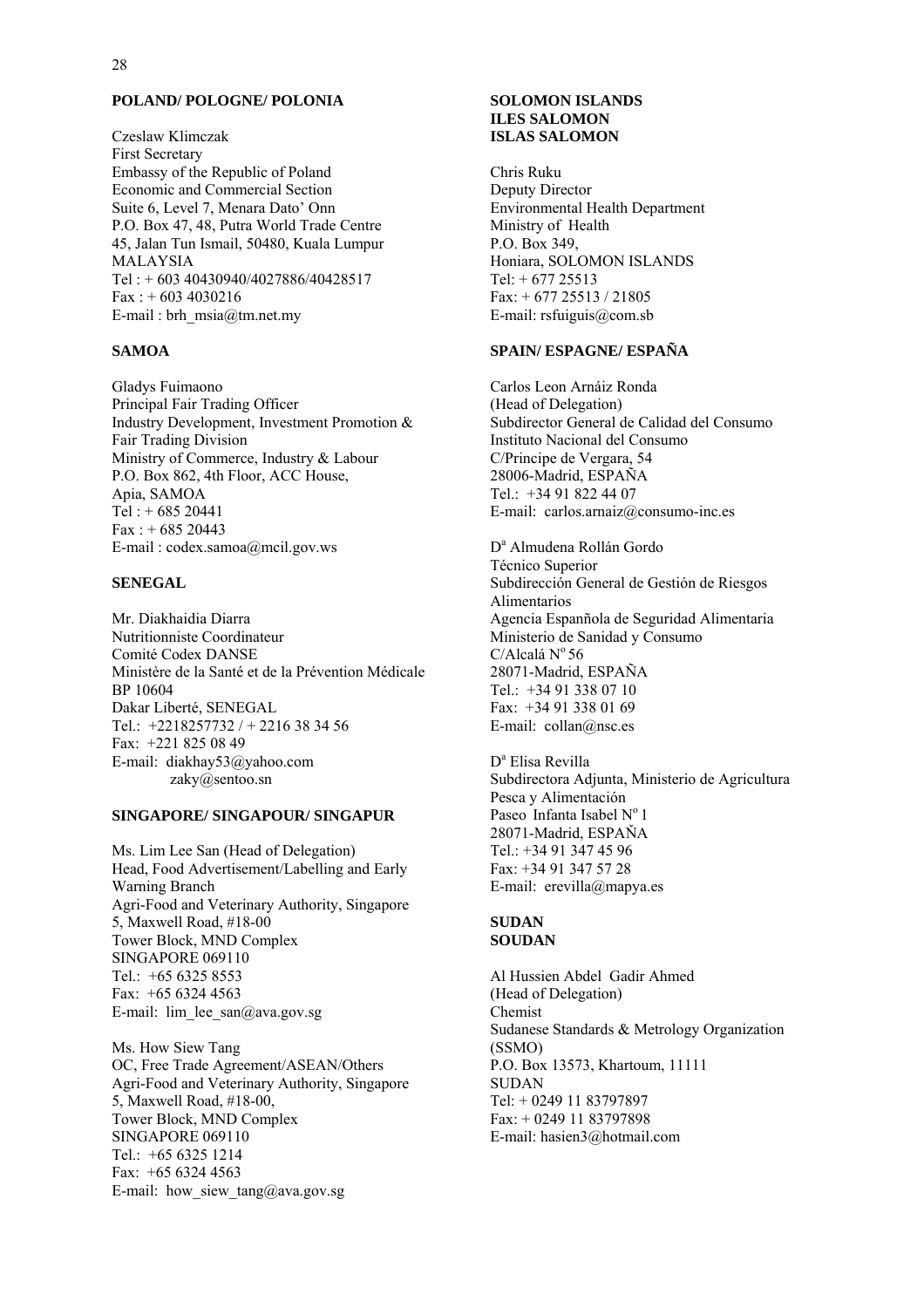Ibtihag Bur Eltom Chemist Sudanese Standards Metrology Organization (SSMO) P.O. Box 13573 Khartoum, SUDAN Fax: + 249 11 83771486 E-mail: ibtihagbur@hotmail.com

Mubark Awad Elkarim Mhamed Agricol Engineer Sudanese Standards Metrology Organization (SSMO) P.O. Box 13537 Khartoum, SUDAN Tel: + 09129 83375 E-mail: Mubark56@hotmail.com

#### **SWAZILAND SWAZILANDIA**

Mr. Sipho E. Shongwe Senior Health Inspector Ministry of Health and Social Welfare P.O. Box 1119 Mbabane, SWAZILAND Tel.: +268 404 7761 / +268 604 2367 Fax: +268 404 7761 E-mail: rhirho@envirohealth.co.sz esshonguoe@yahoo.com

#### **SWEDEN SUEDE SUECIA**

Mrs. Kerstin Jansson (Head of Delegation) Deputy Director Ministry of Agriculture, Food and Consumer Affairs Fredsgatan 8 SE-103 33 Stockholm, SWEDEN Tel.: +46 8 405 11 68 Fax: +46 8 20 64 96 E-mail: kerstin.jansson@agriculture.ministry.se

Mrs. Birgitta Lund Principal Administrative Officer National Food Administration Box 622 SE-751 26 Uppsala, SWEDEN Tel.: +46 18 17 56 76 Fax: +46 18 10 58 48 E-mail: bilu@slv.se

Mrs. Carmina Ionescu Senior Administrative Officer National Food Administration Box 622 SE-751 26 Uppsala, SWEDEN Tel.: +46 18 17 56 01 Fax: +46 18 10 58 48 E-mail: caio@slv.se

Mrs. Svanhild Foldal Chief Government Inspector National Food Administration Box 622, SE-751 26 Uppsala, SWEDEN Tel.: +46 18 17 55 63 Fax : +46 18 10 58 48 E-mail: svfo@slv.se

#### **SWITZERLAND/ SUISSE/ SUIZA**

Mrs. Awilo Ochieng Pernet, lic.iur. (Head of Delegation) Codex Alimentarius International Food Safety Issues Swiss Federal Office of Public Health Schwarzenburgstrasse 165 CH-3003 Bern, SWITZERLAND Tel.: +41 31 322 00 41 Fax: +41 31 322 95 74 E-mail: awilo.ochieng@bag.admin.ch

Mrs. Helen Falco International Regulatory Affairs Nestec Ltd. - 55 Avenue Nestlé CH-1800 Vevey, SWITZERLAND Tel.: +41 21 924 42 13 Fax: +41 21 924 45 47 E-mail : helen.falco@nestle.com

#### **TANZANIA/ TANZANIE**

Dr. Claude J.S. Mosha Chief Standards Officer Head Agriculture and Food Section Codex Contact Point Officer Tanzania Bureau of Standards P.O. Box 9524 Dar Es Salaam, TANZANIA Tel: + 255 741 32 4495 Fax: + 255 22 245 0959 E-mail: cjsmosha@yahoo.co.uk

#### **THAILAND/ THAILANDE/ TAILANDIA**

Dr. Songsak Sri Anujata (Head of Delegation) Advisor, Institute of Nutrition Mahidol University - Salaya, Putthamonton 73170 Nakhornpathom, THAILAND Tel.: +662 8002380 ext. 311 Fax: +662 441 9344 E-mail: rassn@mahidol.ac.th

Miss Metanee Sukontarug Director Office of Commodity and System **Standards** National Bureau of Agricultural Commodity and Food Standards Ministry of Agriculture and Cooperatives Rajadamnern Nok Avenue Bangkok 10200, THAILAND Tel.: +66 2 280 3900 Fax: +66 2 280 3899 E-mail: metanee@acfs.go.th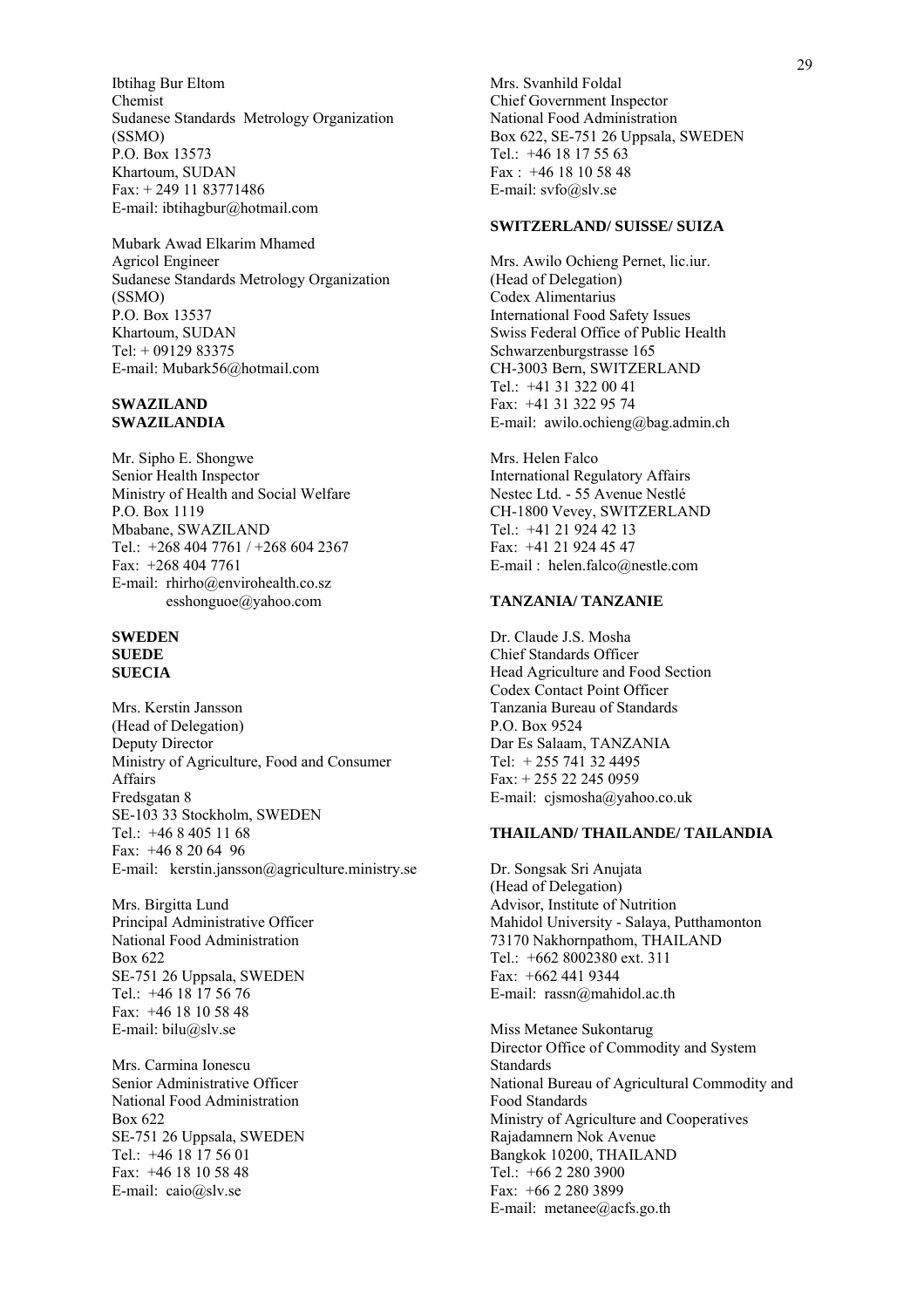Dr. Chanin Charoenpong Senior Food Expert, Food Control Division Food and Drug Administration Ministry of Public Health Nonthaburi 11000, THAILAND Tel.: +662 590 7030 Fax: +662 591 8460 E-mail: chanin@fda.moph.go.th

Mrs. Darunee Edwards Deputy Director, National Center for Genetic Engineering and Biotechnology 113 Thailand Science Park, Phaholyothin Rd. Klong 1, Khong Luang Pathumthani 12120, THAILAND Tel.: +662 564 6700, ext. 3163 Fax: +662 564 6701 E-mail: dedwards@biotec.or.th

Mr. Poonkeite Thangsombat Thai Food Processors Association Ocean Tower 1,  $9<sup>th</sup>$  Floor New Ratchadapisek Road, Klongtoey Bangkok 10110, THAILAND Tel.: +662 261-2684-6 Fax: +662 261-2687 E-mail: thaifood@thaifood.org

Miss Ornsurang Teerawat Food Technologists, Food Control Division Food and Drug Administration Ministry of Public Health Nonthaburi 11000, THAILAND Tel.: +662 590 7209 Fax:  $+662,591,8460$ E-mail: t.ornsurang@lycos.com

Miss Korwadee Phonkliang Standard Officer Office of Commodity and System Standards National Bureau of Agricultural Commodity and Food Standards Ministry of Agriculture and Cooperatives Rajadamnern Nok Avenue 10200 Bangkok, THAILAND Tel.: +66 2 280 3887 Fax: +66 2 280 3899 E-mail: korwadee@acfs.go.th

#### **TRINIDAD AND TOBAGO TRINITÉ-ET-TOBAGO TRINIDAD Y TABAGO**

Mrs. Nirmala Beharrysingh Secretary, Food Advisory Committee Chemistry/Food and Drugs Division Ministry of Health 92, Frederick St., Port-of-Spain, Trinidad &Tobago Tel.: +8686235242 Fax: +8686232477 E-mail: cfdd@carib-link.net

**TUNISINA/ TUNISINE/ TÚNEZ**

Zakaria H'Mad Directeur Général des Industries Alimentaires Ministère de l'Industrie, de l'Énergie et des Petites et Moyennes Entreprises Immeuble Ennozha Rue 8001 Monplaisir 1002 Tunis, TUNISIE Tel.: +216 71 289 562 / +216 71 940 198 Fax: +216 71 789 159 / +216 71 941 080 E-mail: zakaria.hmad@email.ati.tn

#### **TURKEY/ TURQUIE/ TURQUIA**

Dr. Nevzat Artik Deputy Director General Protection and Control General Direct. Ministry of Agriculture & Rural Affairs Yenimahalle, Ankara, TURKEY Tel.: +90 312 327 1668 Fax: +90 312 344 6872 E-mail: nartik@kkgm.gov.tr

#### **UNITED KINGDOM/ ROYAUME-UNI/ REINO UNIDO**

Alette Addison Food Standards Agency Aviation House 125 Kingsway London WC2B 6NH UNITED KINGDOM Tel.: +020 7276 8075 Fax: +020 7276 8193 E-mail: alette.addison@foodstandards.gsi.gov.uk

#### **UNITED STATES OF AMERICA ETATS-UNIS D'AMÉRIQUE ESTADOS UNIDOS DE AMÉRICA**

Leslye M. Fraser (Head of Delegation) Director, Office of Regulations and Policy Center for Food Safety and Applied Nutrition Department of Health and Human Services U.S. Food and Drug Administration 5100 Paint Branch Parkway, HFS-4, Room 4A-004 College Park, Maryland 20740, U.S.A. Tel.: (301) 436-2379 Fax: (301) 436-2637 E-mail: leslye.fraser@fda.hhs.gov

Danielle Schor (Alternate Delegate) Chief of Staff Food Safety and Inspection Service U.S. Department of Agriculture  $14<sup>th</sup>$  & Independence Ave. Washington, DC 20250, U.S.A. Tel.: (202) 720-6618 Fax: (202) 690-0550 E-mail: danielle.schor@fsis.usda.gov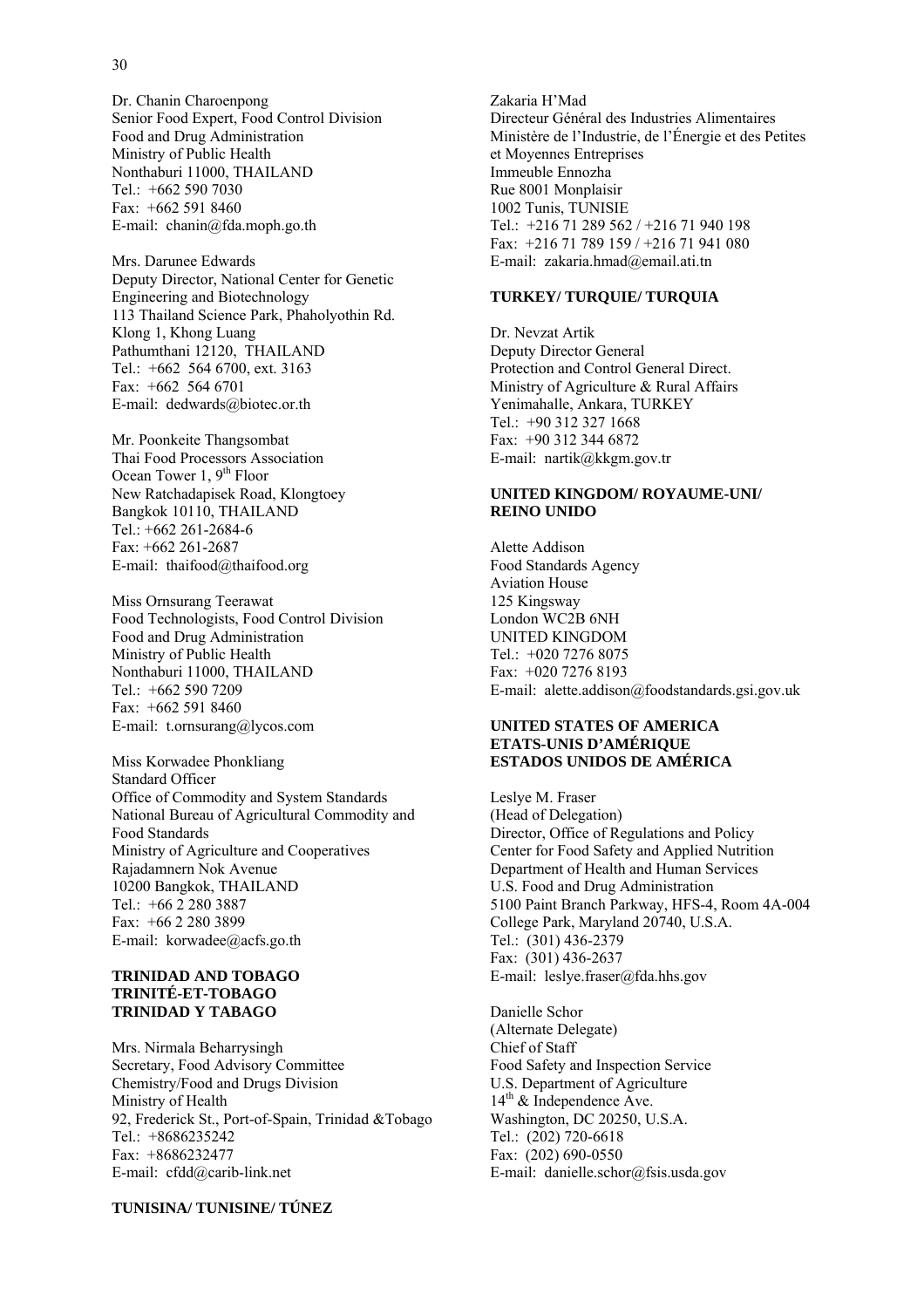#### Government Advisors

Syed Amjad Ali Senior Staff Officer - U.S. Codex Office Food Safety and Inspection Service U.S. Department of Agriculture 1400 Independence Avenue, SW, Room 4861 Washington, DC 20250, U.S.A. Tel. : (202) 205-0574 Fax: (202) 720-3157 E-mail: syed.ali@fsis.usda.gov

Mr. Bryan O'Byrne International Trade Specialist U.S. Department of Commerce  $14<sup>th</sup>$  & Constitution Ave., NW Washington, DC 20230, U.S.A. Tel.: (202) 482-0705 Fax: (202) 482-6097 E-mail: bryan\_o'byrne@ita.doc.gov

Mr. Keith Jones Director, Program Development National Organic Program Agricultural Marketing Service U.S. Department of Agriculture 1400 Independence Avenue, SW Room 4008, AG Stop 0268 Washington, DC 20250, U.S.A. Tel.: (202) 720-3252 Fax: (202) 205-7806 E-mail: keith.jones@usda.gov

Mr. Jack A. Bobo Deputy Chief, Biotechnology Trade Division U.S. Department of State EB/TPP/ABT, Room 3831A, 2201 C St NW Washington, DC 20520 Tel.: (202) 647-1647 Fax: (202) 647-2302 E-mail: boboja@state.gov

Dr. Ritu Nalubola Food Technologist Office of Nutritional Products, Labeling and Dietary Supplements Center for Food Safety and Applied Nutrition Food and Drug Administration (HFS-820) 5100 Paint Branch Parkway College Park, Maryland 20740, U.S.A. Tel.: (301) 436-2371 Fax: (301) 436-2636 E-mail: ritu.nalubola@cfsan.fda.gov

Dr. Edward Scarbrough U.S. Codex Manager Food Safety and Inspection Service U.S. Department of Agriculture Room 4861, South Building 1400 Independence Avenue, SW Washington, DC 20250, U.S.A. Tel. : (202) 720-2057 Fax: (202) 720-3157 E-mail: ed.scarbrough@fsis.usda.gov Ms. Audrey Talley Deputy Director, Food Safety and Technical Services Division/ITP U.S. Department of Agriculture  $14<sup>th</sup>$  & Independence Avenue, SW Room 5545 – South Building Washington, DC 20250, U.S.A. Tel.: (202) 720-9408 Fax: (202) 690-0677 E-mail: talley@fas.usda.gov

Dr. Michael Wehr Codex Program Coordinator Centre for Food Safety and Applied Nutrition U.S. Food and Drug Administration 5100 Paint Branch Parkway, Room 1B-003 College Park, Maryland 20740, U.S.A. Tel.: (301) 436-1724 Fax: (301) 436-2618 E-mail: michael.wehr@cfsan.fda.gov

Ms. Dawn A. Williams International Trade Specialist Foreign Agricultural Service U.S. Department of Agriculture 2101 L Street, NW, Suite 5500 Washington, DC 20037, U.S.A. Tel.: (202) 418-3454 Fax: (202) 418-3604 E-mail: dawn.williams@fas.usda.gov

Tamara Withers International Affairs U.S. Department of Agriculture, Foreign Agricultural Service 1400 Independence Ave. SW, Room 3229 Washington, DC 20250-1084, U.S.A. Tel.: (202) 720-1136 Fax: (202) 690-0892 E-mail: tamara.withers@fas.usda.gov

#### Non-Government Advisors

Mr. C.W. McMillan President, C.W. McMillan Company P.O. Box 10009 Alexandria, VA 22310, U.S.A. Tel.: (703) 960-1982 Fax: (703) 960-4976 E-mail: cwmco@aol.com

Ms. Peggy Rochette Senior Director of International Affairs Food Products Association 1350 I Street, NW Washington, DC 20005, U.S.A. Tel.: (202) 639-5921 Fax: (202) 639-5991 E-mail: prochette@fpa-food.org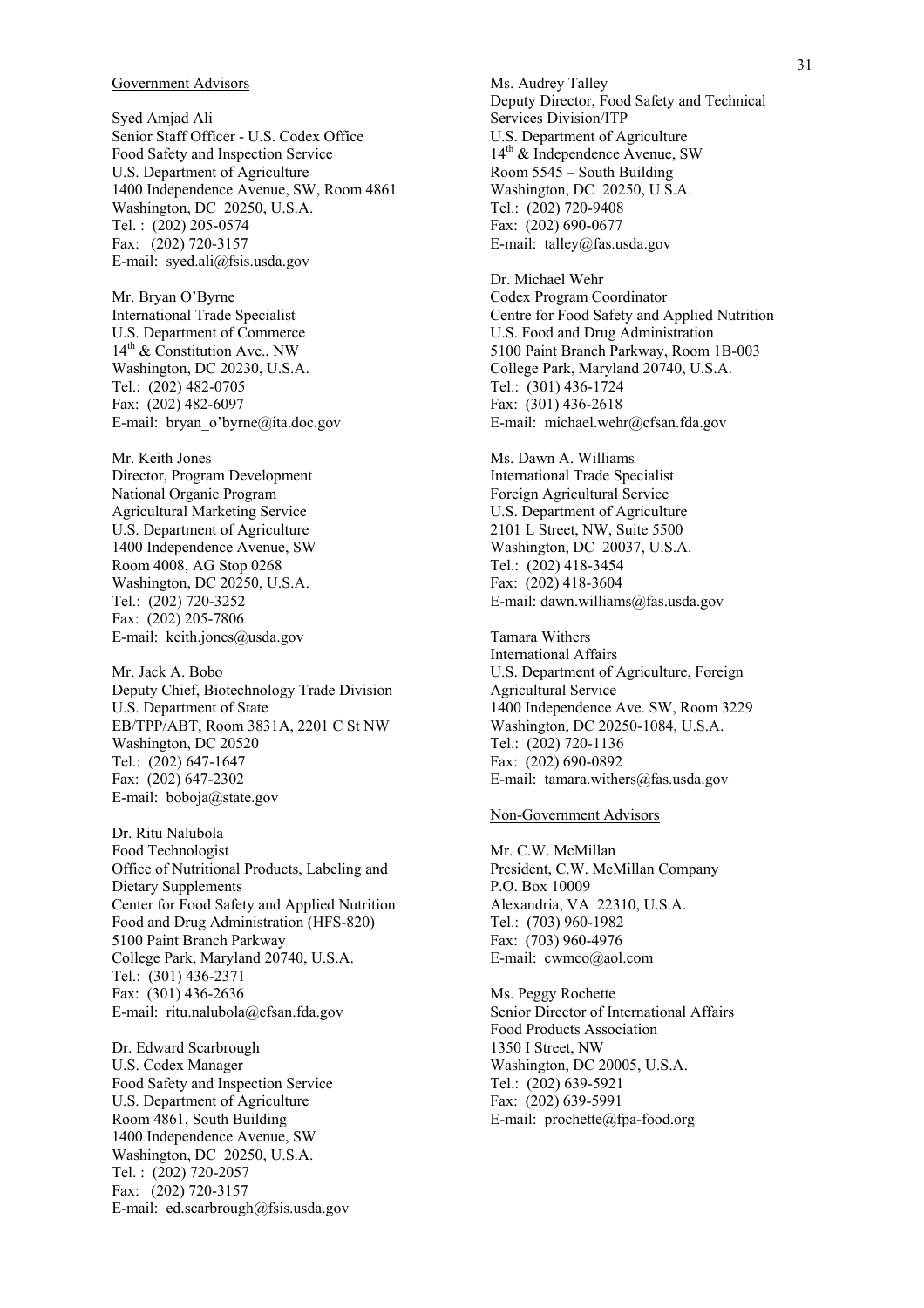#### **VIET NAM**

Dinh Thanh Phuong Director, National Fisheries Quality Assurance and Veterinary Directorate – Branch 2 31 Ngu Hanh Son Street Da Nang City, VIET NAM Tel.: +84 511 950473 Fax: +84 511 836154 E-mail: naf2@dng.vnn.vn

Mr. Lai Van Ty Deputy Chief, Inspection Division Department of Quality Control for Goods 70 Tran Hung Dao Street Hoankiem District, Hanoi, VIET NAM Tel.: +844 9427409 Fax: +844 8222520 E-mail: qlclhh@vnn.vn

#### **INTERNATIONAL NON-GOVERNMENTAL ORGANIZATIONS ORGANISATIONS NONGOUVERNEMENTALES INTERNATIONALES ORGANIZACIONES INTERNACIONALES NO GUBERNAMENTALES**

#### **ASSOCIATION OF EUROPEAN COELIAC SOCIETIES (AOECS) ASSOCIATION DES SOCIÉTES COELIAQUES EUROPÉENNES ASOCIACIÓN DE SOCIEDADES CELÍACAS EUROPEAS**

Hertha Deutsch Chair of AOECS Codex and Labelling Affairs Anton Baumgartner Str. 44/C5/2302 A-1230 Vienna, AUSTRIA Tel.: +43 1 66 71 887 Fax: +43 1 66 71 887 E-mail: hertha.deutsch@utanet.at

#### **BIOTECHNOLOGY INDUSTRY ORGANIZATION (BIO)**

Dr. Michael J. Phillips Vice President for Food and Agriculture Biotechnology Industry Organization 1225 Eye Street NW, Washington, DC 20005, U.S.A. Tel.: (202) 962-9200 Fax: (202) 962-9201 E-mail: mphillips@bio.org

Mr. Jeff Fritz Manager, International Government Affairs DuPont - Biotechnology Industry Organization 11010 Berry St., Suite 1600 Fort Wayne, IN 46802, U.S.A. Tel.: (260) 425-5882 Fax: (260) 425-5836 E-mail: jeff.fritz@usa.dupont.com

#### **CONSUMERS INTERNATIONAL**

Mr. David Cuming GM Campaign Manager Consumers International - Head Office 24 Highbury Crescent London N5 1RX, UNITED KINGDOM Tel.: +44 207 226 6663, ext. 213 Fax: +44 207 354 0607 E-mail: dcuming@consint.org

Ms. Julia Crosfield GM Campaign Communications Officer Consumers International - Head Office 24 Highbury Crescent London N5 1RX, UNITED KINGDOM Tel.: +44 207 226 6663, ext. 212 Fax: +44 207 354 0607 E-mail: jcrosfield@consint.org

Ms. Catherine Rutivi Programme Officer Consumers International – Regional Office for Africa 31 A Lincoln Road, Belgravia Private Bag A6215 Avondale, Harare, Zimbabwe Tel.: +263 4 302283 / 307259 Fax: +263 4 303092 E-mail : crutivi@ci-roaf.co.zw

Ms. Saree Aongsamwang Director, Foundation for Consumers (FFC) 211/2 Soi Ngamwongwan 31 Ngamwongwan Road Nonthaburi 11000, THAILAND Tel.: +66 2 952 5060 / 5062 Fax: +66 2 580 9337 E-mail: saree@consumerthai.org

Ms. Sue Davies Chief Policy Adviser Which? / Consumers' Association 2 Marylebone Road London NW1 4DF, UNITED KINGDOM Tel.: +44 207 770 7274 Fax: +44 207 770 7666 E-mail: sue.davies@which.co.uk

Ms. Jean Halloran Director, Food Policy Consumers Union of U.S. 101 Truman Avenue, Yonkers, NY 10703, U.S.A. Tel.: (914) 378-2455 Fax: (914) 378-2928 E-mail: hallje@consumer.org

Dr. Michael Hansen Senior Research Associate Consumers Union of U.S., 101 Truman Avenue Yonkers, NY 10703-1057, U.S.A. Tel.: (914) 378-2452 Fax: (914) 378-2928 E-mail: hansmi@consumer.org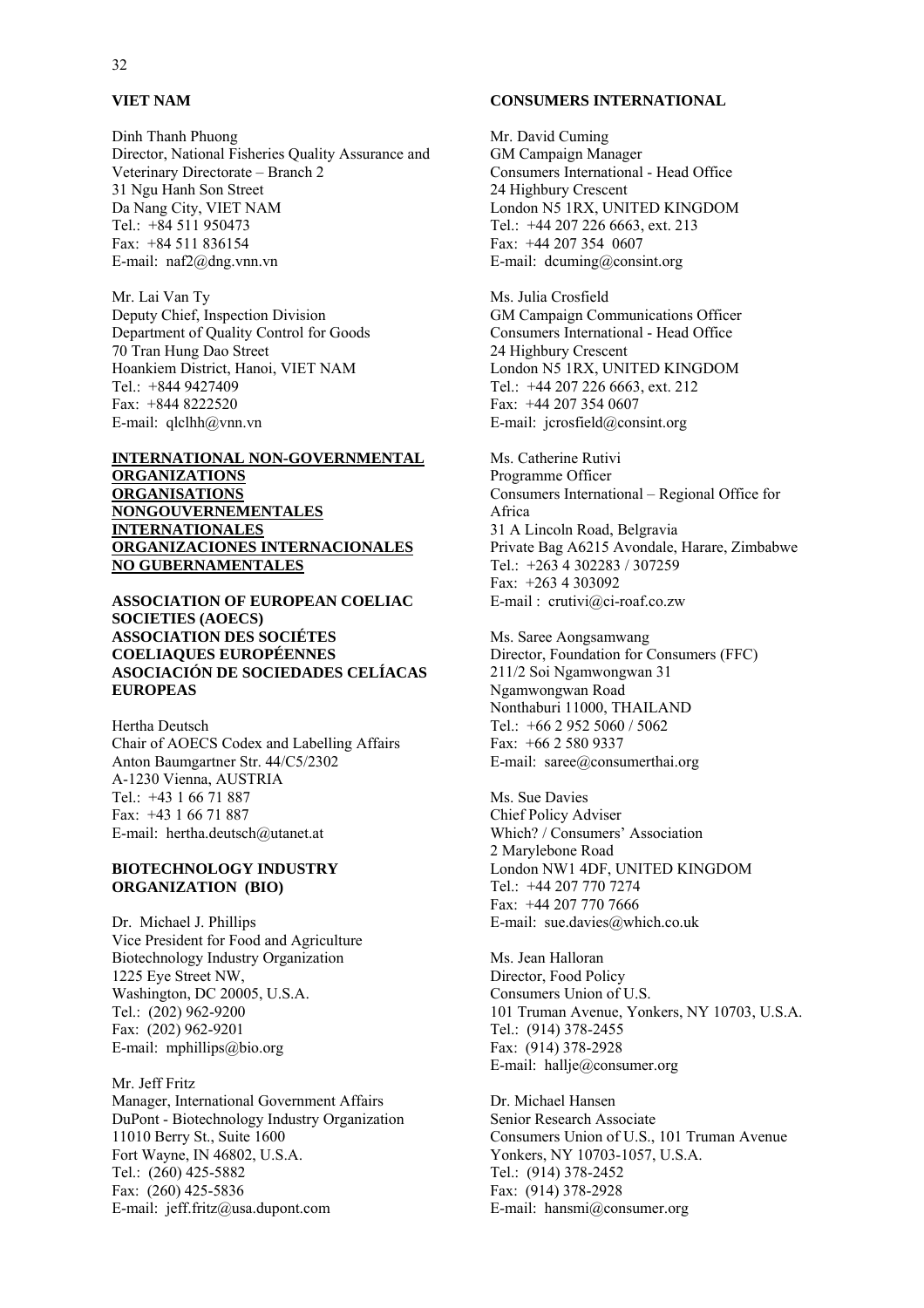Ms. Clare Hughes Food Policy Officer Australian Consumers' Association 57 Carrington Road Marrickville 2204, AUSTRALIA Tel.: +612 9577 3375 Fax: +612 9577 3377 E-mail: chughes@choice.com.au

Prof. Sri Ram Khanna Managing Trustee, Voluntary Organisation in Interest of Consumer Education (VOICE ) 441 Jungpura, Mathura Road 10024 New Delhi , INDIA Tel.: +91 11 24319078, 79, 80 Fax: +91 11 24319081 E-mail: srkhanna@giasdl01.vsnl.net.in testing@consumer-voice.org

Mr. Samuel Ochieng Chief Executive Officer Consumer Information Network P.O. Box 7569 Nairobi 00300, KENYA Tel.: +254 207 81131 Fax: +254 207 981131 E-mail: cin@insightkenya.com

Hector Villaverde Consultor Consumers International Gonzalo Ramirez 2133/602 CP 11200 Montevideo, URUGUAY Tel: + 598 2 413 6072  $Fax + 598$  2 413 6072 E-mail: ceadu@montevideo.com.uy

#### **COUNCIL FOR RESPONSIBLE NUTRITION (CRN) / CONSEJO PARA UNA NUTRICIÓN RESPONSABLE**

Ms. Sarah A. Key Morgan, Lewis & Bockius LLP 111 Pennsylvania Avenue, NW Washington, DC, 20004, U.S.A. Tel.: (202) 739-5248 - Fax: (202) 739-3001 E-mail: skey@morganlewis.com

Mr. How Kam Chiong Manager, Technical and Regulatory Affairs Amway Malaysia Sdn Bhd 34, Jalan 223, 46100 Petaling Jaya Selangor, MALAYSIA Tel.: +603 79645222 - Fax: +603 79645299 E-mail: how kam chiong@amway.com

Mr. Edward Johns Director of Government and Industry Affairs Herbalife International 517 C Street, NE Washington, DC 20002, U.S.A. Tel.: (202) 547-7030 - Fax: (202) 547-8535 E-mail: EdwardJ@Herbalife.com

#### **CROPLIFE INTERNATIONAL**

Janet E. Colllins CropLife International Monsanto Company 1300 I Street, NW Suite 450 East - Washington, DC 20005, USA Tel : + 1 202 383 2861 Fax : + 1 202 789 1819 E-mail : janet.e.collins@monsanto.com

Mr. Mark Mansour Morgan Lewis & Bockins LLP 1111 Pennsylvania Avenue, N.W. Washington, DC 20004, USA Tel : + 1 202 739 6366 Fax : + 1 202 739-3001 E-mail : mmansour@morganlewis.com

#### **ENZYME TECHNICAL ASSOCIATION (ETA)**

Robert G. Bursey, Ph.D. Director, Scientific and Regulatory Affairs Ajinomoto Corporate Services, LLC. 1120 Connecticut Avenue, Suite 1010 Washington, DC 20036, U.S.A. Tel.: (202) 457-0284, ext. 301 Fax: (202) 457-0107 E-mail: burseyb@ajiusa.com

#### **GREENPEACE INTERNATIONAL**

Mr. Bruno Heinzer Greenpeace International Postfach 8031 Zurich, SWITZERLAND Tel.: +41 1 4474141 Fax: +41 1 4474199 E-mail: bheinzer@ch.greenpeace.org

#### **INSTITUTE OF FOOD TECHNOLOGISTS (IFT)**

Ms. Gloria Brooks-Ray Adviser, Codex and International Regulatory Affairs Exponent Food and Chemicals P.O. Box 97 Mountain Lakes, NJ 07046, U.S.A. Tel.: (973) 334-4652 Fax: (973) 334-4652 E-mail : gbrooksray@exponent.com

Mr. Robert Conover **Director** Kikkoman Foods, Inc. P.O. Box 69 Walworth, WI 53121, U.S.A. Tel.: (262) 275-1651 Fax: (262) 275-9452 E-mail: rconover@kikkoman.com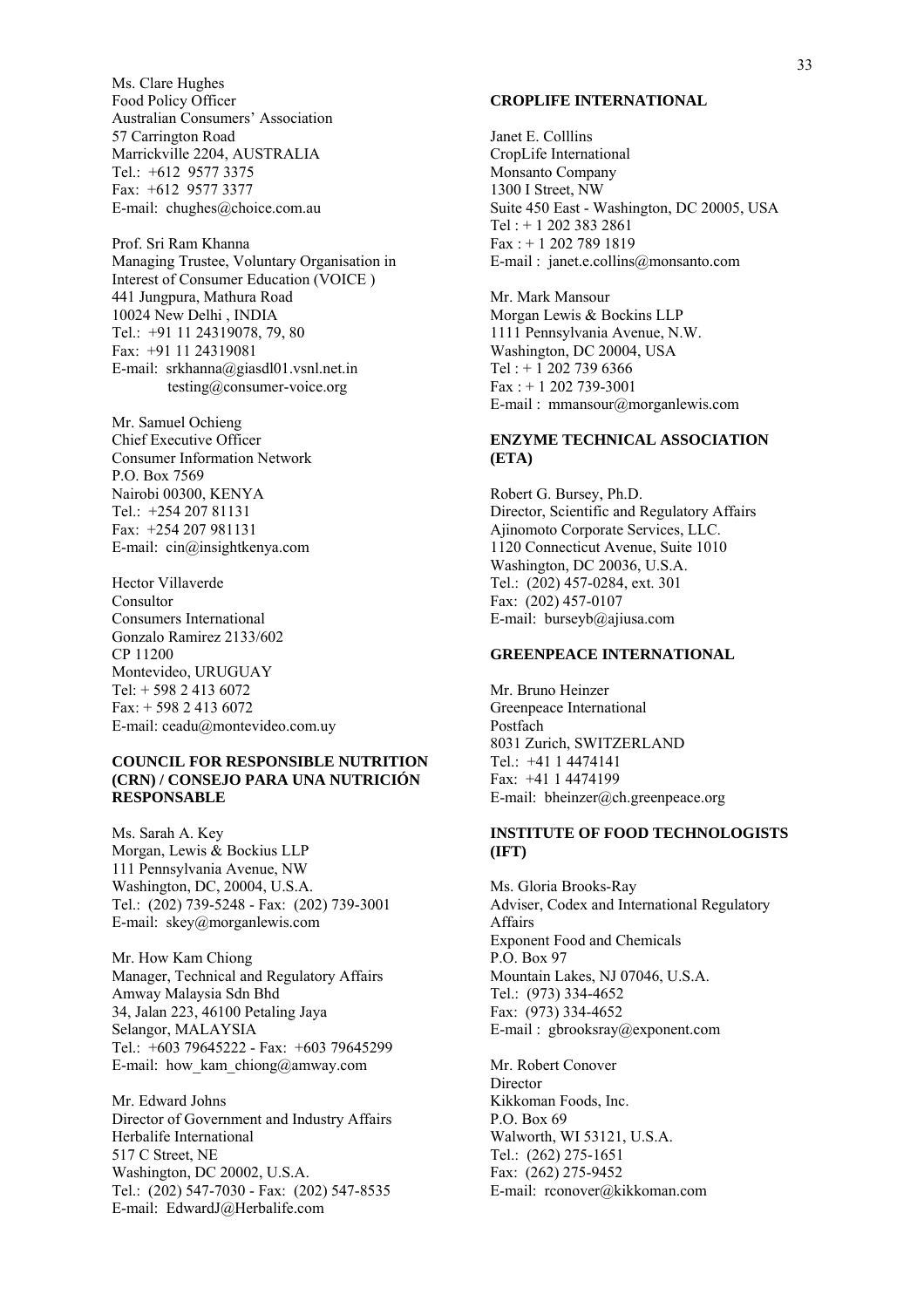#### **INTERNATIONAL ASSOCIATION OF CONSUMER FOOD ORGANIZATIONS (IACFO)**

Mr. Bruce Silverglade President, International Association of Consumer Food Organizations (IACFO) 1875 Connecticut Ave., NW, Suite 300 Washington, DC 20009, U.S.A. Tel.: (202) 332-9110 Fax: (202) 265-4954 E-mail: bsilverglade@cspinet.org

Mr. Bill Jeffery, L.LB. Regional Coordinator International Association of Consumer Food Organizations (IACFO) Suite 4550 CTTC Building 1125 Colonel By Drive Ottawa, Ontario K1S 5R1, CANADA Tel.: (613) 244-7337 Fax: (613) 244-1559 E-mail: jefferyb@istar.ca

Ms. Natsuko Kumasawa Regional Coordinator, East Asia International Association of Consumer Food Organizations (IACFO) C/o Japan Offspring Fund (JOF) 2-5-2, Kojimachi Chiyoda Tokyo 102-0083, JAPAN Tel.: +81 3 5276 0256 Fax: +81 3 5276 0259 E-mail: natsuko@tabemono.info

Mr. Takayuki Iino International Association of Consumer Food Organizations (IACFO) C/o Japan Offspring Fund (JOF) 2-5-2 Kojimachi, Chiyoda Tokyo 102-0083, JAPAN Tel.: +81 3 5276 0256 Fax: +81 3 5276 0259 E-mail: mail@tabemono.info

#### **INTERNATIONAL ASSOCIATION FOR THE DEVELOPMENT OF NATURAL GUMS (AIDGUM) ASSOCIATION INTERNATIONALE POUR LE DEVELOPPEMENT DES GOMMES NATURELLES (AIDGUM)**

Prof. John R. Lupien International Association for the Development of Natural Gums (AIDGUM) 129 Chemin de Croisset, BP 4151 76723 Rouen cedex 3, FRANCE Tel.: +33 2 32 83 18 18 Fax: +33 2 32 83 19 19 E-mail: lupien@srd.it

#### **INTERNATIONAL BABY FOOD ACTION NETWORK (IBFAN) RESEAU INTERNATIONAL DES GROUPES D'ACTION POUR L'ALIMENTATION INFANTILE (IBFAN)**

Siti Norjinah Moin International Baby Food Action Network (IBFAN) 7A Jalan Kolam Air. Kg. Klang Gate Baru, 53100 Kuala Lumpur Tel:  $+0193222250$ Fax: + 03 41072862 E-mail: norjinah@hotmail.com

#### **INTERNATIONAL COUNCIL OF BEVERAGES ASSOCIATIONS (ICBA)**

Ms. Päivi Julkunen Chair, ICBA Committee for Codex International Council of Beverages Associations C/o UNESDA 79 Boulevard Saint Michel B-1040 Brussels, BELGIUM Tel.: +32 2 743 40 50 Fax: +32 2 732 51 02 E-mail: icba@agep.be

Mr. Richard Ross International Council of Beverages Associations C/o UNESDA 79 Boulevard Saint Michel B-1040 Brussels, BELGIUM Tel.: +32 2 743 40 50 Fax: +32 2 732 51 02 E-mail: icba@agep.be

Mr. Hiromi Ohta Technical Adviser Japan Soft Drinks Association 333 Nihonbashi – Muyomachi Chno-Ku Tokyo, Japan  $Tel: + 81-3-3270-7300$  $Fax: + 81-3-3270-7306$ E-Mail : info.jsdc $\omega$ j-sda.or.jp

Dr. Shuji Iwata Chair, Technical Committee Japan Soft Drinks Association 333 Nihonbachi – Muromachi Chon-Ku, Tokyo, Japan Tel : + 813 3270 7300 Fax : + 813 3270 7306 E-Mail:  $info.isdc@i-sda.or.gp$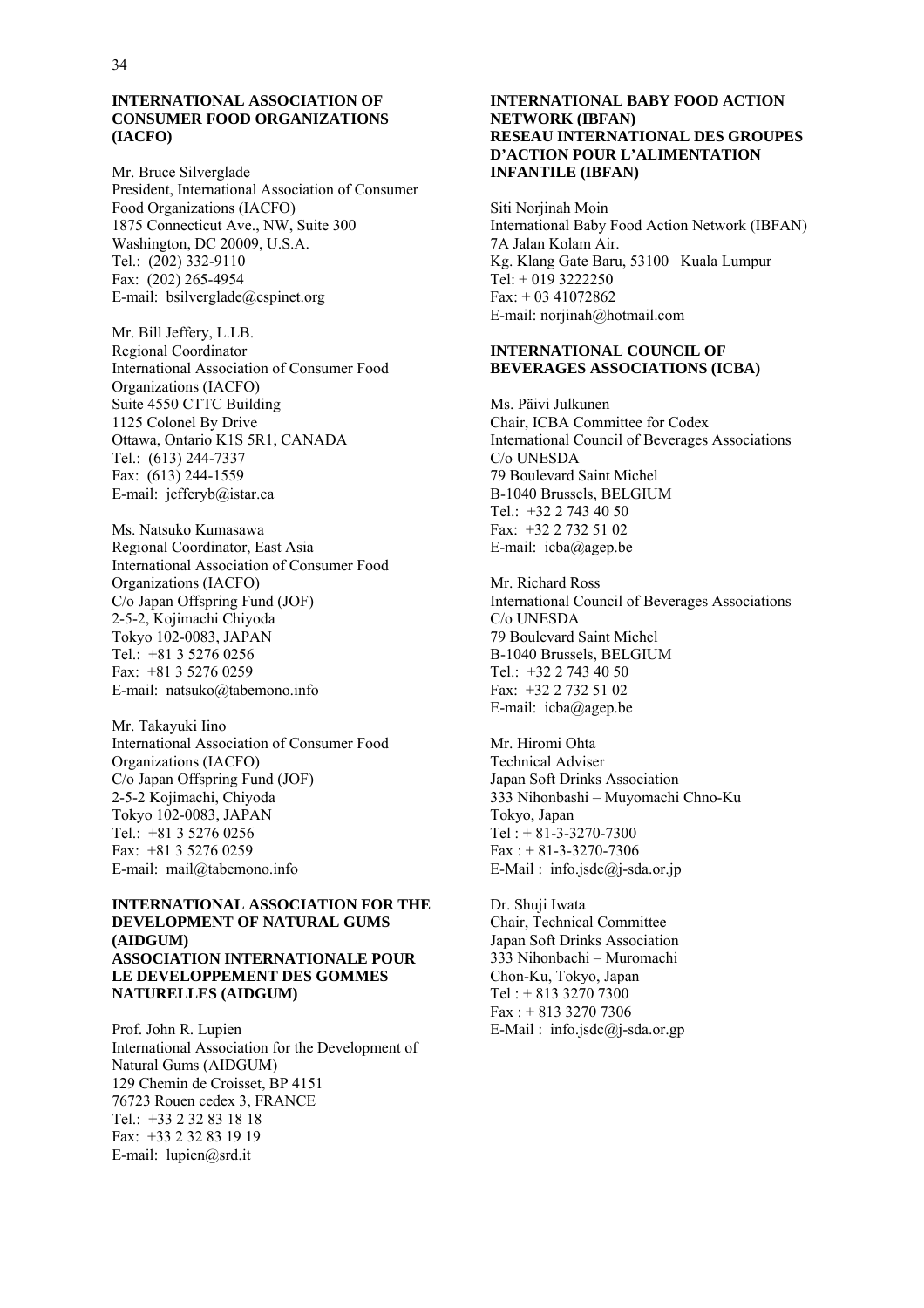**INTERNATIONAL COUNCIL OF GROCERY MANUFACTURERS ASSOCIATIONS (ICGMA)/CONSEIL INTERNATIONAL DES ASSOCIATIONS DE FABRICANTS DE PRODUITS D'EPICERIE / CONSEJO INTERNACIONAL DE ASOCIACIONES DE FABRICANTES DE COMESTIBLES** 

Ms. Monica Gonzalez Director, Regulatory & Scientific Policy Grocery Manufacturers of America (GMA) 2401 Pennsylvania Ave., NW, Washington, DC, 20037, U.S.A. Tel.: (202) 337-9400 Fax: (202) 337-4508 E-mail: mgonzalez@gmabrands.com

#### **INTERNATIONAL DAIRY FEDERATION (IDF) / FÉDERATION INTERNATIONALE DE LAITERIE / FEDERACION INTERNACIONAL DE LECHERIA**

Mr. Jørgen Hald Christensen Head of Division - Danish Dairy Board Frederiks Alle 22 DK – 8000 Aarhus C Denmark Tel.: +45 87312000 Fax: +45 87312001 E-mail: jhc@mejeri.dk

Mr. Thomas Kützemeier Managing Director and Secretary General FIL-IDF Germany C/o Verband der Deutschen Milchwirtschaft 137, Meckenheimer Allee 137 D-53115 Bonn, GERMANY Tel.: +49 228 98 24 30 Fax: +49 228 98 24 320 E-mail: th.kuetzemeier@vdm-deutschland.de

#### **INTERNATIONAL FEDERATION OF CHEWING GUM ASSOCIATIONS (IFCGA)**

Mr. John S. Eldred Partner, Keller and Heckman LLP Counsel to IFCGA 300 Huaihai Central Road Shanghai 200021, CHINA Tel. : +86 21 5116 2879 Fax : +86 21 5116 2965 E-mail : eldred@khlaw.cn

#### **INTERNATIONAL FEDERATION OF FRUIT JUICE PRODUCERS (IFU)**

Jan Hermans International Federation of Fruit Juice Producers 23 Boulevard des Capucines 75002 Paris, FRANCE Tel.: +33 1 47 42 82 80 Fax: +33 1 47 42 82 81 E-mail: ifu@wanadoo.fr Jan.hermans@aijn.org

#### **INTERNATIONAL FEDERATION OF ORGANIC AGRICULTURE MOVEMENTS (IFOAM)**

Mr. Otto Schmid International Federation of Organic Agriculture Movements (IFOAM) FiBL, Research Institute for Organic Agriculture Ackerstrasse, CH-5070 Frick, SWITZERLAND Tel.: +41 62 865 72 72 Fax: +41 62 865 72 73 E-mail: otto.schmid@bluewin.ch otto.schmid@fibl.org

Ong Kung Wai Consultant, IFOAM - IFOAM Head Office Charles-de-Gaulle-Strasse 5 D-53113 Bonn, GERMANY Tel.: +49 228 92650 10 Fax: +49 228 92650 99 E-mail: kungwai@tm.net.my

#### **INTERNATIONAL FROZEN FOOD ASSOCIATION (IFFA)**

Mr. Robert Garfield Senior Vice President International Frozen Food Association 2000 Corporate Ridge – Suite 1000 McLean, VA 22102, U.S.A. Tel.: (703) 821-0770 Fax: (703) 821-1350 E-mail : rgarfield@affi.com

#### **INTERNATIONAL GLUTAMATE TECHNICAL COMMITTEE (IGTC) COMITE INTERNATIONAL TECHNIQUE DE L'ACIDE GLUTAMIQUE (IGTC)**

Mrs. Yoko Ogiwara Scientific Adviser Ajinomoto Co., Inc. Kyobashi 1-15-1, Chuo-ku Toyko 104-8315, JAPAN Tel.:  $+81(0)352508184$ Fax :  $+81$  (0) 3 5250 8403 E-mail : yoko\_ogiwara@ajinomoto.com

#### **INTERNATIONAL LIFE SCIENCE INSTITUTE (ILSI)**

Dr. Sadahiko Ogihara Director, Quality Assurance ASEAN Headquarters Ajinomoto Co., Inc. 487/1 Si Ayutthaya Road Khwaeng Thanon Phaya Thai Khet Ratchatewi Bangkok 10400, THAILAND Tel.: +66 2 248 7241 Fax: +66 2 248 7242 E-mail: sadahiko\_ogihara@bkk.ajinomoto.com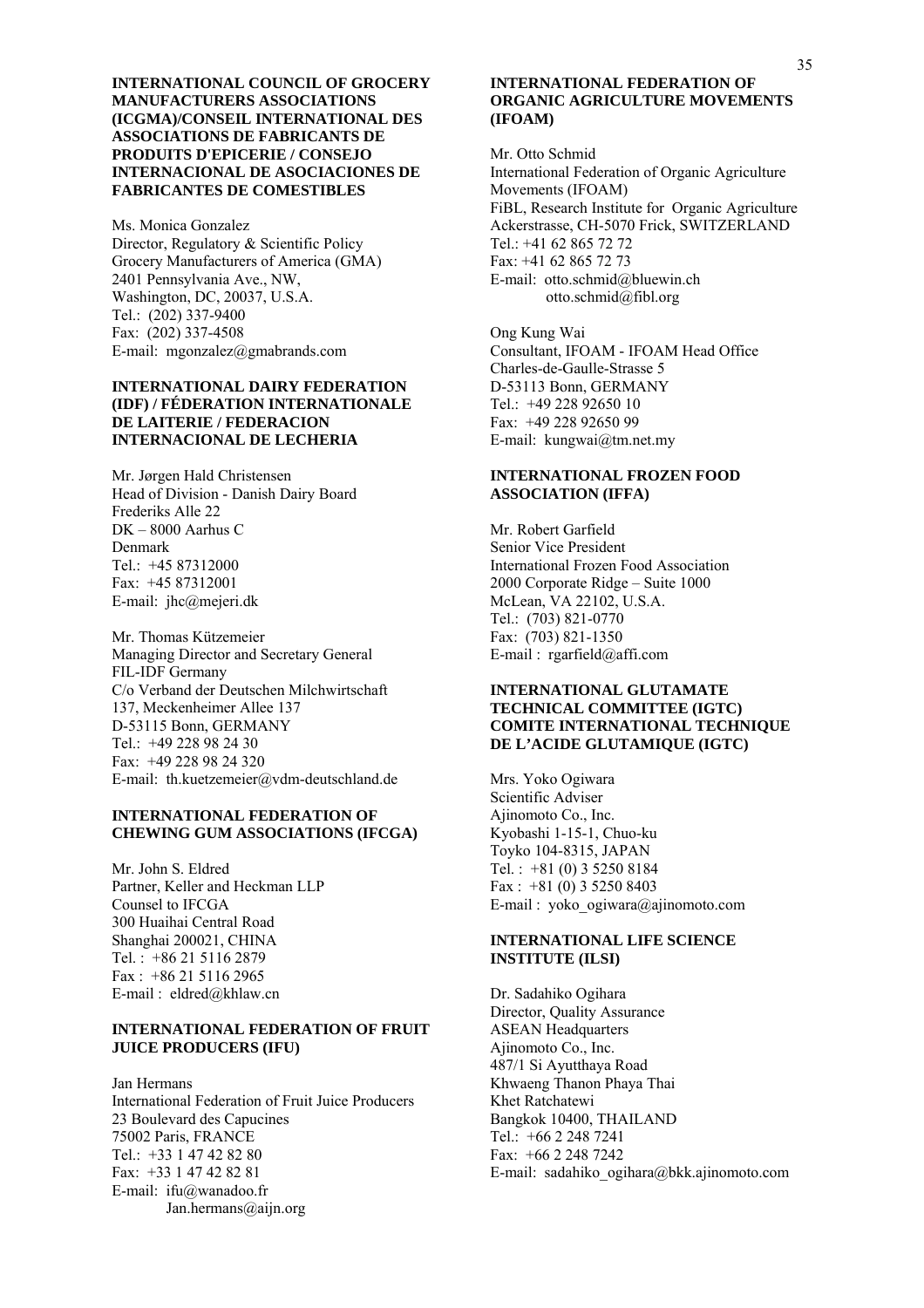#### 36

Mr. Hiroaki Hamano Senior Adviser, Regulatory and Technical Affairs Danisco Japan Ltd. Park West 9F, 6-12-1, Nishi-Shinjuku Tokyo, JAPAN 160-0023 Tel.: +81 3 5381 3919 Fax: +81 3 5381 3951 E-mail: hiroaki.hamano@danisco.com

Dr. Toshio Shimizu Fresco Japan Co. Ltd., 2-22-20-102, Akasaka, Minato-ku Tokyo, JAPAN 107-0052 Tel.: +81 3 5549 4637 Fax: +81 3 5549 4638 E-mail: shimizu@frescojapan.co.jp

Dr. Dong Yeon Kim Scientific & Regulatory Director Pepsi Co. International – Asia  $16-17<sup>th</sup>$  Floor, Emporium Tower 622 Sukhumvit Road Klongton, Klongtoey BANGKOK 10110, THAILAND Tel.:  $+6626246800$ Fax : +66 2 624 6955 E-mail : DongYeon.Kim@intl.fritolay.com

Ms. Pauline Chan Senior Program Manager ILSI Southeast Asia Region 1 Newton Road, Goldhill Plaza Podium Block #03-45 SINGAPORE 308899 Tel.: +65 6352 5220 Fax: +65 6352 5536 E-mail: paulinechan@ilsisea.org.sg

Dr. CHOO Bee Khim Regulatory Manager Fonterra Co-operative Group Ltd. 1 Pickering Street, Great Eastern Centre SINGAPORE 048659 Tel.:  $+6563113914$ Fax: +65 6538 2290 E-mail: beekhim.choo@fonterra.com

Dr. Eiichiro Manabe Manager of Corporate Planning Division Taisho Pharmaceutical Co., Ltd. 24-1, Takada 3-chome, Toshima-ku Tokyo, JAPAN 170-8633 Tel.: +81 3 3985 1328 Fax: +81 3 3982 9148 E-mail: e-manabe@so.taisho.co.jp

Dr. B.H. Lim Regulatory Affairs Manager DSM Nutritional Products Asia Pacific Pte Ltd. 78 Shenton Way #21-01 SINGAPORE 079120 Tel.: +65 6325 6231 Fax: +65 6225 5213

E-mail: boon-hwa.lim@dsm.com

Ms. Hasreena Bte Hashim Regulatory Affairs Manager New Zealand Milk (Malaysia) Sdn Bhd Lot 12, Subang Hi-Tech Industrial Park Jalan Delima 1/1, Batu Tiga 40300 Shah Alam, Selangor MALAYSIA Tel.: +60 3 5630 2714 Fax: +60 3 5635 2995 E-mail: hasreena.hashim@my.newzealandmilk.com

#### **JOINT FAO/WHO SECRETARIAT SECRÉTARIAT MIXTE FAO/OMS SECRETARIADO CONJUNTO FAO/OMS**

Selma H. Doyran Senior Food Standards Officer Joint FAO/WHO Food Standards Programme Viale delle Terme di Caracalla 00100 Rome, ITALY Tel: +39 06 570 55826 - Fax: +39 06 570 54593 E-mail: selma.doyran@fao.org

Yoshihide Endo Food Standards Officer Viale delle Terme di Caracalla 00100 Rome, ITALY Tel.: +39 06 570 54796 - Fax: +39 06 570 54593 E-mail: yoshihide.endo@fao.org

Noriko Iseki Senior Food Standards Officer Joint FAO/WHO Food Standards Programme Viale delle Terme di Caracalla 00100 Rome, ITALY Tel.: +39 06 570 53195 - Fax: +39 06 570 54593 E-mail: noriko.iseki@fao.org

Ji Young-Ae Food Standards Officer Jointa FAO/WHO Food Standards Programme Viale delle Terme di Caracalla 00100 Rome, ITALY Tel. : + 39 06 503 6641 - Fax. : + 39 06 570 54593 E-mail : youngae.ji@fao.org

#### **CANADIAN SECRETARIAT SECRÉTARIAT CANADIEN SECRETARIADO CANADIENSE**

Mr. Ron Burke Director and Codex Contact Point for Canada Bureau of Food Regulatory, International and Interagency Affairs, Food Directorate, Health Canada 2<sup>nd</sup> Floor, Building #7 (0702C1), Tunney's Pasture Ottawa, Ontario K1A 0L2, CANADA Tel.: (613) 957-1748 Fax: (613) 941-3537 E-mail: ronald\_burke@hc-sc.gc.ca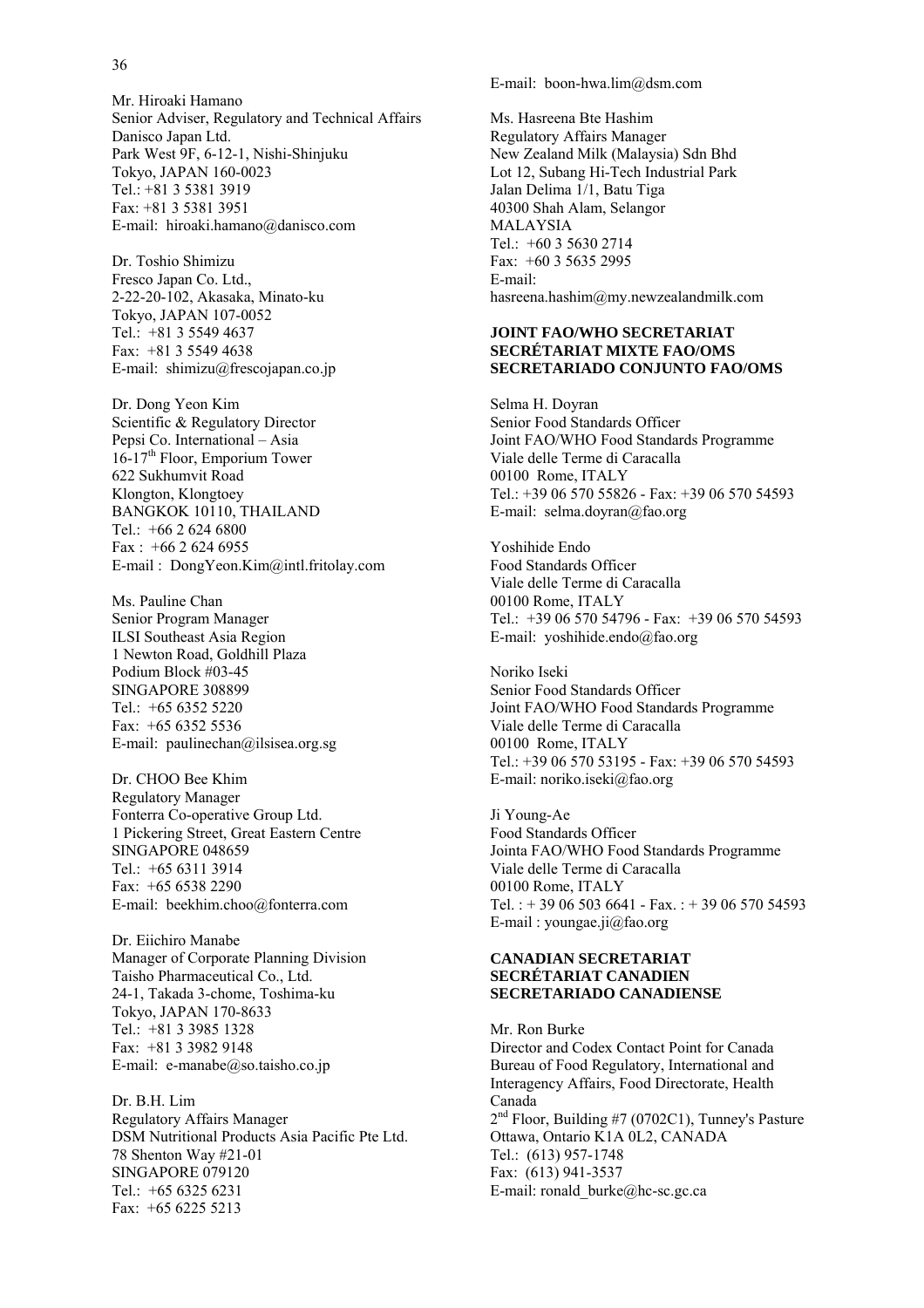Mr. Allan McCarville Senior Advisor Bureau of Food Regulatory, International and Interagency Affairs, Food Directorate, Health Canada  $2<sup>nd</sup>$  Floor, Building #7 (0702C1), Tunney's Pasture Ottawa, Ontario K1A 0L2, CANADA Tel.: (613) 957-0189 Fax: (613) 941-3537 E-mail: allan\_mccarville@hc-sc.gc.ca

Mr. Bertrand Gagnon Manager, Programs International Coordination Canadian Food Inspection Agency 159 Cleopatra Drive Ottawa, Ontario K1AOY9 CANADA Tel.: (613) 221-7161 Fax: (613) 221-7295 E-mail: bgagnon@inspection.gc.ca

Mrs. Santina Scalzo Manager, Codex Program Services Bureau of Food Regulatory, International and Interagency Affairs, Food Directorate, Health Canada  $2<sup>nd</sup>$  Floor, Building #7 (0702C1), Tunney's Pasture Ottawa, Ontario K1A 0L2, CANADA Tel.: (613) 957-1749 - Fax: (613) 941-3537 E-mail: santina\_scalzo@hc-sc.gc.ca

Ms. Soad Sabbagh Conference and Process Coordinator Codex Program Services Bureau of Food Regulatory, International and Interagency Affairs, Food Directorate, Health Canada 2<sup>nd</sup> Floor, Building #7 (0702C1), Tunney's Pasture Ottawa, Ontario K1A 0L2, CANADA Tel.: (613) 952-7354 - Fax: (613) 941-3537 Codex\_canada@hc-sc.gc.ca

Ms. Traudy Tremblay Programs International Coordination Office Canadian Food Inspection Agency 159 Cleopatra Drive Ottawa, Ontario K1AOY9 CANADA Tel.: (613) 221-7210 - Fax: (613) 221-7295 E-mail: ttremblay@inspection.gc.ca

#### **MALAYSIAN SECRETARIAT SECRETARIAT DE MALAISIE SECRETARIADO DE MALASIA**

Ms. Nik Shabnam Nik Mohd Salleh Principal Assistant Director Food Safety & Quality Division Department of Public Health Ministry of Health Malaysia Level 3, Block E7, Parcel E Federal Government Administrative Centre 62590 Putrajaya, MALAYSIA Phone: 603-88833510 Fax: 603-88893815 Email: shabnam@moh.gov.my

Dr. Mohd Yusof Hj. Ibrahim Deputy Director of Sabah (Public Health) Department of Health Sabah 1<sup>st</sup> Floor, Rumah Persekutuan P.O Box 11290 88814 Kota Kinabalu, Sabah, MALAYSIA Phone: 088 - 265960 Fax: 088-217740 Email: sofy1008@tm.net.my

Mr. Jamal Khair Hashim Principal Assistant Director Food Safety & Quality Division Department of Public Health Ministry of Health Malaysia Level 3, Block E7, Parcel E Federal Government Administrative Centre 62590 Putrajaya, MALAYSIA Phone: 603-88833888 Fax: 603-88893815 Email: jamal\_khair@moh.gov.my

Ms. Norlida Md. Darus Principal Assistant Director Department of Health Sabah 1<sup>st</sup> Floor, Rumah Persekutuan P.O Box 11290 88814 Kota Kinabalu, Sabah, MALAYSIA Phone: 088 - 265960 Fax: 088-217740 Email:norlimd@pd.jaring.my

Dr. George G. Mathew Family Physician Post Box 620 Tuaran Hospital, 89208 Tuaran Sabah, MALAYSIA Tel: 088 -792330 / 088 - 788794 Fax: 088 - 788795 Email: georgem0310@yahoo.com

Ms. Mariam Abdul Latiff Principal Assistant Director Jabatan Kemajuan Islam Malaysia (JAKIM) Level 1, Block D 7, Parcel D Federal Government Administrative Centre 62519 Putrajaya, MALAYSIA Phone: 603 - 88864229 Fax: 603 - 88894951 Email: mariamlatif@islam.gov.my

Mr. Chin Cheow Keat Principal Assistant Director Food Safety & Quality Division Department of Public Health Ministry of Health Malaysia Level 3, Block E7, Parcel E Federal Government Administrative Centre 62590 Putrajaya, MALAYSIA Phone: 603-88833513 Fax: 603-88893815 Email: chin@moh.gov.my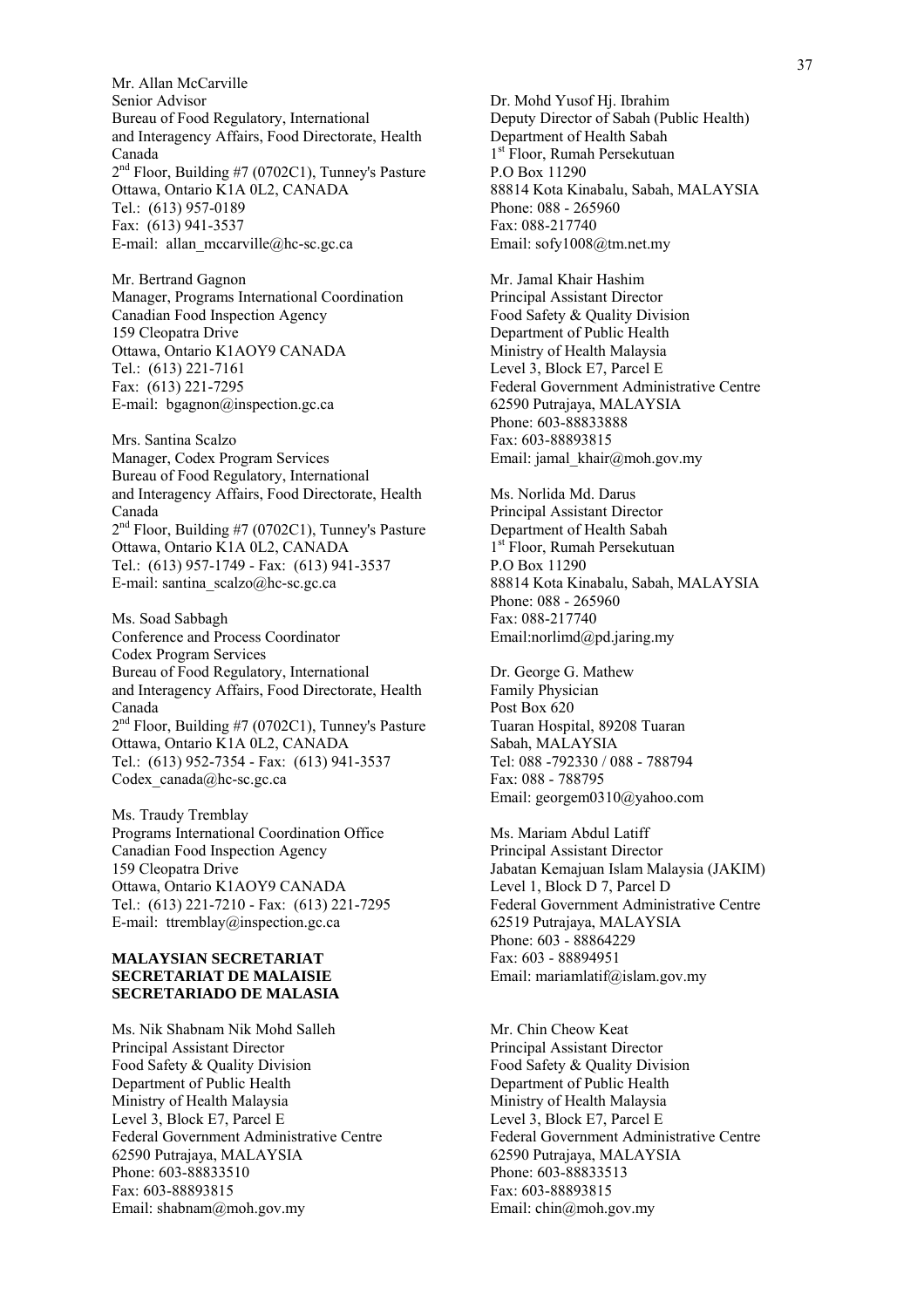Ms. Zaleenah Zainuddin Principal Assistant Director Food Safety & Quality Division Department of Public Health Ministry of Health Malaysia Level 3, Block E7, Parcel E Federal Government Administrative Centre 62590 Putrajaya, MALAYSIA Phone: 603-88833518 Fax: 603-88893815 Email: zaleenah@moh.gov.my

Dr A'aisah Senin Principal Assistant Director Food Safety & Quality Division Department of Public Health Ministry of Health Malaysia Level 3, Block E7, Parcel E Federal Government Administrative Centre 62590 Putrajaya, MALAYSIA Phone: 603-88833888 Fax: 603-88893815 Email: a'aisah@moh.gov.my

Mr. Mohd. Salim Dulatti Principal Assistant Director Food Safety & Quality Division Department of Public Health Ministry of Health Malaysia Level 3, Block E7, Parcel E Federal Government Administrative Centre 62590 Putrajaya, MALAYSIA Phone: 603-88833888 Fax: 603-88893815 Email: salimd@moh.gov.my

Ms Norrani Eksan Principal Assistant Director Food Safety & Quality Division Department of Public Health Ministry of Health Malaysia Level 3, Block E7, Parcel E Federal Government Administrative Centre 62590 Putrajaya, MALAYSIA Phone: 603-88833888 Fax: 603-88893815 Email: norranie@moh.gov.my

Ms. Sharizat Ahmad Principal Assistant Director Food Safety & Quality Division Department of Public Health Ministry of Health Malaysia Level 3, Block E7, Parcel E Federal Government Administrative Centre 62590 Putrajaya, MALAYSIA Phone: 603-88833517 Fax: 603-88893815 Email: sharizat@moh.gov.my

Dr. Lokman Rejali Principal Assistant Director Food Safety & Quality Division Department of Public Health Ministry of Health Malaysia Level 3, Block E7, Parcel E Federal Government Administrative Centre 62590 Putrajaya, MALAYSIA Phone: 603-88833888 Fax: 603-88893815 Email: lokman@moh.gov.my

Mr. Shamsuddin Ahmad Principal Assistant Director Department of Health Sabah 1<sup>st</sup> Floor, Rumah Persekutuan P.O Box 11290 88814 Kota Kinabalu, Sabah, MALAYSIA Phone: 088 - 265960 Fax: 088-217740 Email: shams1960m@yahoo.com.my

Ms. Faridah Malik Shari Assistant Director Food Safety & Quality Division Department of Public Health Ministry of Health Malaysia Level 3, Block E7, Parcel E Pusat Pentadbiran Kerajaan Persekutuan 62590 Putrajaya, MALAYSIA Phone: 603-88833546 Fax: 603-88893815 Email: faridahms@moh.gov.my

Mr. Zamanhuri Umordin Assistant Director Food Safety & Quality Division Department of Public Health Ministry of Health Malaysia Level 3, Block E7, Parcel E Pusat Pentadbiran Kerajaan Persekutuan 62590 Putrajaya, MALAYSIA Phone: 603-88833888 Fax: 603-88893815 Email: zaman@moh.gov.my

#### **WHO PERSONNEL PERSONNEL DE L'OMS PERSONAL DE LA OMS**

Ingrid Keller Technical Officer World Health Organization 20 Avenue Appia CH-1211 Geneva 27, SWITZERLAND Tel.: +41 22 791 3448 Fax: +41 22 791 3448 E-mail: kelleri@who.int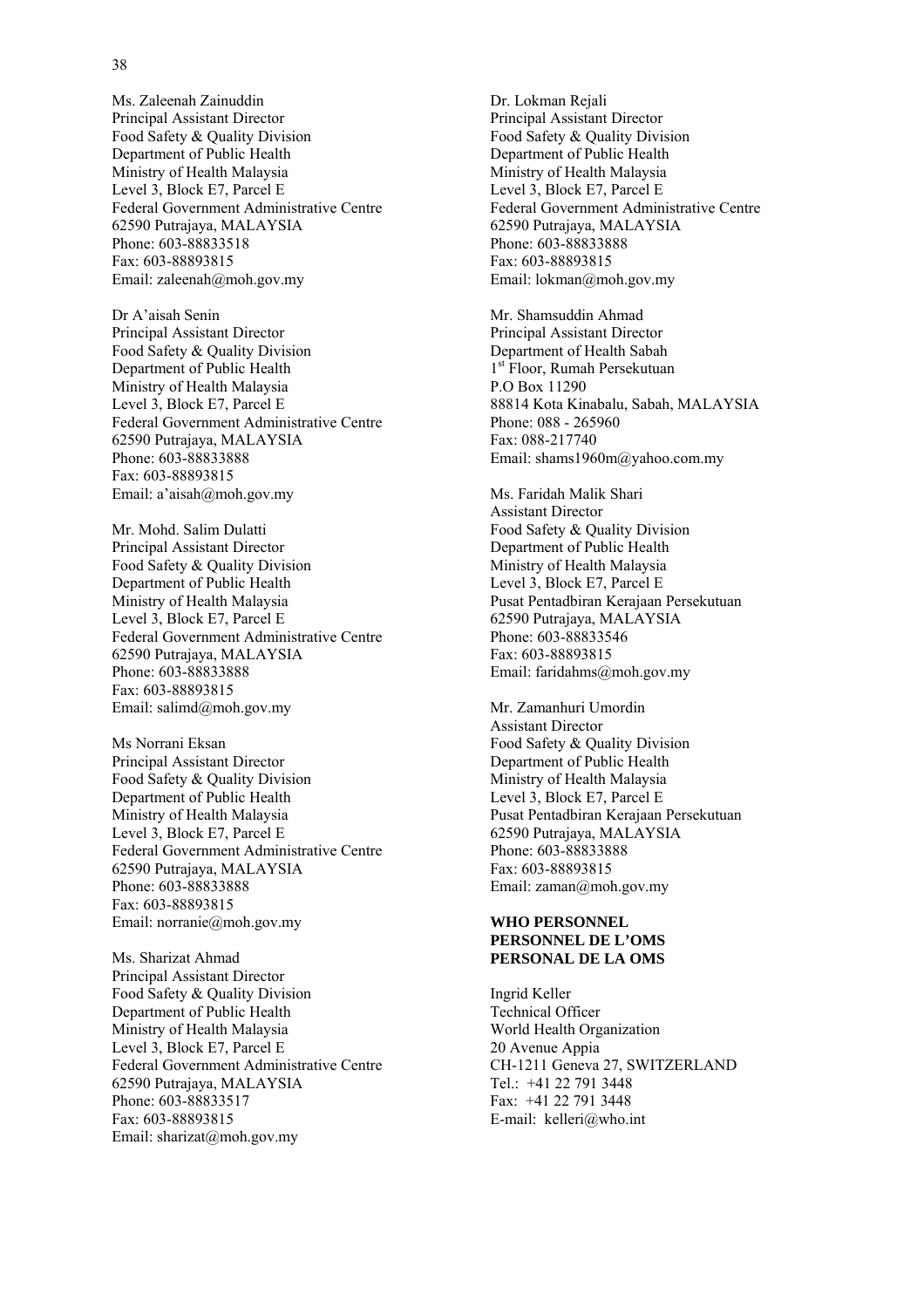# **ALINORM 05/28/22 APPENDIX II**

39

## **PROPOSED DRAFT AMENDMENT TO THE GENERAL STANDARD FOR THE LABELLING OF PREPACKAGED FOODS**

## **(Quantitative Ingredient Declaration Labelling) (At Step 5 of the Procedure)**

## **5. ADDITIONAL MANDATORY REQUIREMENTS**

- 5.1 Quantitative Ingredient Declarations
- 5.1.1 Every food sold as a mixture or combination shall disclose the ingoing percentage, by weight or volume as appropriate,, of any ingredient at the time of the manufacture of the food (including ingredients of compound ingredients or categories of ingredients<sup>1</sup>) that
	- (a) is emphasised as present on the label through words or pictures or graphics; or
	- (b) is essential to characterise the food and
	- is essential to distinguish the food from others with which it may be confused; or
	- (c) [appears/is emphasized in the name of the food unless deemed not appropriate by national authorities]; or
	- (d) [the disclosure of which is deemed, by national authorities, to be necessary to enhance the health of consumers or prevent consumer deception].
	- (e) [is the subject of an express or implied claim about the presence of any fruits, vegetables, whole grains or added sugars]

Such disclosure is not required where

l

- (f) the ingredient comprises less than [2%/5%] of the total weight of the product and has been used for the purposes of flavouring; or
- (g) commodity-specific standards of Codex Alimentarius conflict with the requirements described here.
- 5.1.2 The information required in Section 5.1.1 shall be declared on the product label as a numerical percentage.

The ingoing percentage, by weight or volume as appropriate, of each such ingredient shall be given on the label in close proximity to the words or pictures or graphics emphasising the particular ingredient, or beside the name of the food, or adjacent to each appropriate ingredient listed in the ingredient list as an average percentage.

For foodstuffs which have lost moisture following heat treatment or other treatment, the quantity shall correspond to the quantity of the ingredient or ingredients used, related to the finished product. The quantity shall be expressed as a percentage. However, when the quantity of an ingredient or the total quantity of all the ingredients expressed on the labelling exceeds 100%, the percentage shall be replaced by the weight of the ingredient(s) used to prepare 100g of finished product.

<span id="page-43-0"></span><sup>&</sup>lt;sup>1</sup> **Explanatory Note for Category of Ingredients**: For the purposes of Quantitative Ingredient Declaration, category of ingredients means the generic term which refers to the class name of an ingredient and/or any similar common term(s) which are used in reference to the name of a food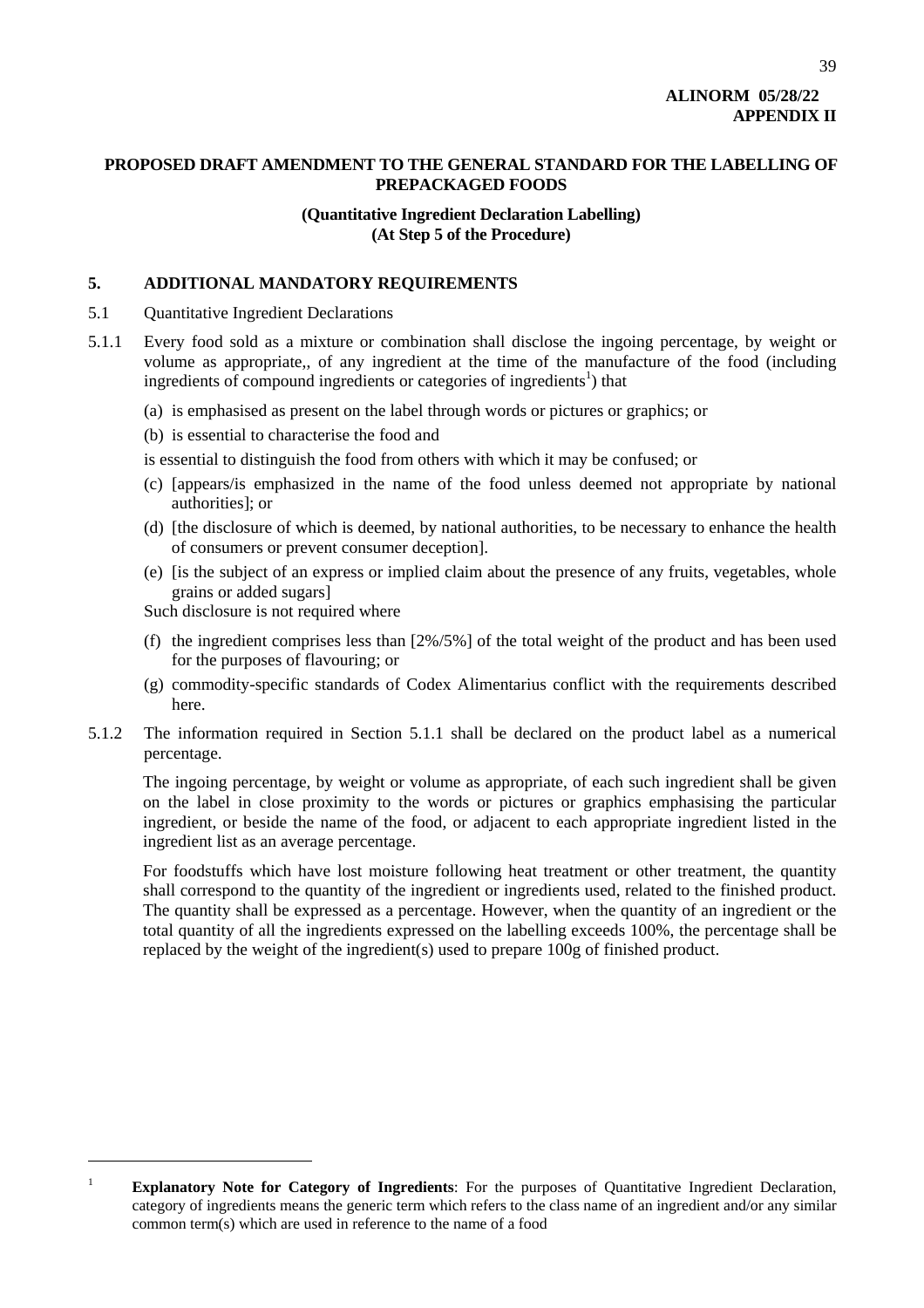## **DRAFT AMENDMENT TO THE GENERAL STANDARD FOR THE LABELLING OF PREPACKAGED FOODS**

## **(DRAFT RECOMMENDATIONS FOR THE LABELLING OF FOODS OBTAINED THROUGH CERTAIN TECHNIQUES OF GENETIC MODIFICATION/GENETIC ENGINEERING)**

## **DEFINITIONS**

**(At Step 7 of the Procedure)** 

## **SECTION 2. DEFINITION OF TERMS[2](#page-44-0)**

For the purpose of the General Standard:

**"Food and food ingredients obtained through certain techniques of genetic modification / genetic engineering"** means food and food ingredients composed of or containing genetically modified / engineered organisms obtained through modern biotechnology, or food and food ingredients produced from, but not containing genetically modified / engineered organisms obtained through modern biotechnology.

**"Organism"** means any biological entity capable of replication, reproduction or of transferring genetic material.

**"Genetically modified / engineered organism"** means an organism in which the genetic material has been changed through modern biotechnology in a way that does not occur naturally by multiplication and/or natural recombination.

**"Modern biotechnology"** means the application of:

- a. In vitro nucleic acid techniques<sup>3</sup>[,](#page-44-1) including recombinant deoxyribonucleic acid (DNA) and direct injection of nucleic acid into cells or organelles, or
- b. Fusion of cells<sup>[4](#page-44-2)</sup> beyond the taxonomic family,

that overcome natural physiological, reproductive or recombination barriers and that are not techniques used in traditional breeding and selection

l

<span id="page-44-0"></span> $\mathfrak{Z}$  **The terminology used in this section on definitions should not determine the terminology which is appropriate for use on food labels**

<span id="page-44-1"></span><sup>3</sup> These include but are not limited to: recombinant DNA techniques that use vector systems and techniques involving the direct introduction into the organism of hereditary materials prepared outside the organism such as micro-injection, macro-injection, chemoporation, electroporation, micro-encapsulation and liposome fusion

<span id="page-44-2"></span><sup>4</sup> Fusion of cells (including protoplast fusion) or hybridization techniques that overcome natural physiological, reproductive, or recombination barriers, where the donor cells/protoplasts do not fall within the same taxonomic family